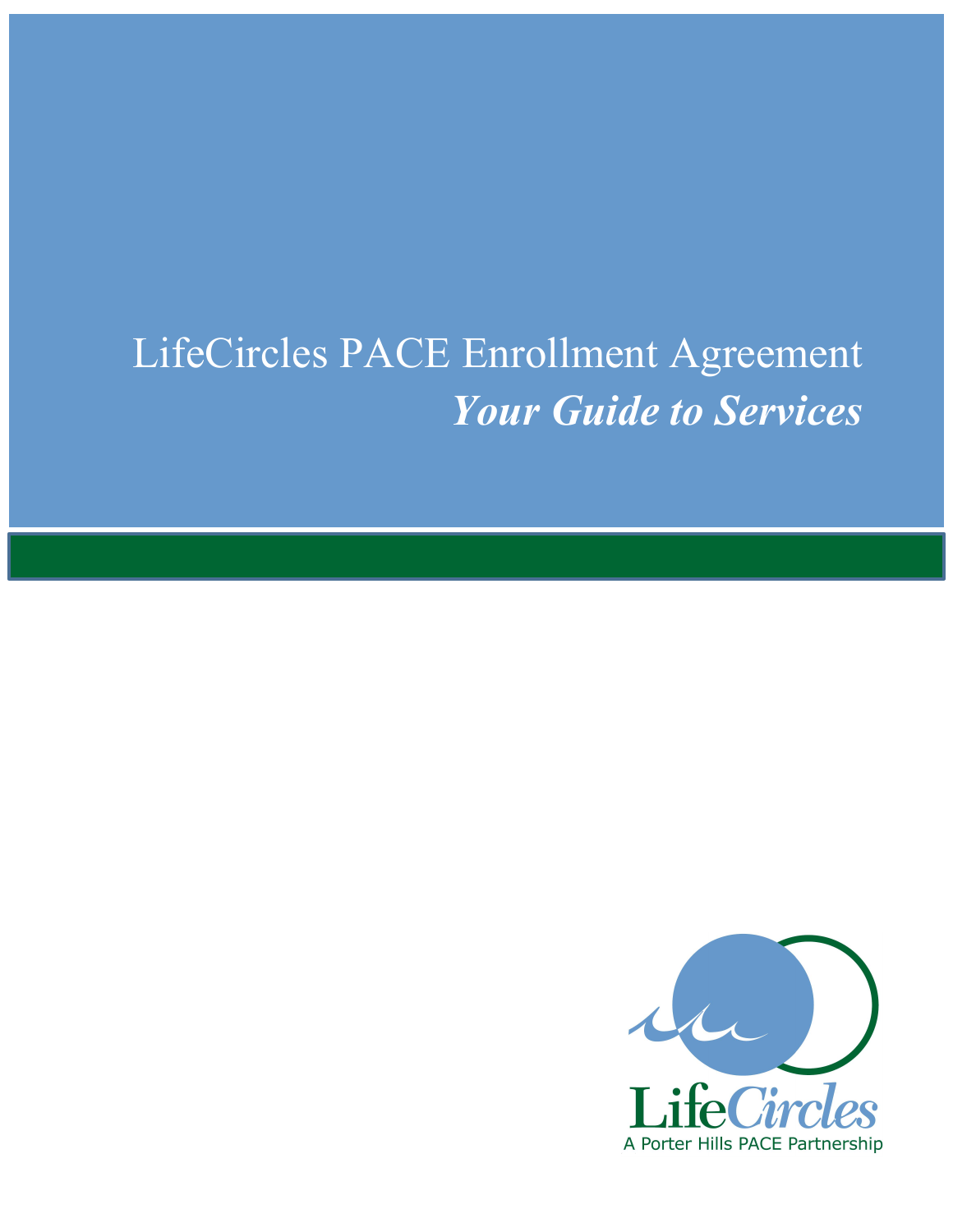# **Table of Contents**

| 1. |                |  |  |  |  |  |  |  |
|----|----------------|--|--|--|--|--|--|--|
| 2. |                |  |  |  |  |  |  |  |
| 3. |                |  |  |  |  |  |  |  |
| 4. |                |  |  |  |  |  |  |  |
| 5. |                |  |  |  |  |  |  |  |
| 6. |                |  |  |  |  |  |  |  |
| 7. |                |  |  |  |  |  |  |  |
| 8. |                |  |  |  |  |  |  |  |
|    | a.             |  |  |  |  |  |  |  |
|    | $\mathbf b$ .  |  |  |  |  |  |  |  |
|    |                |  |  |  |  |  |  |  |
|    | c.             |  |  |  |  |  |  |  |
|    | $\mathbf{d}$ . |  |  |  |  |  |  |  |
|    | e.             |  |  |  |  |  |  |  |
|    | f.             |  |  |  |  |  |  |  |
|    | g.             |  |  |  |  |  |  |  |
|    | h.             |  |  |  |  |  |  |  |
| 9. |                |  |  |  |  |  |  |  |
|    | a.             |  |  |  |  |  |  |  |
|    | $\mathbf{b}$ . |  |  |  |  |  |  |  |
|    | $\mathbf{c}$ . |  |  |  |  |  |  |  |
|    | $\rm d$ .      |  |  |  |  |  |  |  |
|    |                |  |  |  |  |  |  |  |
|    |                |  |  |  |  |  |  |  |
|    |                |  |  |  |  |  |  |  |
|    |                |  |  |  |  |  |  |  |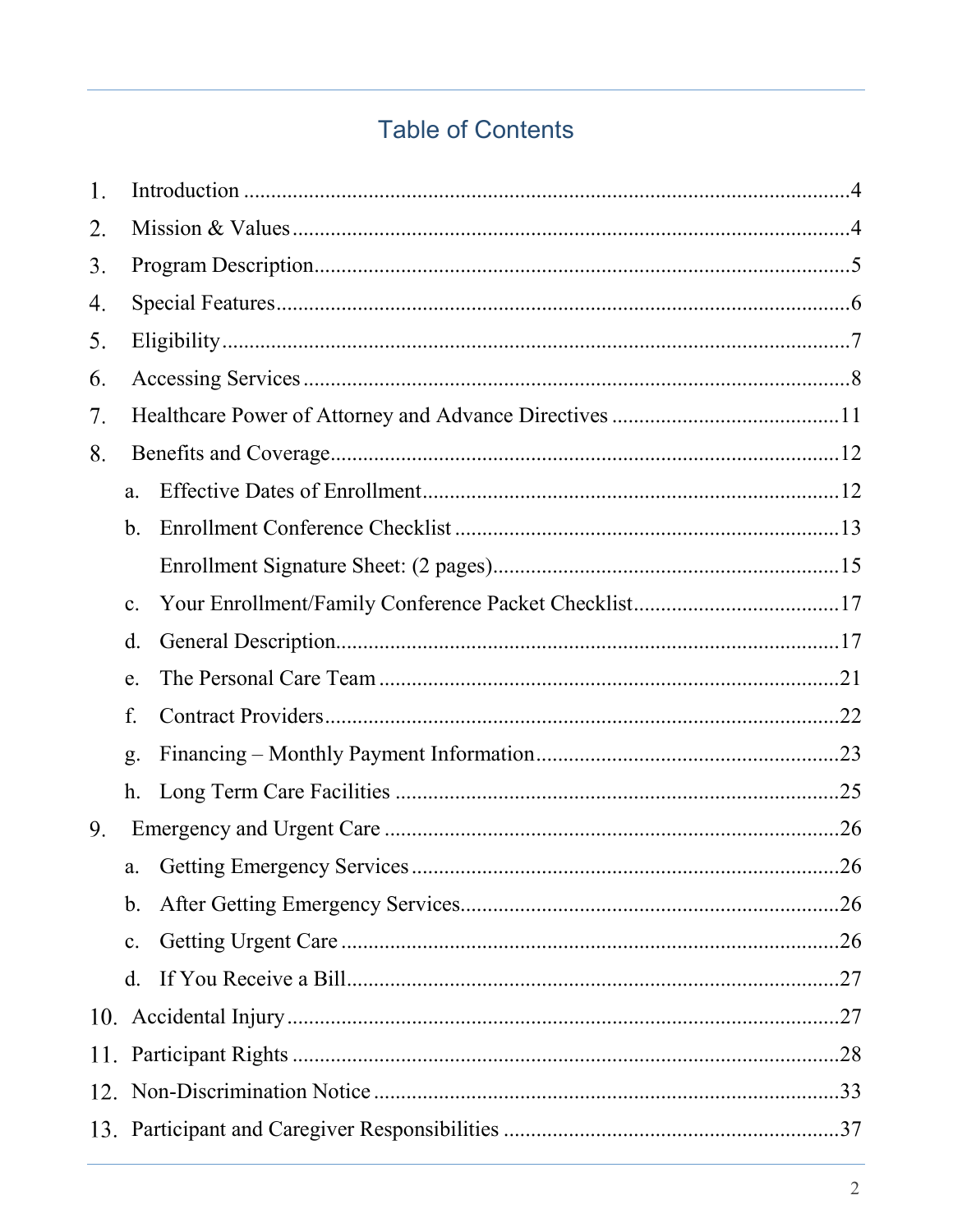|     | a.                                                                         |                |    |                                                         |  |  |  |  |
|-----|----------------------------------------------------------------------------|----------------|----|---------------------------------------------------------|--|--|--|--|
|     | $\mathbf b$ .                                                              |                |    |                                                         |  |  |  |  |
|     |                                                                            | $\mathbf{i}$ . |    |                                                         |  |  |  |  |
|     |                                                                            | ii.            |    |                                                         |  |  |  |  |
|     |                                                                            | 111.           |    |                                                         |  |  |  |  |
|     |                                                                            | iv.            |    | External Appeal Process with Medicare and/or Medicaid42 |  |  |  |  |
|     |                                                                            |                | a) |                                                         |  |  |  |  |
|     |                                                                            |                | b) |                                                         |  |  |  |  |
|     |                                                                            |                |    |                                                         |  |  |  |  |
| a.  |                                                                            |                |    |                                                         |  |  |  |  |
|     | A Move from or Extended Absences from the LifeCircles Service Area45<br>b. |                |    |                                                         |  |  |  |  |
|     | c.                                                                         |                |    |                                                         |  |  |  |  |
|     |                                                                            |                |    |                                                         |  |  |  |  |
| 18. |                                                                            |                |    |                                                         |  |  |  |  |
|     |                                                                            |                |    |                                                         |  |  |  |  |
|     |                                                                            |                |    |                                                         |  |  |  |  |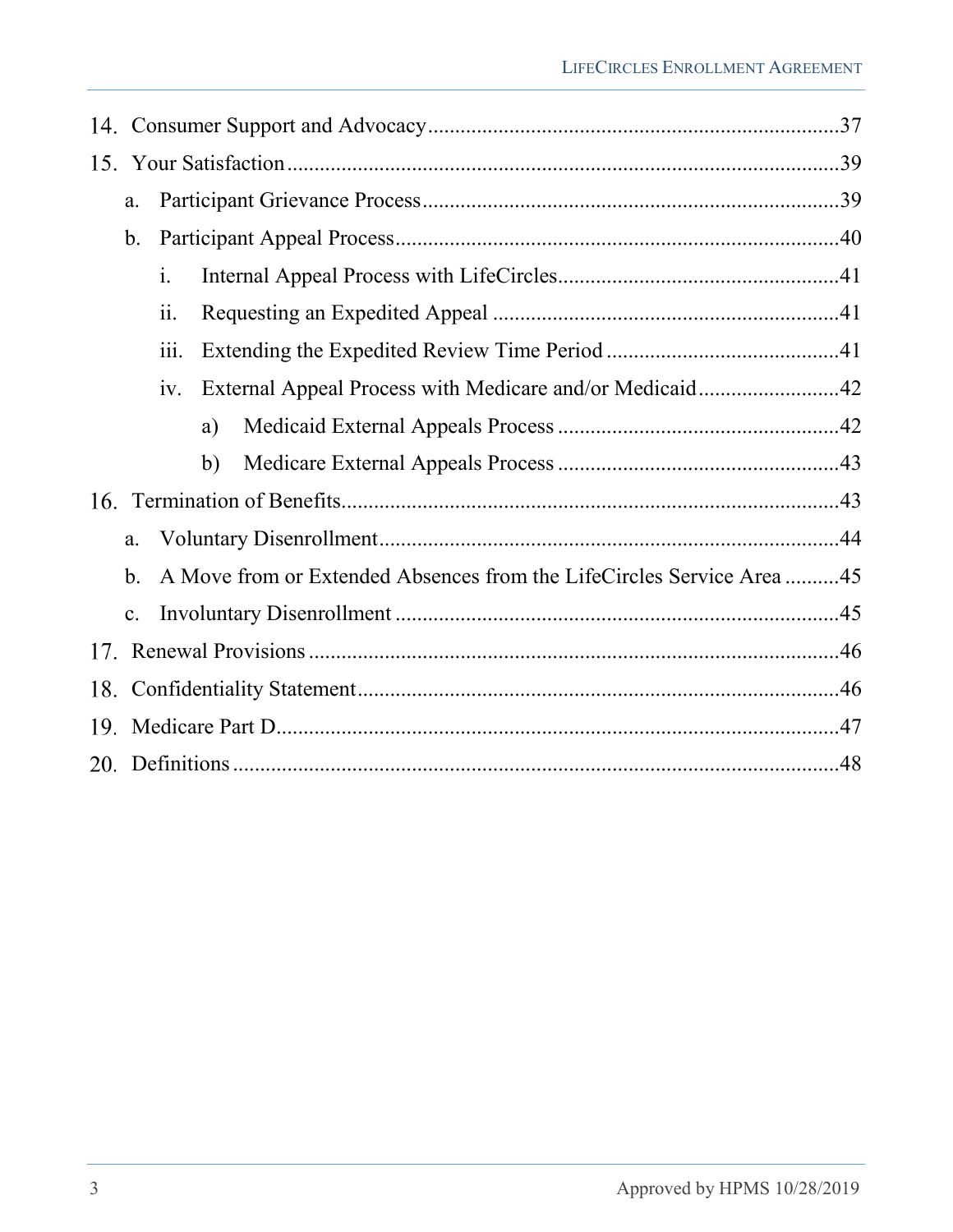#### <span id="page-3-0"></span> $1.$ **Introduction**

Welcome to LifeCircles, a Program of All-inclusive Care for the Elderly (PACE). We are happy that you have chosen LifeCircles for your health care.

In this enrollment agreement, you will learn about the LifeCircles PACE program. LifeCircles is committed to helping you be as healthy as possible for as long as possible. We want to help you to remain in your home and community. We will do our best to help you maintain or improve your health so that you can continue to do the things you enjoy.

If you have any questions after you have read this Enrollment Agreement, please call or contact our intake staff at:

**LifeCircles 560 Seminole Rd Muskegon, MI 49444 231-733-8686**

**LifeCircles 12330 James St Ste H-10 Holland, MI 49424 616-582-3100**

**Toll Free: 1-888-204-8626**

**TTY/TDD users: Michigan Relay 711 or 1-800-649-3777**

# **Center Hours: 8:00am-4:30pm, Monday-Friday**

#### <span id="page-3-1"></span> $2.$ **Mission & Values**

### **Mission**

LifeCircles supports vulnerable individuals and their care partners by providing compassionate, comprehensive, team based care that honors their health preferences and their desire to remain living in the community.

#### **Values**

LifeCircles seeks to build an interpersonal culture where our participants, their families and care partners, our staff and all those with whom we interact experience: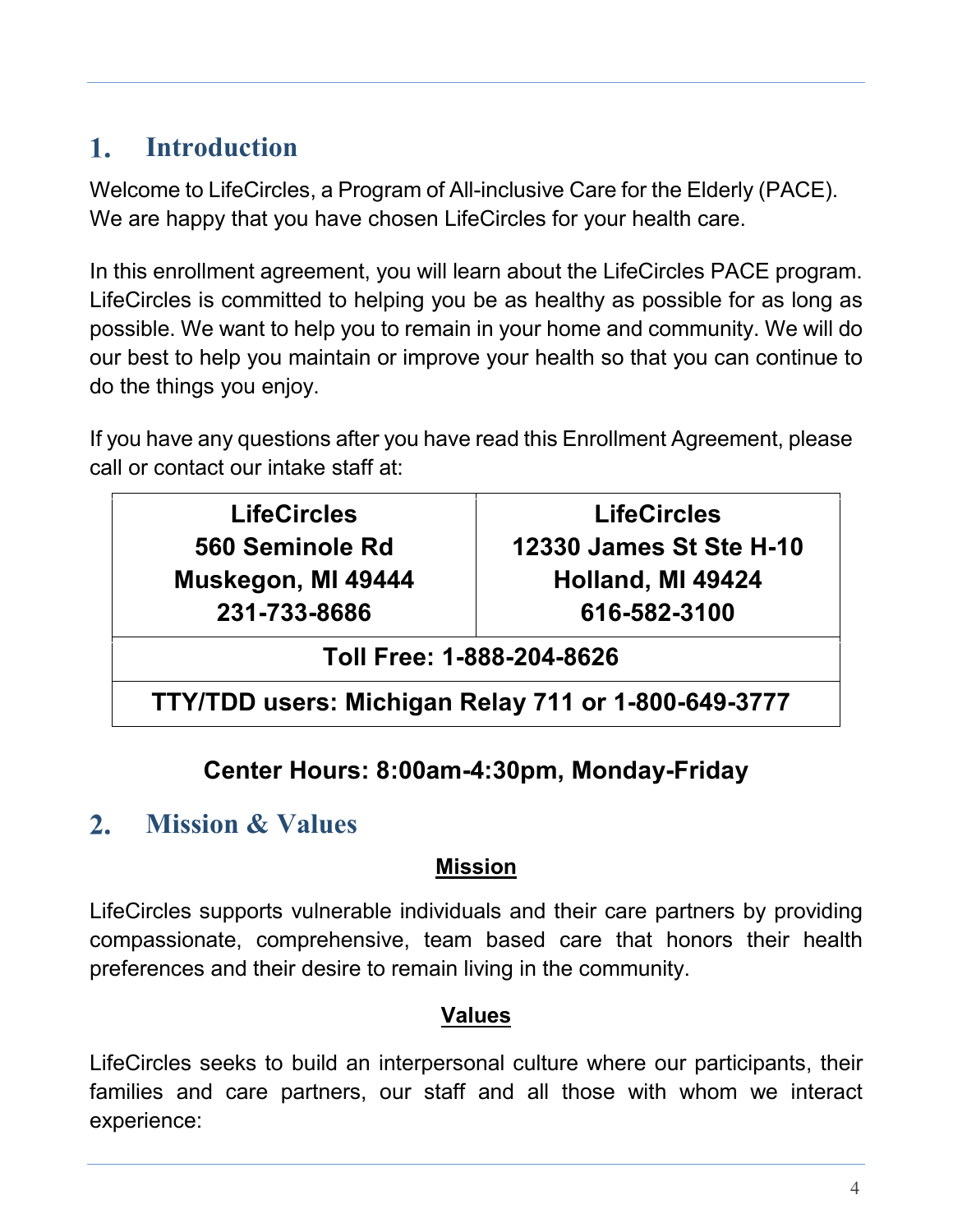- **Respect**: Showing acceptance for the diverse experiences, values, and beliefs of all whose lives we touch. Affirming the inherent worth of each with dignity, kindness, empathy, and compassion.
- **Person-centered Care:** Creating and delivering services based on what matters most to the individual person.
- **Integrity:** Demonstrating authentic, truthful and ethical behavior in all interactions.
- **Effective Communication:** Freely exchanging ideas and information with transparency and timeliness in ways that invite conversation, encourage feedback, strenthen relationships and support success.
- **Empowerment:** Continuously strenthening the skills and experiences of staff so they take initiaitive in solving problems, making decisions and improving service delivery.
- **Innovative Spirit:** Encouraging creativity, flexibility and diversity leading to new and inspiring solutions to enhance our community impact.

#### <span id="page-4-0"></span> $3.$ **Program Description**

#### *"What is LifeCircles?"*

LifeCircles is a Program of All-inclusive Care for the Elderly (PACE). PACE is based upon the successful long-term care model in San Francisco known as "On Lok." PACE was developed as a health plan for senior citizens. Older people often have medical problems that last for longer periods of time. LifeCircles will arrange for doctors, nurses, or other specially-trained professionals to help with these problems. LifeCircles gives participants a place to receive the care they need.

LifeCircles is a complete health care program, offering a more personal approach of delivering healthcare. At LifeCircles, our staff want to get to know you so they can work with you and your family to provide the care that you need. Our desire is to help you stay as independent as possible by offering a complete program of health care and supportive services.

LifeCircles' services are designed to keep you living in your own home and community. LifeCircles provides a range of services 24 hours a day, 7 days a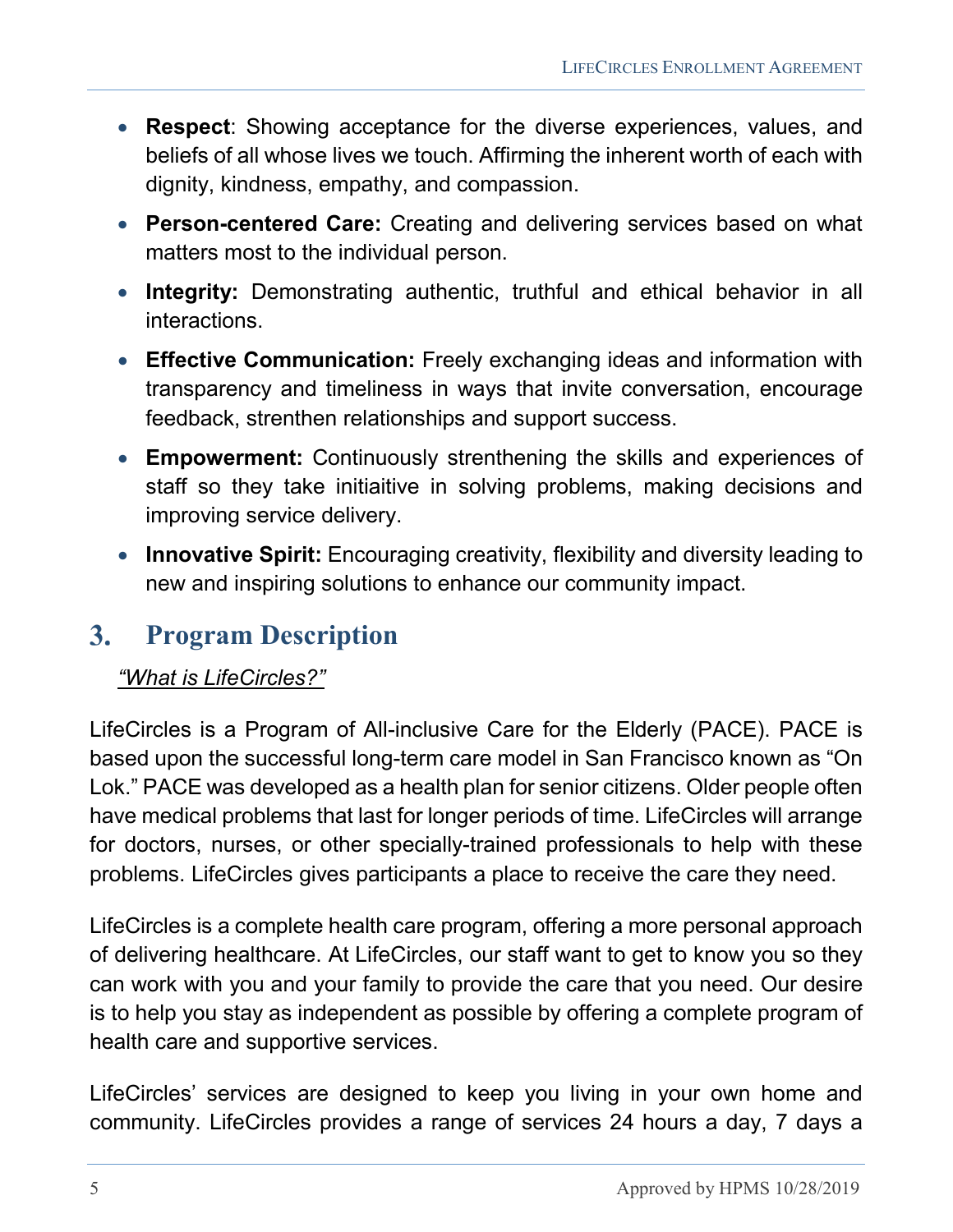week, 365 days a year. LifeCircles employs and contracts with people who specialize in health care to watch for changes in your condition, provide treatment, and encourage you to do things for yourself. Services provided at the LifeCircles PACE Center include but are not limited to: medical and nursing, physical, occupational, and recreational therapies, nutritional services, social work services, medications, and home care services. Medical services such as hearing, dentistry, vision, psychiatry, and speech therapy are included.

If you need care in a hospital, LifeCircles will work closely with the hospital staff to coordinate your care. If you need nursing home services, LifeCircles will assess your needs and arrange for care at a nursing home as approved by your personal care team. In addition, LifeCircles is interested in the social, cultural, and economic needs of you and your family.

#### <span id="page-5-0"></span> $\mathbf{4}_{\cdot}$ **Special Features**

LifeCircles is different from other long-term care programs. LifeCircles offers the following:

- **Your Personal Care Team.** A Personal Care Team is made up of people working especially for you. They create a plan of care with you and your family. Your team includes, at a minimum, a primary care provider, a registered nurse, a social worker, a registered dietitian, a physical therapist, an occupational therapist, a recreational therapist, the LifeCircles Center manager, a home care coordinator, a personal care attendant, and a driver. Each member of your personal care team has skills that will be used to identify your specific care needs. It is important that the team knows what is most important to you so that your plan of care can help you live the life you want to live.
- **Authorization of Care.** You will get to know each of your team members very well. They will help you to be as healthy and independent as possible. In order for services to be paid for by LifeCircles, your team must approve all health care and supportive services in advance. At least twice a year, members from your team will talk to you and your family and review your individual needs to see if your needs have changed. The team is available to meet more often with you and your family if your health needs require it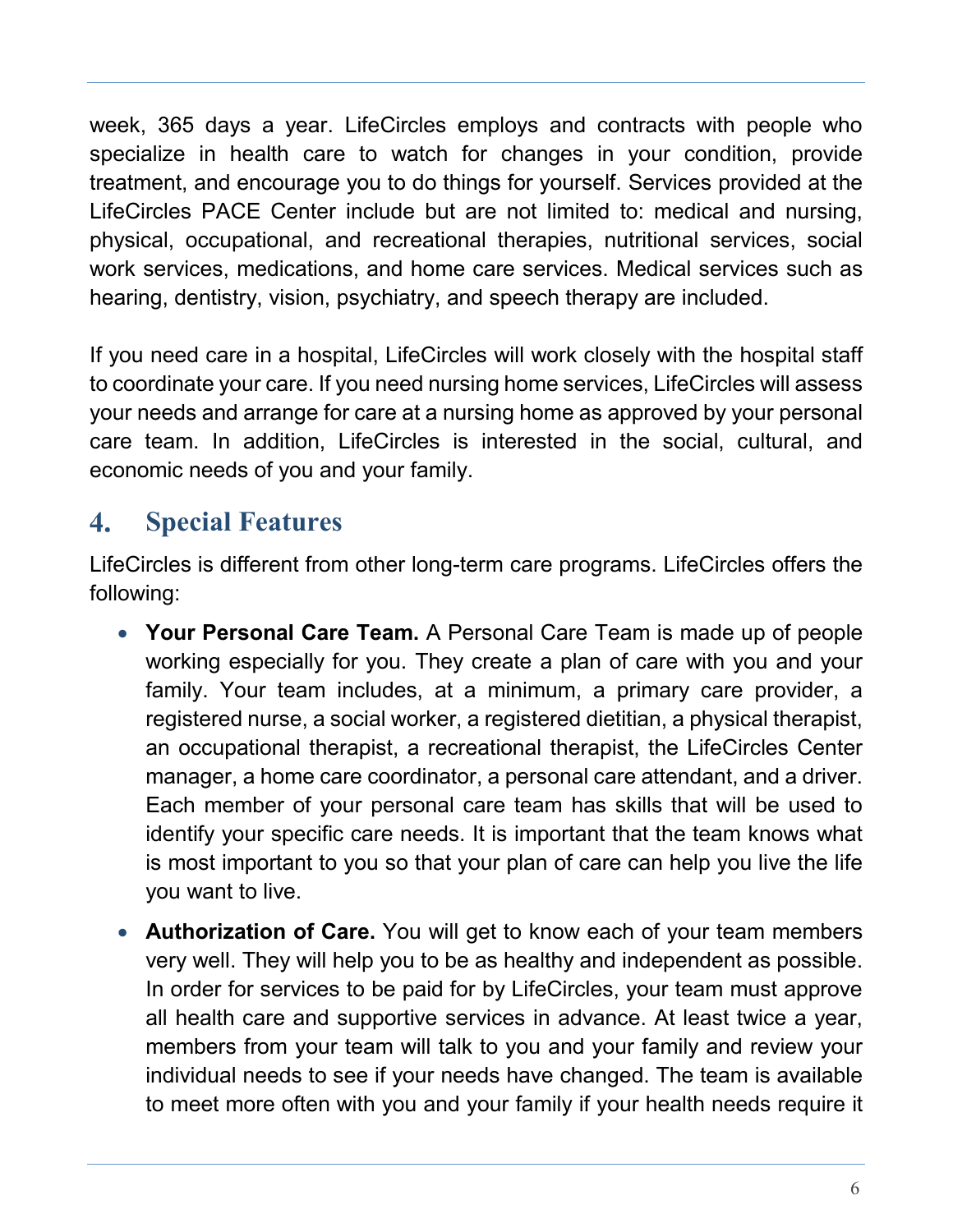or if you or your family requests it.

- **Additional Services.** If your Personal Care Team finds it necessary for you to receive additional services from other doctors or specialists, they will approve these services before you see the outside provider. If you make appointments without the knowledge or consent of the team, you **may** be responsible for payment of those services.
- **LifeCircles Center**. You will receive most of your health care services at the LifeCircles Center. It is a multi-purpose center that provides you with health care, nutritious meals, activities, and opportunities to socialize and make new friends.
- **Appropriate Place and Days for Your Care.** LifeCircles was developed to provide you with "all-inclusive care." Your Personal Care Team will decide the best methods and location(s) to deliver your care after talking with you and your family. Your Team will also decide what kind of care will be provided by LifeCircles and what services you can receive in your home.
- **"Lock-In" Provisions.** Once you are a LifeCircles participant, your health care services must be authorized by your Personal Care Team, with the exception of Emergency Services.
- **Method of Payment.** If you are eligible for Medicare and/or Medicaid, LifeCircles takes the place of the standard Medicare and/or Medicaid programs. Medicare and/or Medicaid will make payments each month to LifeCircles to cover your care. You will be eligible to receive all covered services you would normally receive through Medicare and Medicaid and, in fact, you may receive more services.

#### <span id="page-6-0"></span> $5.$ **Eligibility**

#### *"Am I eligible for LifeCircles?"*

To be eligible for enrollment in LifeCircles you must:

- Be at least 55 years old;
- Live in the LifeCircles approved service area, which is currently:

### **All of Muskegon County Portions of Ottawa and Allegan counties**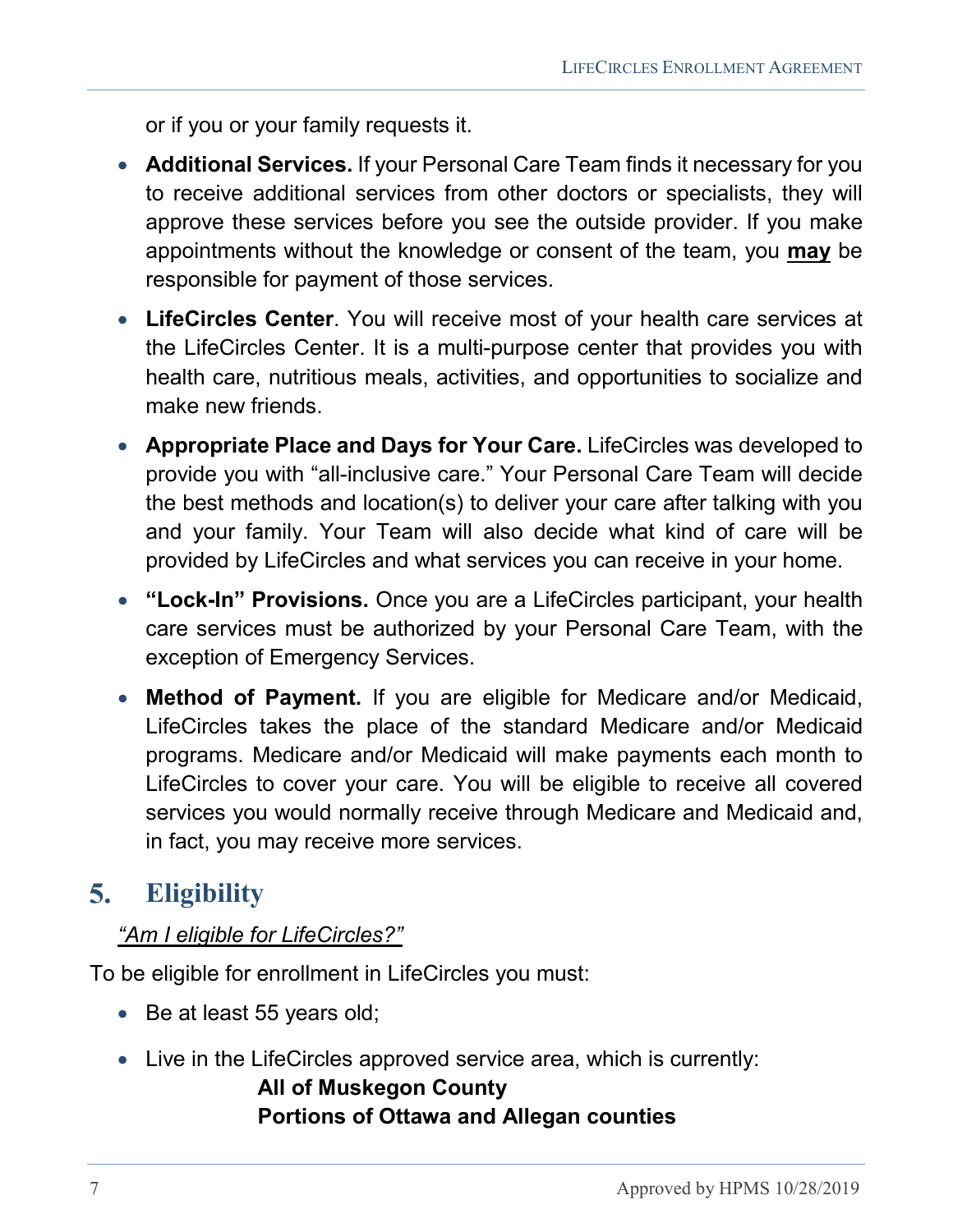- Be able to live in the community without jeopardizing your health or safety, and;
- Meet the Nursing Facility Level of Care Eligibility for long-term care placement in Michigan.

#### <span id="page-7-0"></span>6. **Accessing Services**

#### *"How do I enroll in LifeCircles?"*

There are four steps to enrolling in LifeCircles. As soon as you have completed all four steps, your medical care, medications, transportation to and from the Day Center, medical transportation, and other services described in this booklet will be covered. The four steps are:

- **1. Intake.** Intake starts when you or someone in your family, or even someone from an agency, calls LifeCircles to talk about your medical needs. This call tells us that you might be eligible to participate. We will come to your home to talk to you and explain our program. We will also look at your medical needs and decide the best way to meet them. At this time, we will also evaluate whether or not you qualify for nursing home level of care, an issue decided by the State of Michigan. During this visit, you will learn:
- How LifeCircles works, the kinds of services we offer, and the answers to any questions you have;
- That if you enroll, you must agree to get all your health care from LifeCircles, and;
- What your monthly cost, if any, will be.

If you are interested in becoming a participant of LifeCircles, we will ask you to sign a paper giving us permission to get all of your medical records from doctors you have seen. This will help us get a better and more complete picture of your health condition(s).

After the intake visit, a Home Care Coordinator and Social Worker will make a home visit. These visits will provide the Team a more complete picture of your home life and may identify ways to make everyday life easier for you and your caregiver.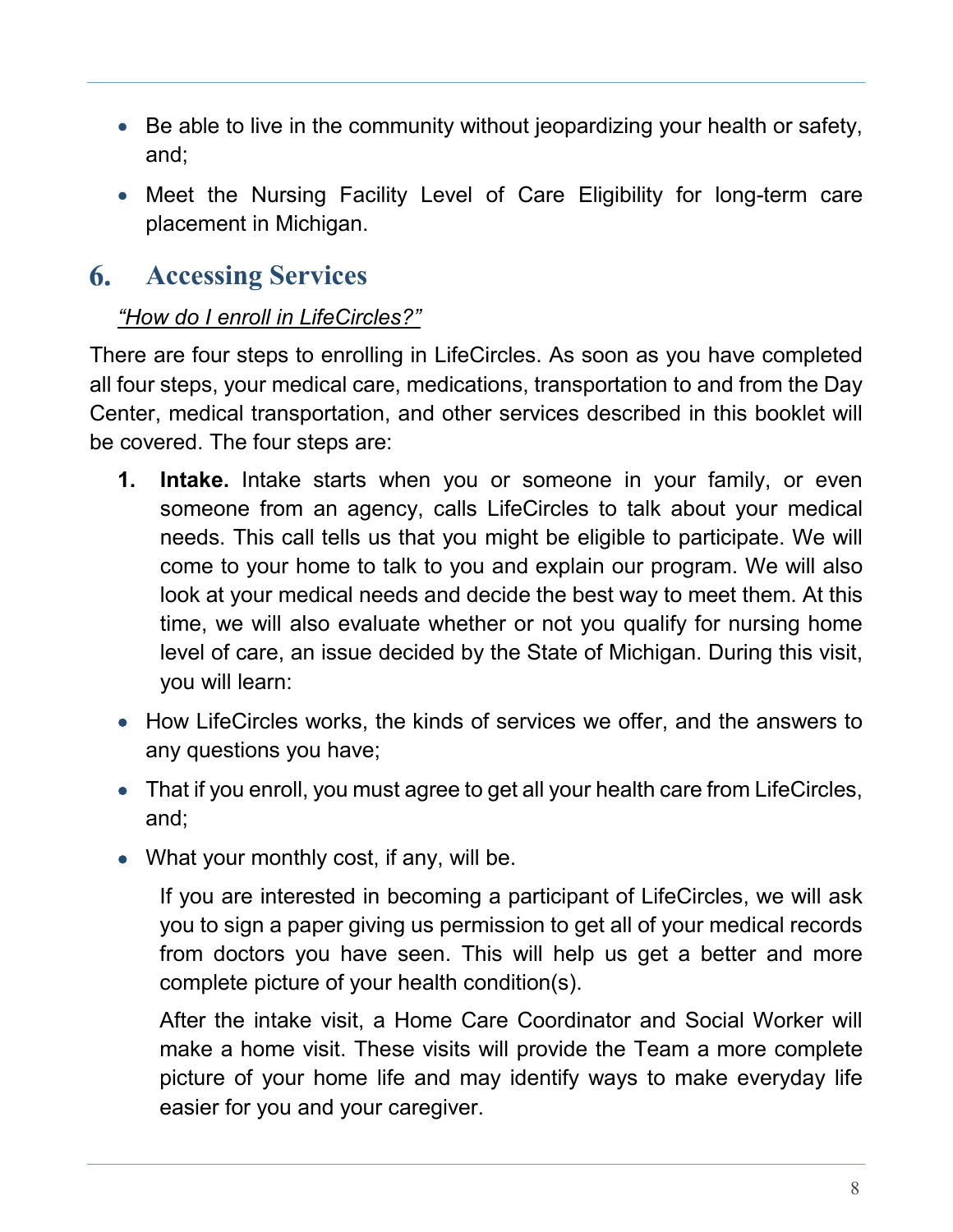- **2. Assessment.** At the home visit with the Social Worker a visit to the Center will be scheduled with you. LifeCircles will provide transportation if needed. At this visit you will have the opportunity to meet your Personal Care Team and observe the activities in the Day Center. Members of your Personal Care Team will meet with you and ask some questions about what kind of care you need. This visit will help you understand the program and ask more questions.
- **3. Enrollment.** A Personal Care Team member will meet with you and your family and/or caregiver. We will discuss with you:
- Enrollment Agreement review and explanation
- Your monthly costs, if any
- The "Lock-in" feature which includes the following:
	- $\Diamond$  When you are LifeCircles participant, all of your health care services will be provided **only** through LifeCircles with the exception of emergency care.
	- $\diamond$  Members of your Personal Care Team must approve all health care services with the exception of emergency care.
- If you are eligible for Medicare and/or Medicaid, LifeCircles will take the place of other Medicare and/or Medicaid programs.
- The only payment each month Medicare and/or Medicaid pays is to LifeCircles. They will not pay other providers because you may only be enrolled in one Medicare or Medicaid program at a time.
- What you can do if you are unhappy with the care you receive from LifeCircles.
- If you decide to be a LifeCircles Participant, we will ask you to sign the Enrollment Agreement Signature Sheet. After you sign it, you will receive:
	- $\diamond$  Your LifeCircles Card. This identifies you as a participant in LifeCircles. Present this card when asked for your insurance card.
	- $\Diamond$  Your Emergency Plan. The detailed sheet you sign has instructions on "what to do" in case of a medical emergency.
	- $\Diamond$  Your copy of the Enrollment Agreement and the Enrollment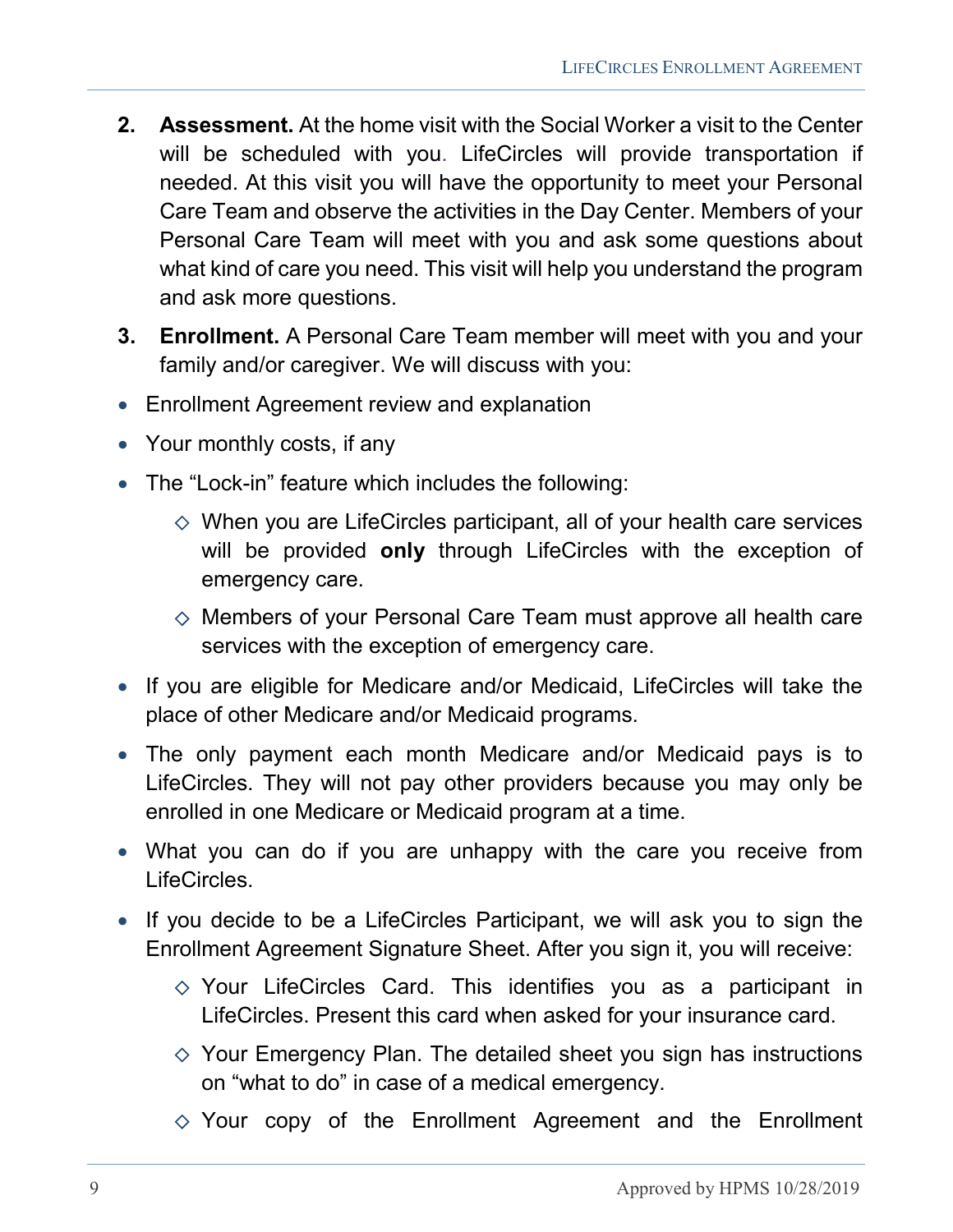Agreement Signature Sheet. This must be signed before you can receive any LifeCircles services.

- $\Diamond$  Your LifeCircles PACE Center information, which includes attendance at the Center.
- $\Diamond$  Your Personal Care Team information.
- $\Diamond$  LifeCircles contract provider list.
- $\Diamond$  A confidentiality statement.
- $\diamond$  A photo release consent form.
- **4.** Within 30 days after your enrollment date, you or someone close to you will be contacted by a member of your Personal Care Team to develop and approve your individual care plan.

LifeCircles serves only people who need long-term care. This determination is made using the Michigan Medicaid Nursing Facility Level of Care Determination Tool. If it is decided you do not qualify for the kind of care provided by LifeCircles, you will not be able to enroll. If that should happen, you may **appeal** that decision to the State of Michigan at the following address:

> State Office of Administrative Hearings and Rules Department of Community Health Administrative Tribunal PO Box 30763 Lansing, MI 48909 (877) 833-0870

If you do not qualify to enroll in LifeCircles, your eligibility for Medicare and/or Medicaid will not be affected.

# **Important Notice**

If you are eligible for Medicare or Medicaid, the services or benefits you get once you become a participant in LifeCircles are made possible through an agreement that we have with Medicare (The Centers for Medicare and Medicaid Services (CMS) of the United States Department of Health and Human Services and Medicaid (the State of Michigan). When you become a Participant, you are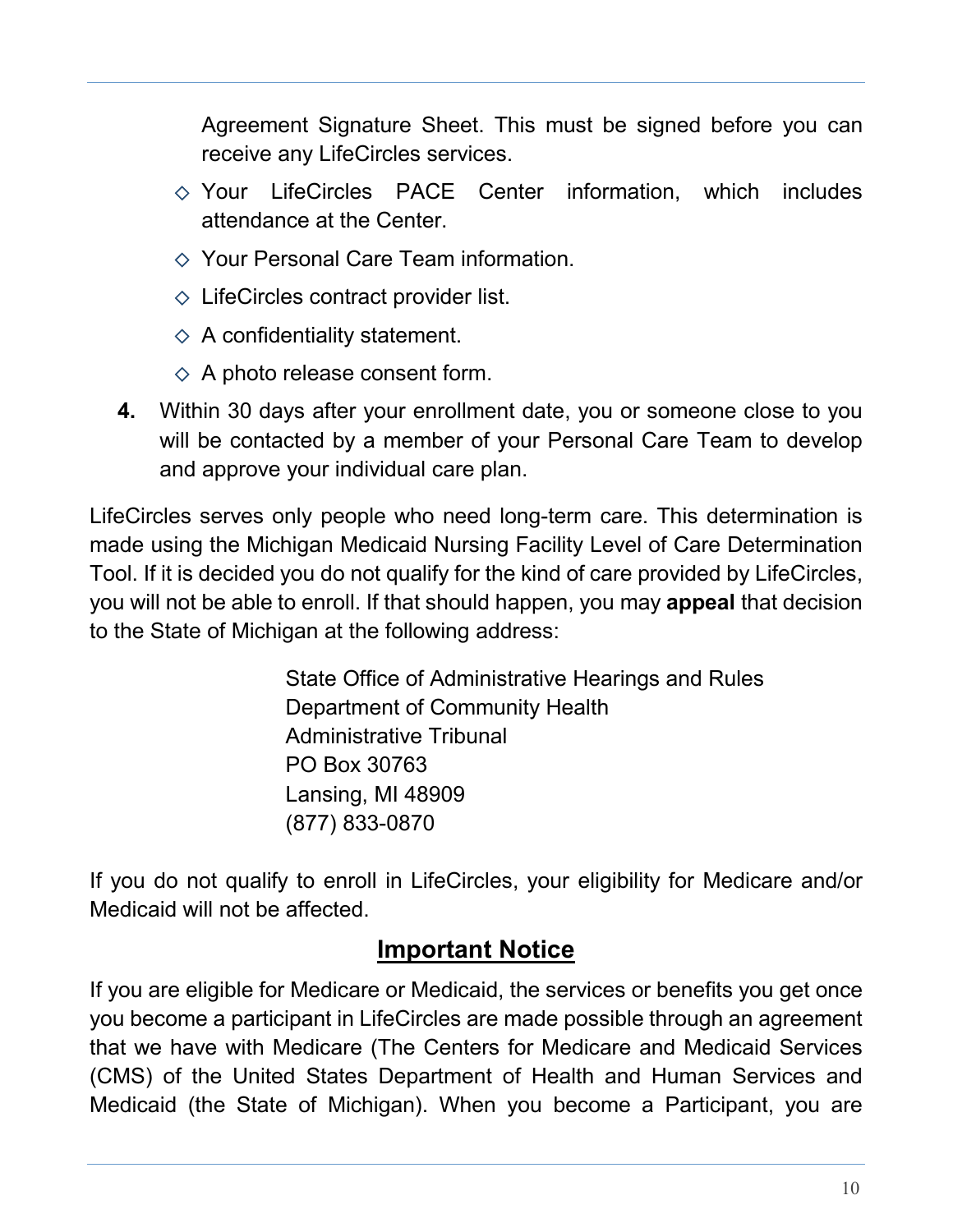agreeing to accept benefits **ONLY** from LifeCircles in place of your usual Medicare and Medicaid benefits. LifeCircles will provide or cover the same basic benefits.

Before you sign the Enrollment Agreement Signature Sheet, please read it carefully. Ask LifeCircles staff any questions and make sure you understand everything.

If you enroll with us, you may cancel your enrollment (disenroll) at any time. The disenrollment will take effect as soon the 1<sup>st</sup> day of the following month. If you disenroll from LifeCircles, your Personal Care Team will work with you and your family to plan for your future care needs. LifeCircles will notify Medicare and/or Medicaid of your decision to leave LifeCircles.

#### **Lock-In Provision**

You may be fully liable for the costs of medical services from an out-of-network provider or without prior authorization (with the exception of emergency services).

#### <span id="page-10-0"></span> $7.$ **Healthcare Power of Attorney and Advance Directives**

It is important that your Personal Care Team understands how you want your health care to be provided. A time may come when you are too sick to talk to your LifeCircles Personal Care Team, your family, or your friends. It is very important that your personal care team talks to you and your family before you become too sick, so that we know what kind of care you want and don't want provided. There are several ways for LifeCircles to do this. No matter what you decide, LifeCircles must follow your wishes. LifeCircles will keep a written and signed copy of your health care wishes. Here are ways for you to let LifeCircles understand and honor your wishes:

- You may give written instructions. This is called an "advance directive." Your social worker can help create an advance directive.
- You may ask someone else to decide your care for you. This request must be in writing. This is called "durable power of attorney for health care." You will need to make sure they understand your wishes. Your social worker can help you understand how to do this.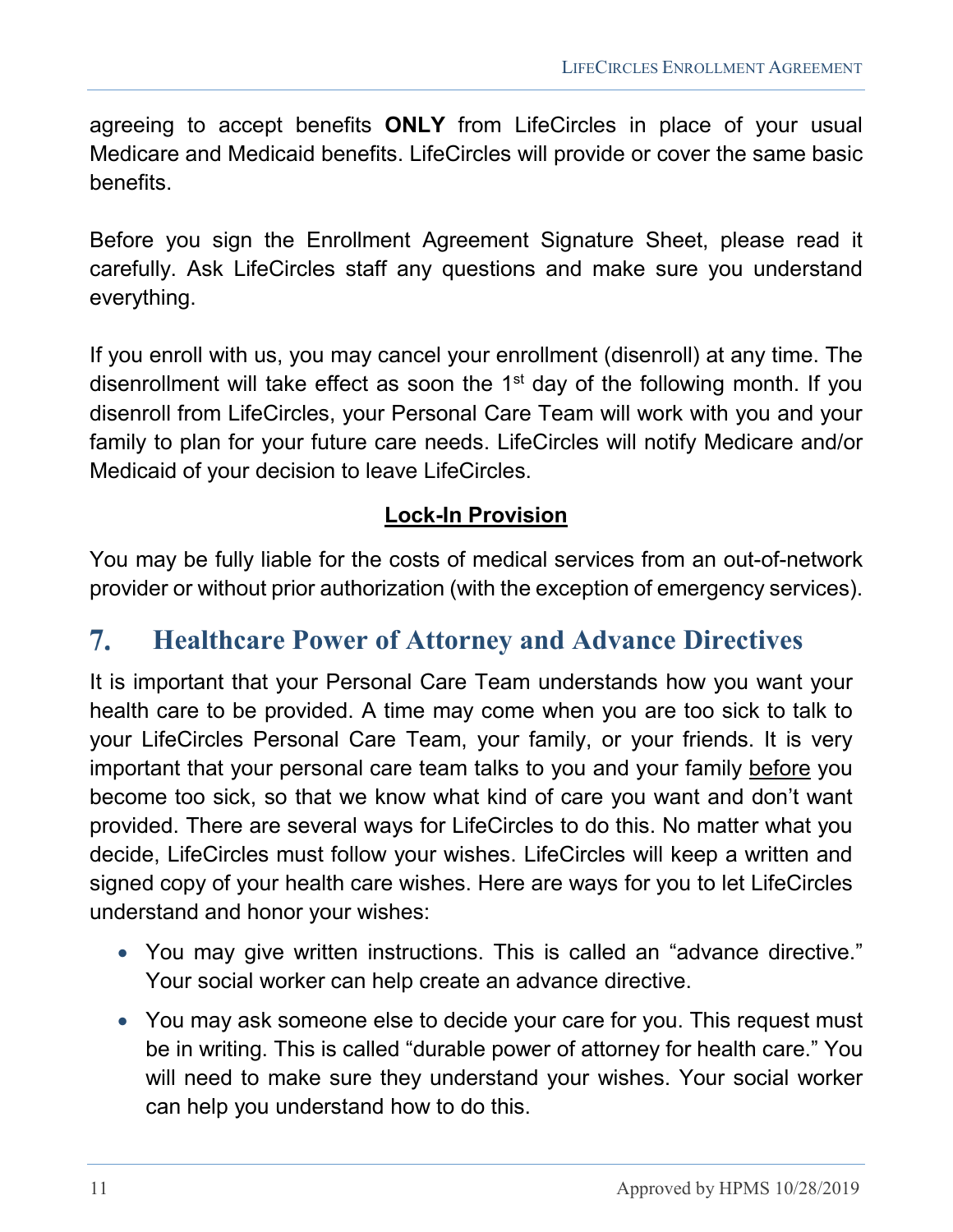#### <span id="page-11-0"></span>8. **Benefits and Coverage**

#### <span id="page-11-1"></span>**a. Effective Dates of Enrollment**

Your enrollment is effective on the first day of the calendar month, following the date that we receive your signed Enrollment Agreement. The effective dates of your enrollment are listed on your Enrollment Agreement.

The name of your PACE Center is:

**LifeCircles 560 Seminole Rd Muskegon, MI 49444 231-733-8686**

**LifeCircles 12330 James St Ste H-10 Holland, MI 49424 616-582-3100**

**Toll Free: 1-888-204-8626**

**TTY/TDD users: Michigan Relay 711 or 800-649-3777**

# **Center Hours: 8:00am–4:30pm, Monday-Friday**

You will attend your PACE center on the following days:

Your driver will pick you up at approximately:

### **(While we plan to be on time, we will do our best to let you know if we will be more than 15 minutes later than scheduled)**

 $\overline{\phantom{a}}$  , and the contribution of the contribution of the contribution of the contribution of the contribution of the contribution of the contribution of the contribution of the contribution of the contribution of the

Your driver will take you home at approximately:

Your Enrollment Agreement Signature Sheet and a copy of your enrollment conference checklist appear in **Section 8b**.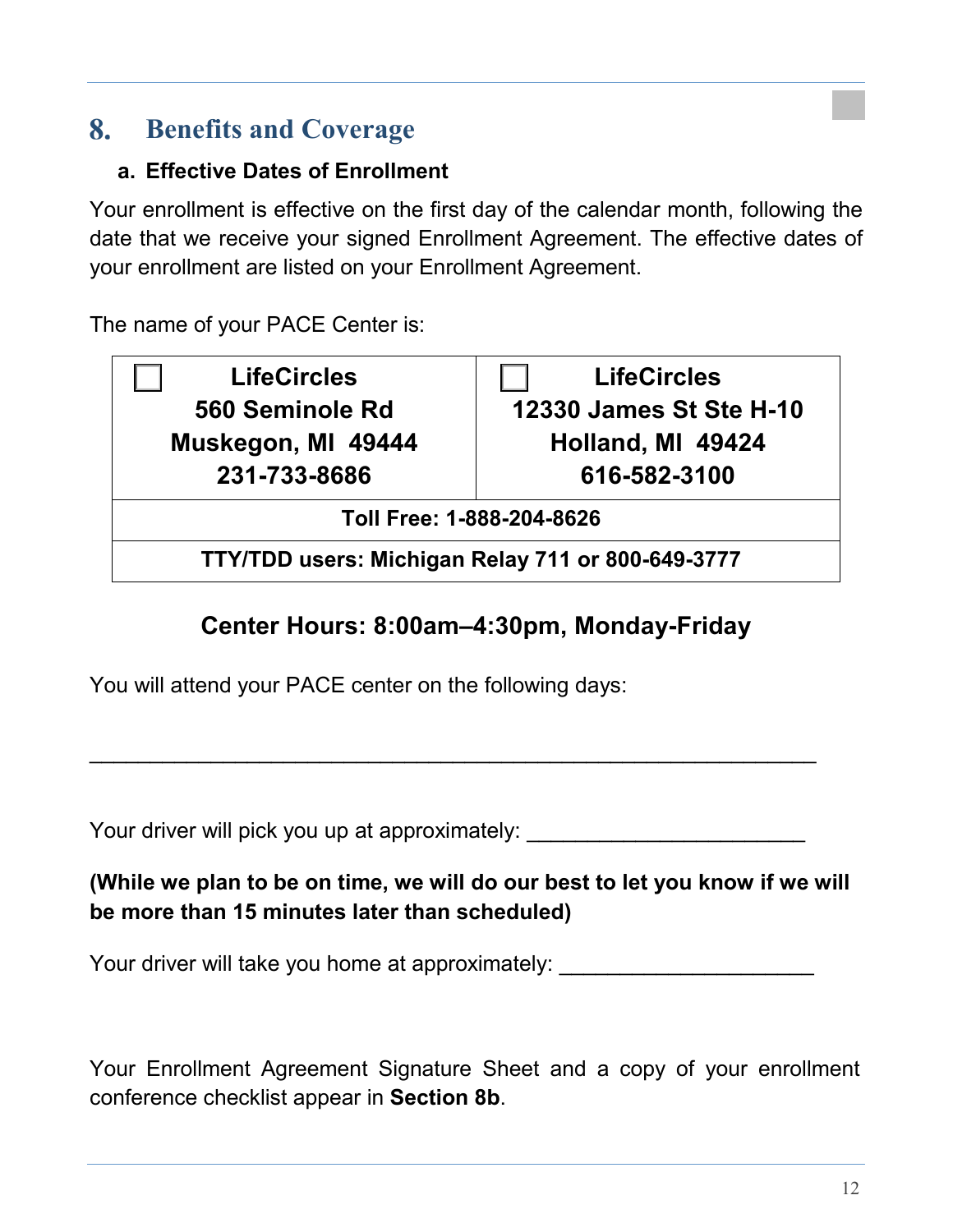#### <span id="page-12-0"></span>**b. Enrollment Conference Checklist**

A LifeCircles staff member has reviewed the following information with me and/or my caregiver:

- □ Introduction and Program Description
- □ The Mission Statement of LifeCircles
- Eligibility requirements for participation in LifeCircles
- □ The process for enrollment in LifeCircles
- □ Health Care Durable Power of Attorney, Advanced Directives
- Benefits and Coverage information, which include:
	- Effective Dates of Enrollment
	- A sample of the Enrollment Conference Checklist
	- A description of the benefits and coverage I receive with LifeCircles
- LifeCircles PACE Center location, hours, and what to do when the weather is bad
- □ Information about the Personal Care Team that will care for me
- □ LifeCircles Contract Providers
- □ Financing information which includes:
	- Monthly Payment Information, including what I may have to pay, if anything
	- What LifeCircles will not pay for
- $\Box$  Information about long-term care facilities and how they may be used for my care
- □ Emergency and Urgent Care coverage
- $\Box$  Information about what should be done if I am hurt in an accident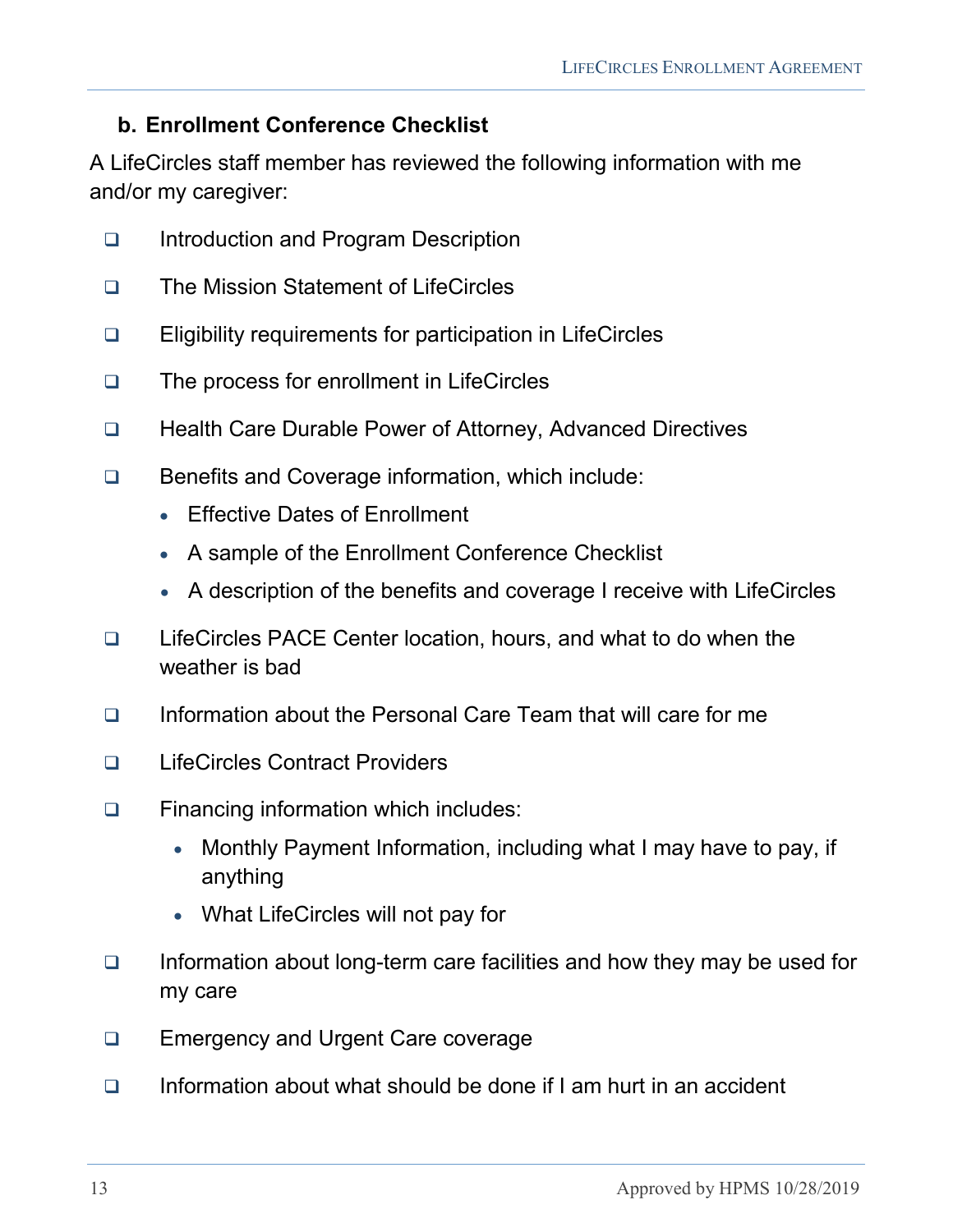- □ A copy of the Participant Rights
- □ My responsibilities as a Participant of LifeCircles
- □ The responsibilities of my family member/caregiver
- □ Information about the Participant Advisory Committee
- □ Information about the LifeCircles Grievance and Appeals processes
- □ Information about the Medicare and Medicaid Appeals processes
- □ Information about ending my LifeCircles benefits
- □ Information about re-applying to LifeCircles
- □ A Confidentiality Statement
- Definitions of terms in the Enrollment Agreement
- □ Notice that you may not dis-enroll from LifeCircles at a Social Security office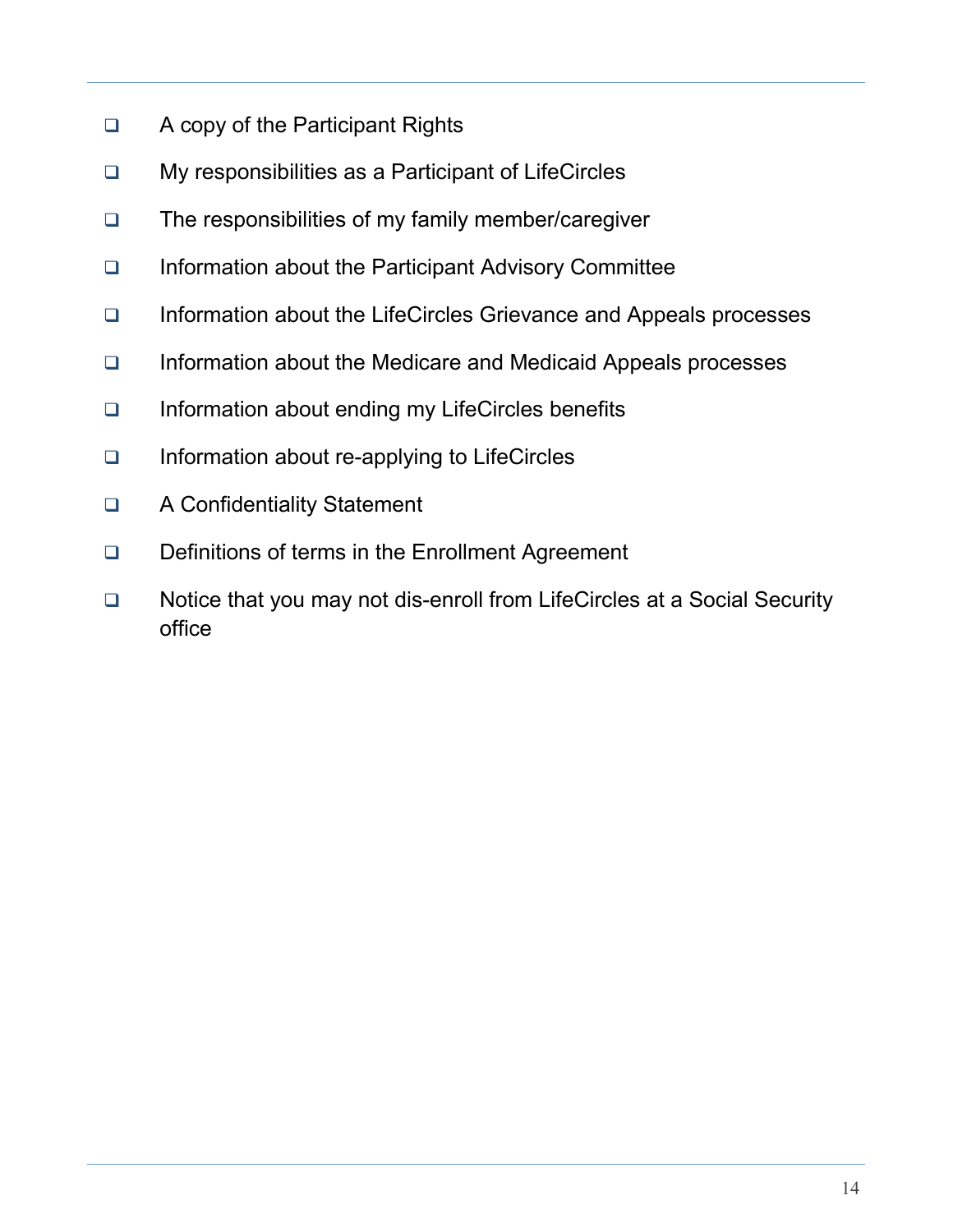#### <span id="page-14-0"></span>**Enrollment Signature Sheet: (2 pages)**

IN WITNESS WHEREOF, I, \_\_\_\_\_\_\_\_\_\_\_\_\_\_\_\_\_\_\_\_\_\_\_\_\_\_\_\_\_\_, agree to enroll in the services of LifeCircles. I have received a copy of the member Enrollment Agreement and have spoken with a LifeCircles staff member about my enrollment benefits. I understand that once I enroll in LifeCircles, I am to receive all my health care benefits from LifeCircles.

I have been allowed to ask questions and all my questions have been answered.

I understand LifeCircles and wish to become a Participant.

I understand that enrollment in LifeCircles will result in automatic disenrollment from any other Medicare or Medicaid prepayment plan.

I understand that enrollment in any other Medicare or Medicaid prepayment plan or optional benefit subsequent to enrolling in LifeCircles will subject me to voluntary disenrollment from LifeCircles.

If I obtain Medicare benefits after my LifeCircles enrollment, I understand that the Medicare benefits (Part A and/or B and Part D) will be assigned to LifeCircles.

I understand that if I have Medicaid when I enroll in LifeCircles and later become eligible for Medicare, but do not select PACE Medicare, then I will be disenrolled from LifeCircles.

I understand that if I move out of the LifeCircles Service Area or if I am absent from the LifeCircles Service Area for a period of time longer than 30 consecutive days, I must notify LifeCircles.

I agree to accept my health services from LifeCircles instead of other programs sponsored by Medicare and/or Medicaid and that my effective date of enrollment  $is:$ 

I understand that I am authorizing the disclosure and exchange of my personal information between the Centers for Medicare and Medicaid Services (CMS) and its agents, the State of Michigan, and LifeCircles.

I certify that the information furnished by me in applying for skilled nursing facility, other long-term care, or hospital services under Michigan Public Acts 321 of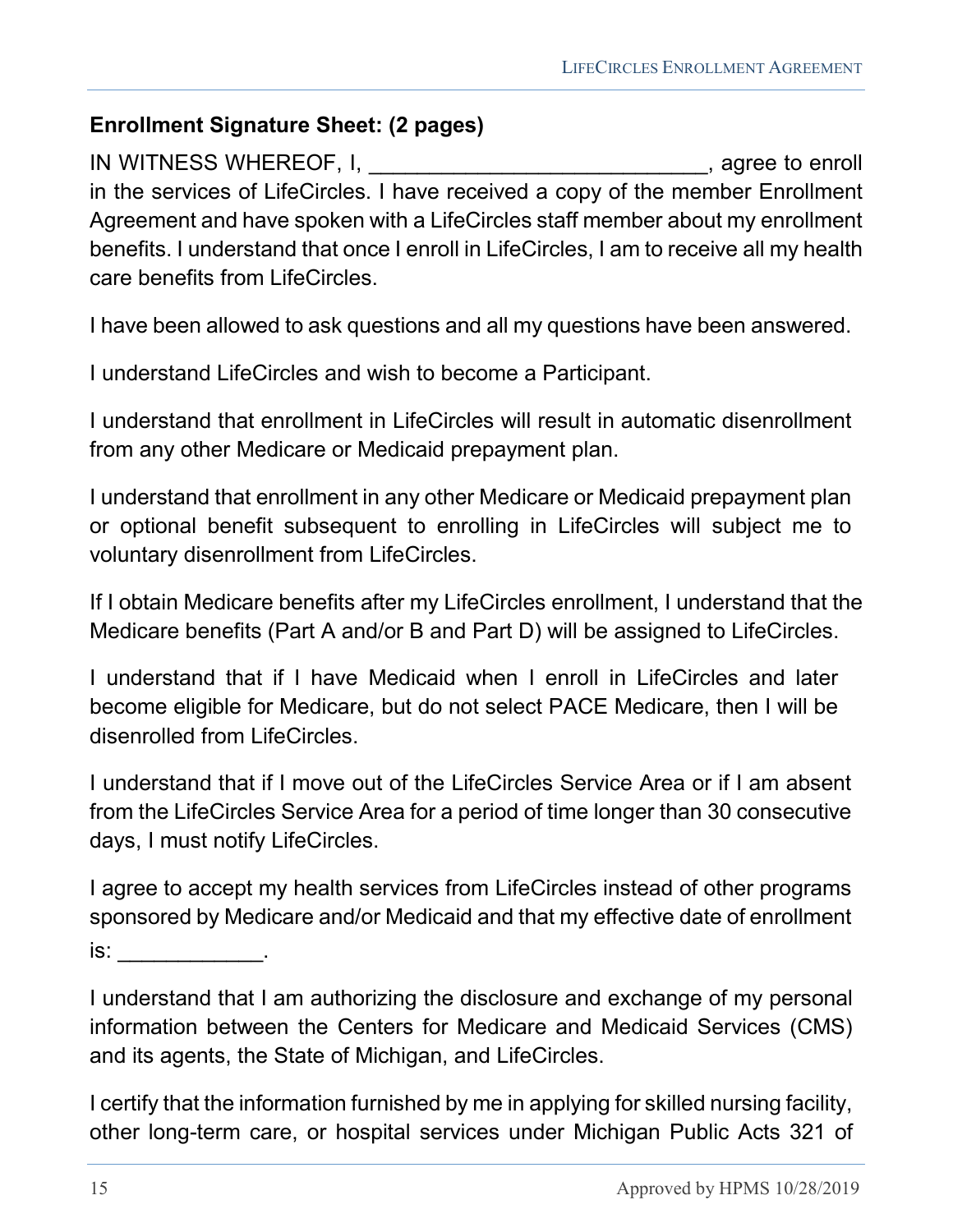1966, 280 of 1939, and 368 of 1978 is correct. Further, I declare and hereby affirm that I have disclosed to the facility named in the Admission Information Section above, the names and addresses of all parties liable or who may be liable, in whole or in part, for payment of care received in the named facility. By accepting services, I hereby authorize the named facility to release all information and records for the purposes of determining the respective liability and or liabilities of all parties responsible, in whole or in part for the payment of services received in this facility. I hereby authorize and assign directly to the named facility any or all benefits I may be entitled to and otherwise payable to me for the period of service in this facility.

| <b>Participant Signature</b>         | <b>Print Name</b> | Date |
|--------------------------------------|-------------------|------|
| Family Member/Guardian Signature*    | <b>Print Name</b> | Date |
| LifeCircles Representative Signature | <b>Print Name</b> | Date |

\*Signature other than that of the participant or immediate family member will be accompanied by the appropriate documentation in accordance with Michigan law and LifeCircles policies and procedures.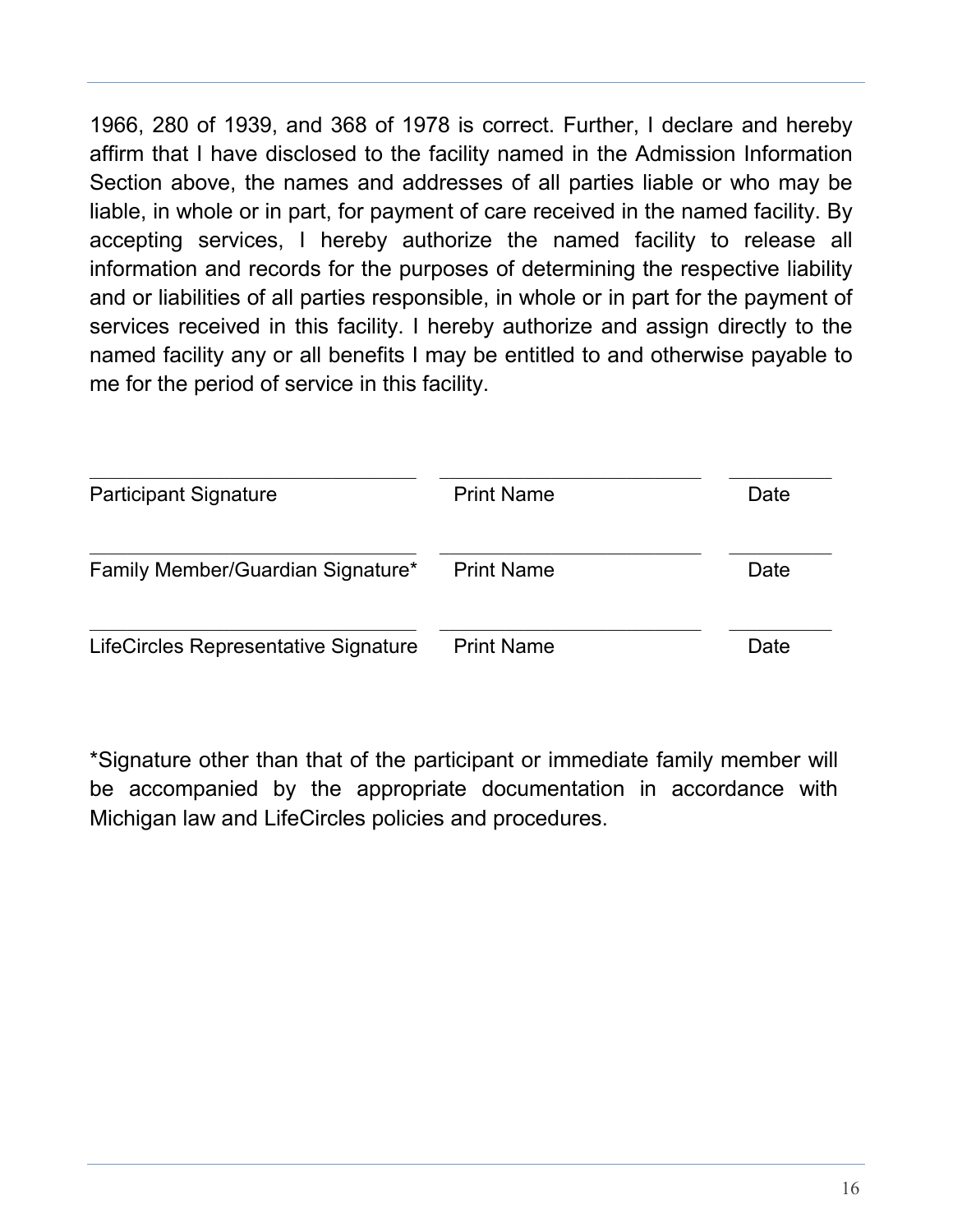#### <span id="page-16-0"></span>**c. Your Enrollment/Family Conference Packet Checklist**

Enclosed in this packet, are important items you will receive as a LifeCircles Participant. Please read and follow these directions carefully so that if an emergency happens, you, your family, and any health care facility will know exactly what to do.

- Your **LifeCircles Card** is a small white card. It identifies you as a Participant of LifeCircles and must be shown if you go to the hospital. Keep this card with your Medicare and Medicaid cards.
- The **Emergency Plan** is the detailed sheet that you sign which has instructions on "what to do" in case of an emergency.
- Your copy of the **Enrollment Agreement and Signature Sheet**. This must be signed before you can receive LifeCircles services.
- **Your PACE Center** and attendance information.
- **Your Personal Care Team** information (updated regularly).
- **LifeCircles Contract Providers** list (changes will be included in the LifeCircles newsletter and a new list will be distributed annually).
- Information about the **Participant Advisory Committee**.
- A **Confidentiality Statement.**

#### <span id="page-16-1"></span>**d. General Description**

There are many kinds of care provided by LifeCircles. As a participant of LifeCircles, all necessary health services will be provided through LifeCircles. Most care is delivered at the LifeCircles Day Center. Your Personal Care Team knows about every kind of service offered and will decide with you on what is best for your needs. Services you can get from LifeCircles include:

#### **Outpatient Health Services**

- All Medicare/Medicaid covered services
- Interdisciplinary assessment and treatment planning
- General medical and specialist care, including a woman's health specialist, as requested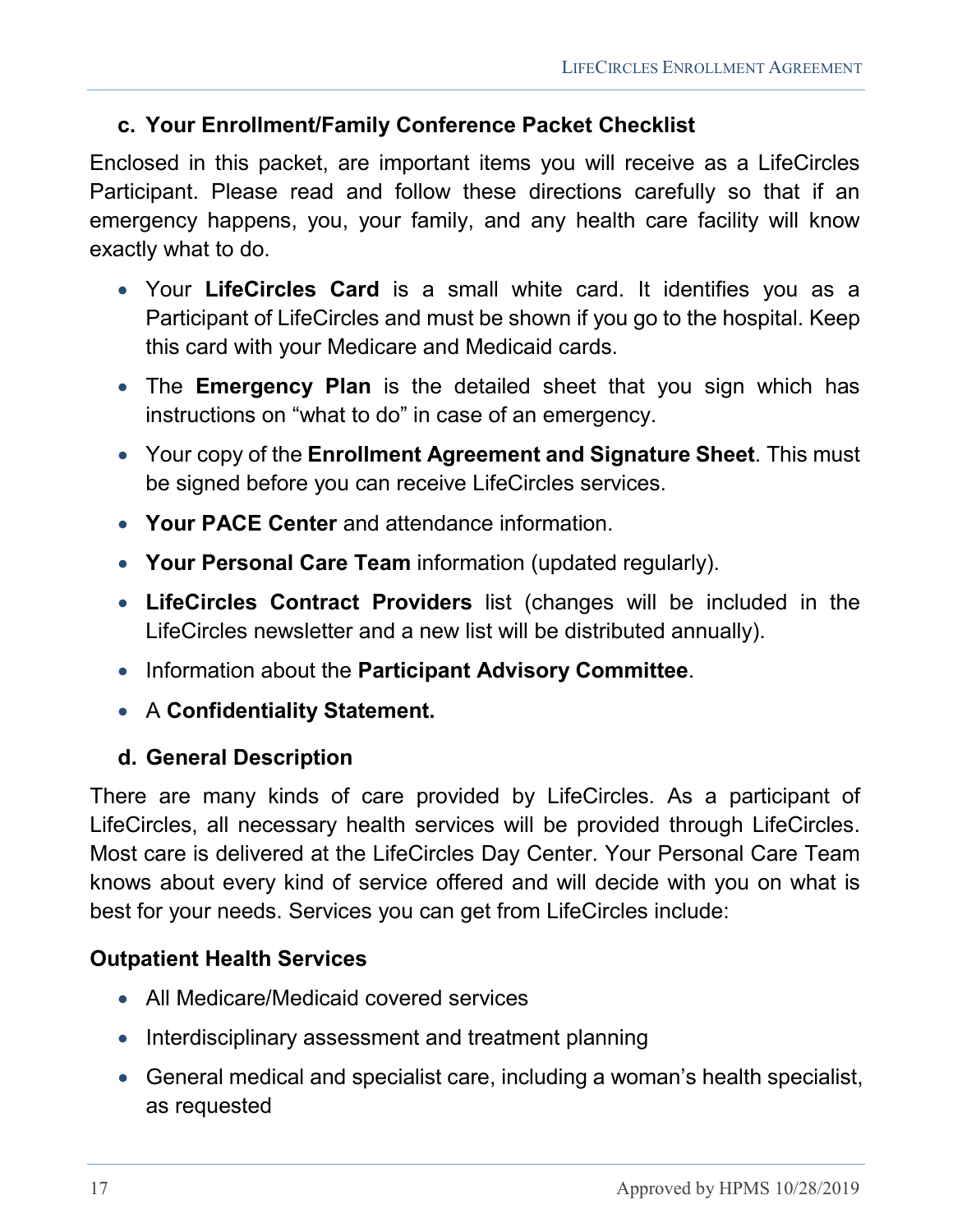- Nursing care
- Social services
- Prescribed medications and pharmacy services when prescribed by a LifeCircles physician or nurse practitioner and dispensed by a LifeCircles contracted pharmacy
- Over the counter medications that are part of your Plan of Care
- Physical, occupational, speech, and respiratory therapies
- Laboratory tests, x-rays, and other diagnostic tests
- Vision care, including examinations and treatments (eyeglasses and repairs)
- Hearing services, including evaluation, hearing aids, repairs, and regular care
- Podiatry services, including routine foot care
- Psychiatric care including evaluation, consultation, diagnosis, and treatment
- Prosthetics, orthotics, durable medical equipment (hospital beds, wheelchairs, walkers), corrective vision devices (eyeglasses, lenses), hearing aids, dentures, and repair and maintenance of these items
- Nutritional counseling and special diet assistance
- Alcohol and other drug treatment
- Chiropractic services
- Recreational therapy

#### **Inpatient Health Services**

- Semi-private room and board
- General medical and nursing services
- Medical and surgical care including anesthesia, intensive care, and coronary care units as necessary
- Laboratory tests, X-rays, and other diagnostic procedures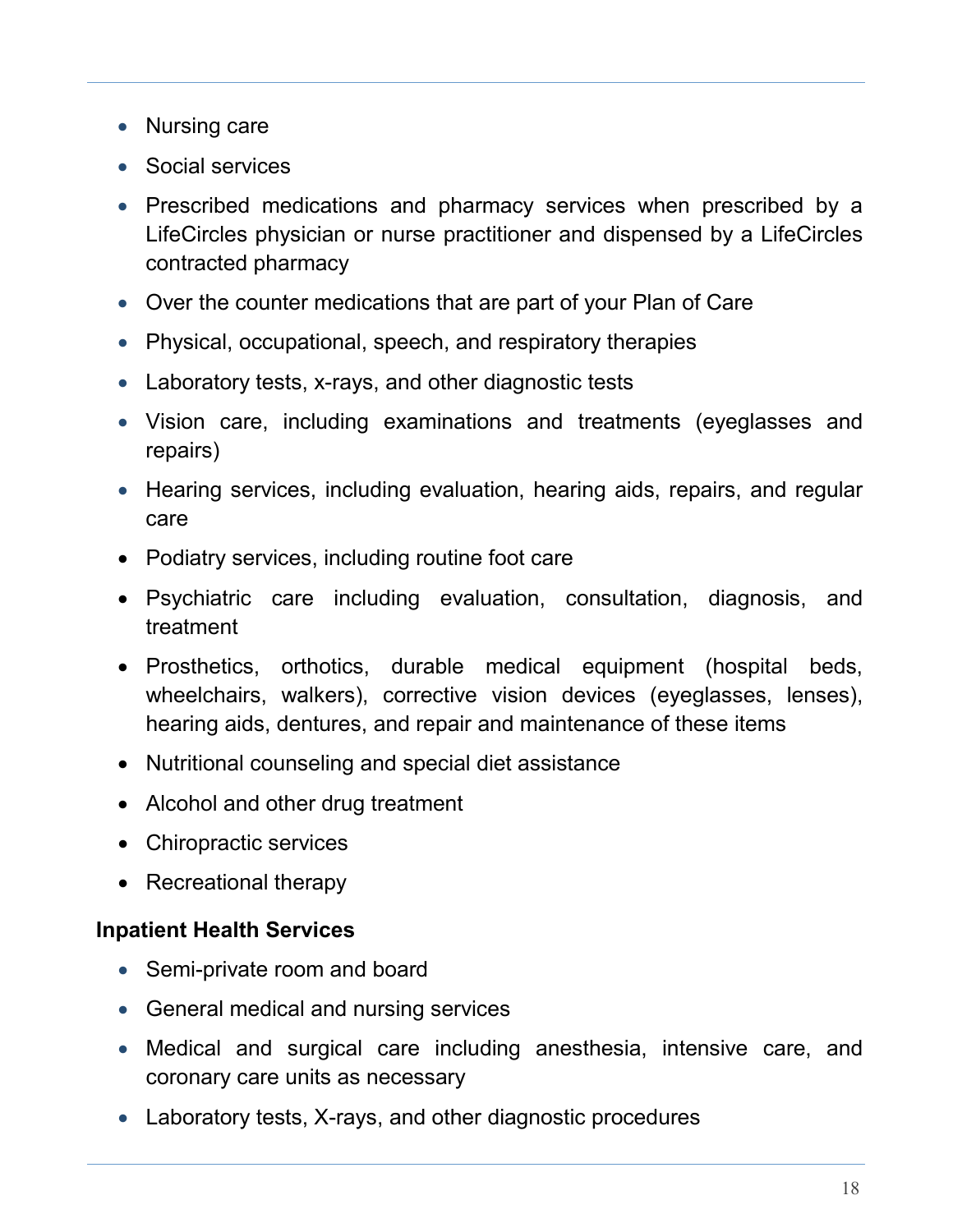- Receiving blood or blood products
- Prescribed drugs and medicines
- Use of oxygen
- Occupational, Physical, Respiratory, and Speech therapies
- Psychiatric care
- Social services and planning for discharge from the hospital
- Alcohol and other drug treatment services
- Ambulance services
- Emergency treatment

#### **Nursing Home Care (as approved by the Interdisciplinary Team when it is determined you can no longer live safely in your home)**

- Semi-private room and board\*
- Doctor and skilled nursing services
- Custodial care
- Personal care and assistance
- Prescribed drugs and medicines
- Occupational, Physical, Respiratory, and Speech therapies
- Social services and planning for discharge from the nursing home
- Medical supplies and equipment
- Other services approved by the Personal Care Team

LifeCircles *will not* pay for private rooms or private duty nurses unless medically necessary. LifeCircles *will not* pay for non-medical charges, such as telephone, radio, or television rentals unless medically necessary. LifeCircles *will* pay for these extra services *only* if they have prior authorization and determined medically necessary by your Personal Care Team.

### **Other Health-Related and Community-Based Services of LifeCircles**

• Diagnostic services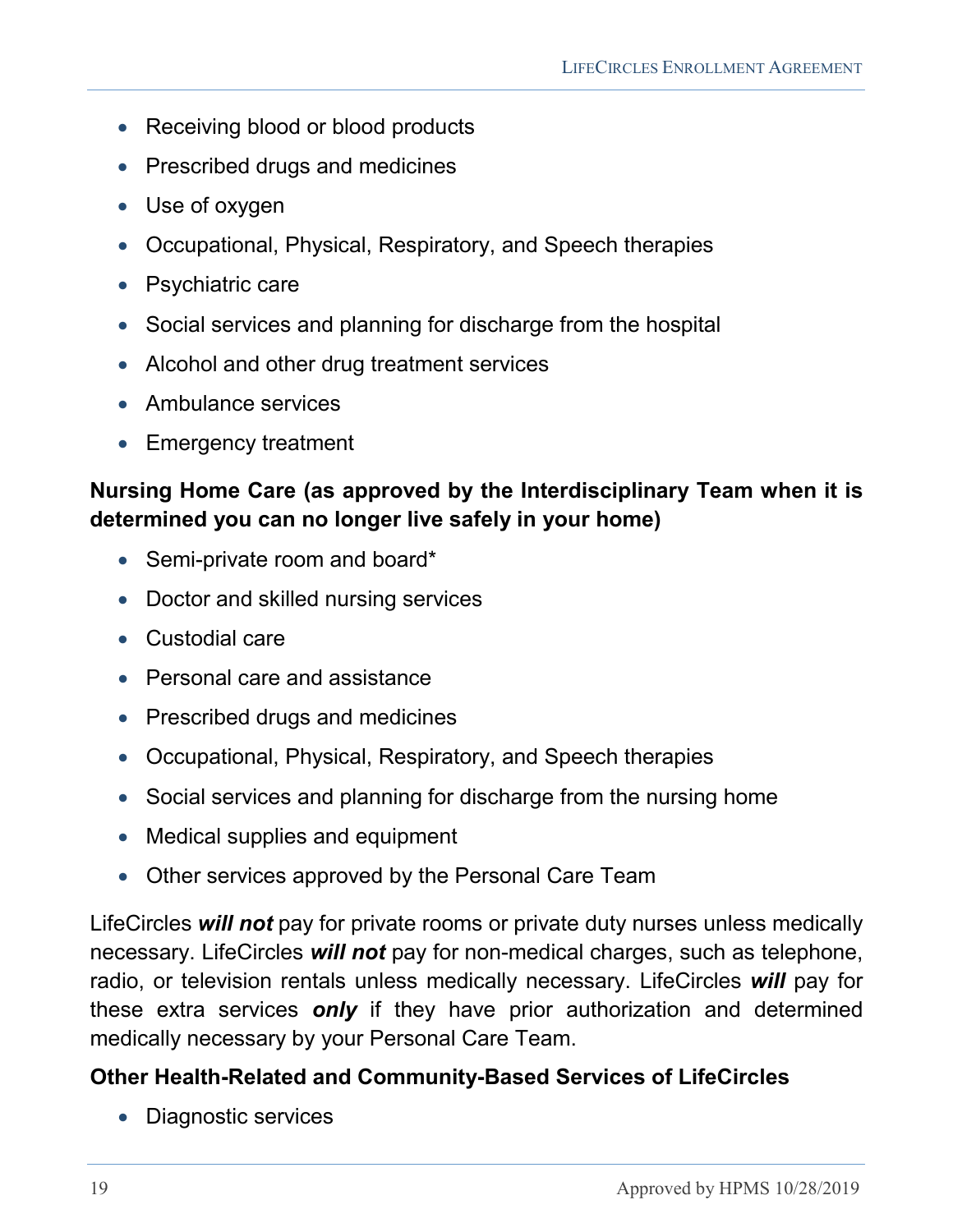- Preventive services
- Restorative dentistry
- Prosthetics
- Oral surgery
- Personal care supportive services
- Transportation
- Meals

Other specialty services not listed above will be covered as needed.

### **End of Life**

You will most likely develop a close and trusting relationship with your personal care team. As your health conditions change, there may come a time when you will need end of life care. Your team will work with you to make sure that your care is focused on a high quality of life, symptom management, and staying in your own residence as long as possible. If you need end of life care, you may choose to have that care provided by the team.

#### **Second Medical Opinion**

You may want an opinion from a different health care provider. If so, please ask LifeCircles. Your request will then be reviewed by your Personal Care Team; and if approved LifeCircles will pay for it.

#### **Exclusions: Items and Services Not Covered**

LifeCircles is required to provide all Medicare and Medicaid services as approved by your Personal Care Team. The staff at LifeCircles will give you the best care possible; however, there are some things that are not covered.

The following is a list of things we **cannot** pay for:

- Any services that **do not** have prior authorization by the Personal Care Team (except for Emergency Services)
- Cosmetic surgery, unless it is determined by LifeCircles Personal Care Team to be medically necessary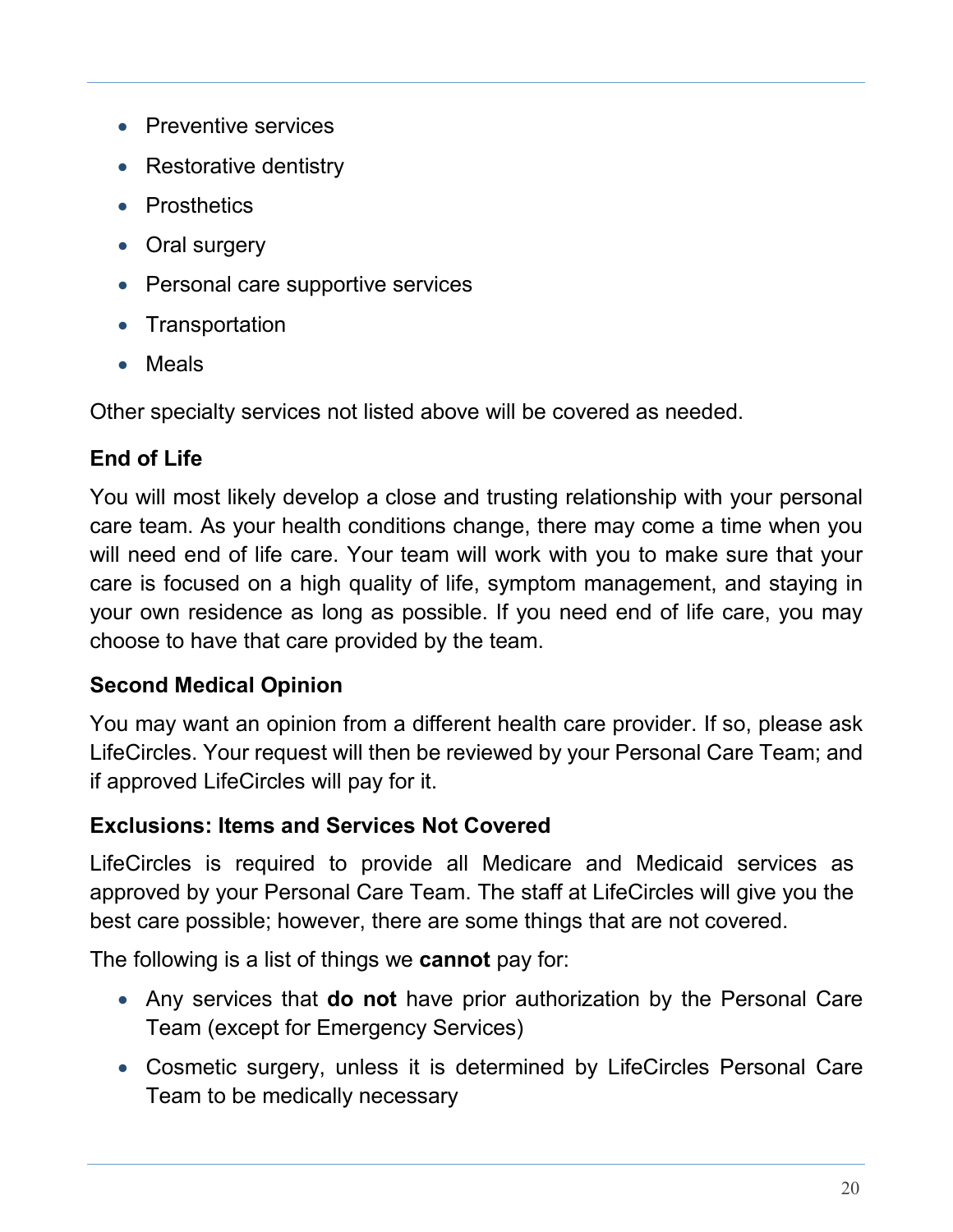- Personal convenience items, such as a telephone or television in your room at a hospital or skilled nursing facility, unless specifically authorized by the Personal Care Team as part of your Plan of Care
- Private duty nursing, unless medically necessary
- Private room in a hospital, unless medically necessary
- Experimental or investigational medical and surgical procedures, equipment and medications, that are otherwise not covered by Medicare or Medicaid or covered under clinical trials
- Any services provided outside of the United States, except as may be permitted under the Federal regulations and the state's approved Medicaid plan (The United States includes the 50 states and the Commonwealth of Puerto Rico, the Virgin Islands, Guam, American Samoa, and the Northern Mariana Islands)

#### <span id="page-20-0"></span>**e. The Personal Care Team**

#### *"Who are the members of my Personal Care Team?"*

Your Personal Care Team at LifeCircles will be assigned to you at your enrollment conference. Your Team will consist of the following:

- The **LifeCircles Center Manager** is responsible for the day-to-day operations of the PACE Center.
- The **Primary Care Physician, Nurse Practitioner and/or Physician Assistant** is responsible for overseeing the primary medical care you will receive.
- The **Registered Nurse** is responsible for overall nursing care needs. Your registered nurse work closely with the team to provide your medical care.
- The **Personal Care Attendants (PCA)** are responsible for helping you with your personal care needs in the PACE Center and in your home.
- **Home Care Coordinators** are responsible for the coordination of services offered in the home, including personal care attendants and durable medical equipment.
- The **Registered Dietitian** is responsible for making sure your food and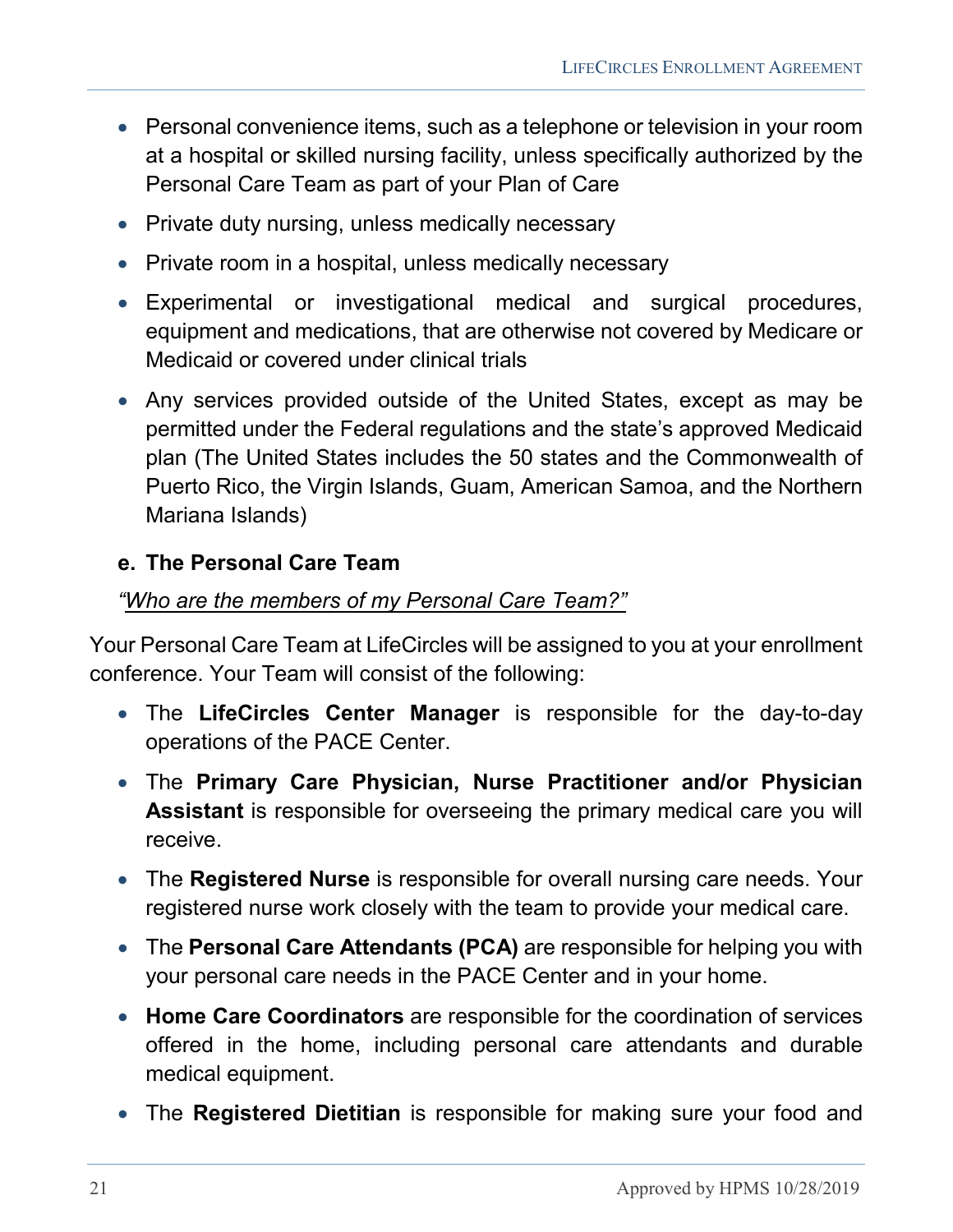nutritional needs are met.

- The **Social Worker** is responsible for social support services. The social worker may help you find outside resources, answer questions about your Medicaid (if applicable), and be a resource for help with family and emotional issues.
- The **Recreation Team** encourages you to meet other participants and engage in meaningful activities. You may suggest new or different activities that you would also enjoy while at the LifeCircles Center.
- The **Physical Therapist** helps keep you moving and your muscles strong. The physical therapist will also make sure that any equipment fits your needs and is easy for you to operate.
- The **Occupational Therapist** helps you work on skills you need to complete every day activities. Examples include being able to comb or brush your hair, feed yourself, and write your name.
- The **Transportation Coordinator** is responsible for managing the transportation needs of the LifeCircles PACE Center. The Transportation Coordinator schedules your travel time and the driver's daily routes. The Transportation Coordinator will let you know if your driver is running late or if there is a problem.
- The **Drivers** are the people who pick you up and take you home on days you attend the LifeCircles PACE Center. They will also drive you to field trip outings with other participants or take you to medical specialist appointments as needed.
- The **Pharmacy Team** is responsible for ensuring you have the correct medications and dosage. They work closely with the healthcare providers to make sure you have the medications that will be most helpful to you with the fewest side effects. The Pharmacy Team will package the medications in a way that works for best you.

# <span id="page-21-0"></span>**f. Contract Providers**

#### *"Does LifeCircles use contracts for some of its services?"*

LifeCircles contracts with community providers for many services. Included as an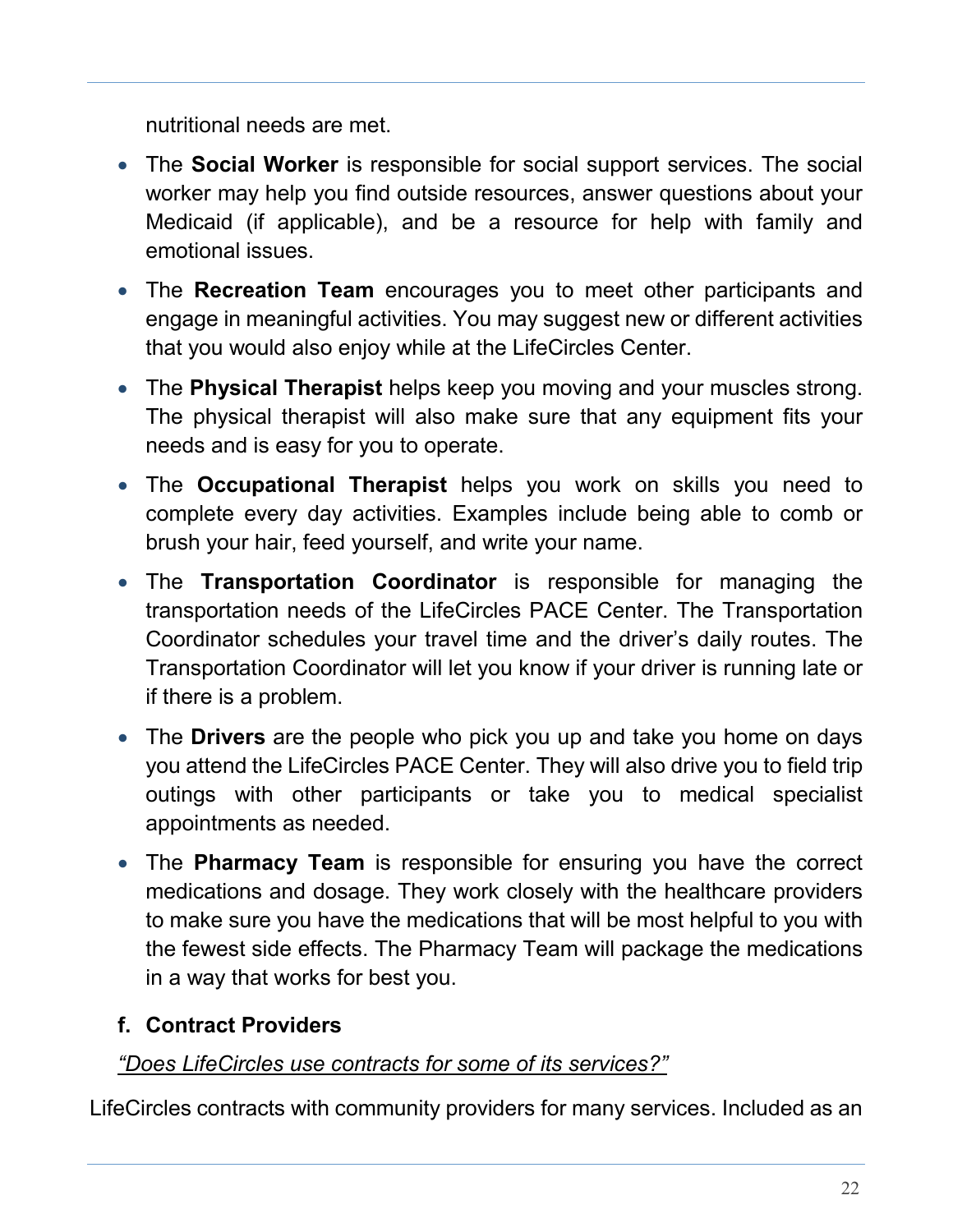insert in your enrollment/family conference packet is a list of contracted community providers. This is referred to as the LifeCircles network.

This list is updated regularly. You may request a copy of the contracted community provider list at any time. All contract services **must** be pre-approved by your Personal Care Team.

An example of community providers on this list include medical specialists such as eye doctors, dentists, cardiologists, and urologists. Also included on this list are hospitals, nursing homes, assisted living facilities, and home care providers.

#### <span id="page-22-0"></span>**g. Financing – Monthly Payment Information**

#### *Your Monthly Bill: How much will you have to pay?*

Your payment each month will depend on your eligibility for Medicare and/or Medicaid.

*If you are eligible for:*

#### **MEDICARE AND MEDICAID or MEDICAID ONLY**

If you are eligible for both Medicare and Medicaid, or Medicaid only, you will make no monthly premium payment to LifeCircles and you will continue to receive all PACE services, including prescription drugs.

Please note: If you use Medicaid as the source of payment for LifeCircles and do not intend to pay any portion of the fee privately, you must reapply for Medicaid every year. Your social worker can assist you with the PACE Medicaid recertification process.

#### **MEDICARE ONLY**

If you have Medicare and are not eligible for Medicaid, then you will pay a monthly premium to LifeCircles. Your monthly premium of \$ starts on **Example 20** (date). Because this premium does not include the cost of Medicare prescription drug coverage, you will be responsible for an additional monthly premium for Medicare prescription drug coverage in the amount of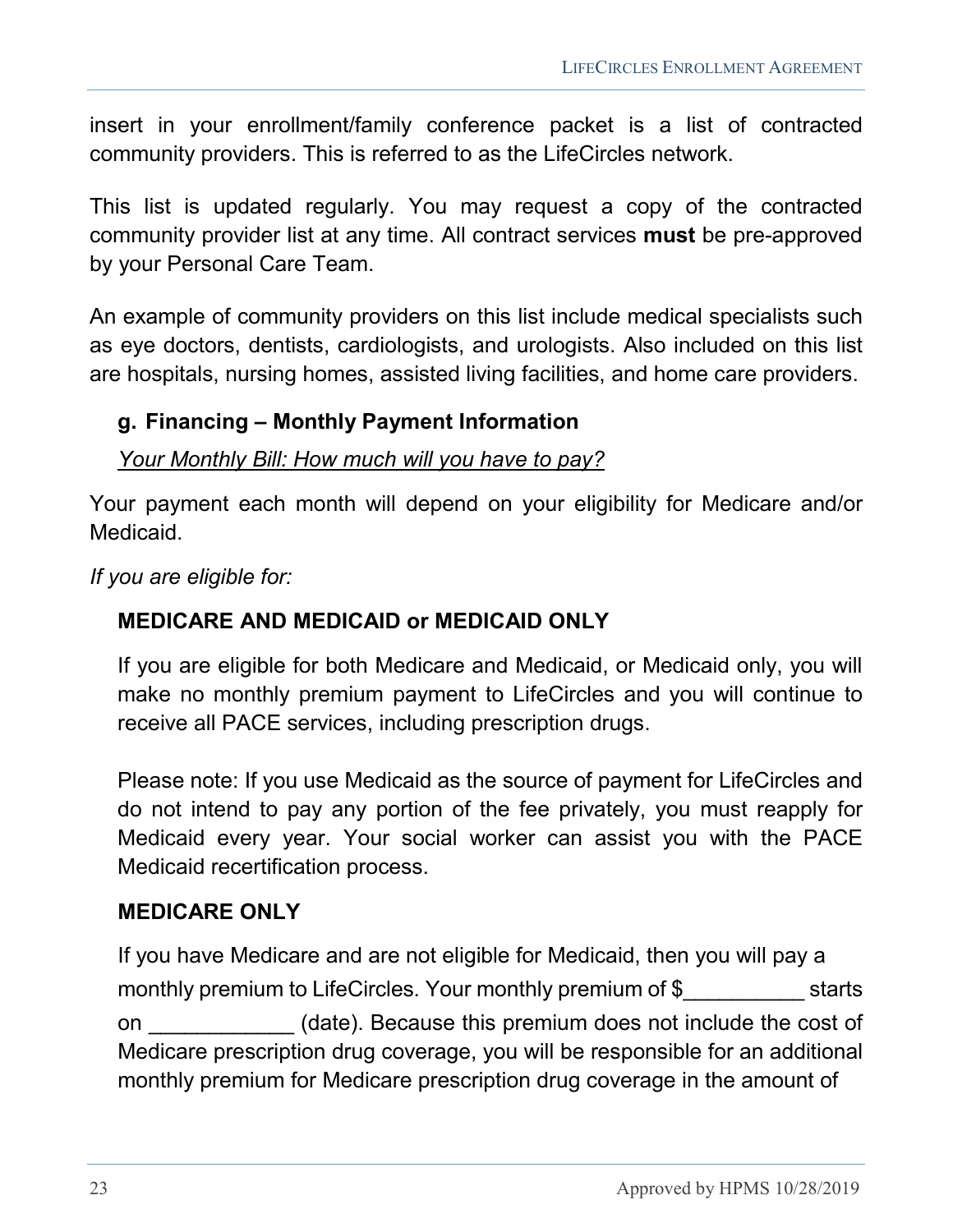\$ upon enrollment. You will be notified of this Medicare prescription drug coverage amount on an annual basis thereafter. You may pay both premiums together or you may contact your social worker for additional payment options.

#### **PRIVATE PAY (Neither Medicare or Medicaid)**

If you are not eligible for Medicare or Medicaid, you will pay a monthly premium to LifeCircles in the amount of \$\_\_\_\_\_\_\_\_\_\_\_. Because this premium does not include the cost of prescription drugs, you will be responsible for an additional premium for prescription drug coverage in the amount of \$ upon enrollment. You will be notified of this Medicare prescription drug coverage amount on an annual basis thereafter. You may pay both premiums together or you may contact your social worker for additional payment options.

#### **Prescription Drug Coverage Late Enrollment Penalty**

Please be aware that if you are eligible for Medicare prescription drug coverage and are enrolling in LifeCircles after going without Medicare prescription drug coverage or coverage that was at least as good as Medicare drug coverage for 63 or more consecutive days, you may have to pay a higher monthly amount for Medicare prescription drug coverage. You can contact your LifeCircles social worker for more information about whether this applies to you.

#### **Instructions for Making Payments to LifeCircles**

If you have to pay a monthly charge to LifeCircles, you must pay the money by the first day of the month after you sign the Enrollment Agreement. The monthly charge then has to be paid on the first day of every month.

Payment can be made by check or money order to:

**LifeCircles 560 Seminole Rd Muskegon, MI 49444**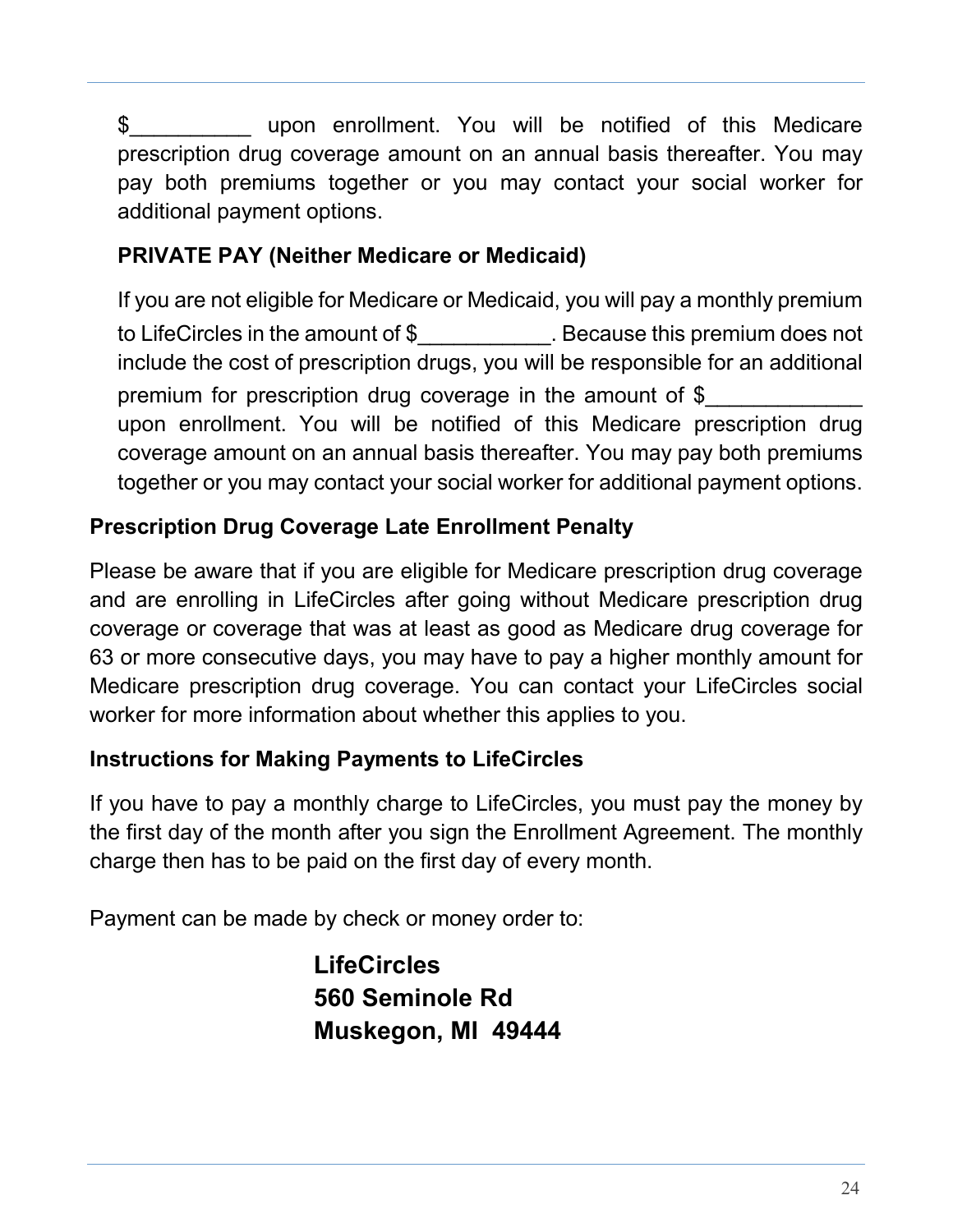#### <span id="page-24-0"></span>**h. Long Term Care Facilities**

#### *"What happens if I am placed in a Nursing Home or any other kind of Long-Term Care facility?"*

If at any time your Personal Care Team decides with you and your family that you can no longer be cared for in your home, you may need to be placed in another health care setting. This can be for a short period of time, or if necessary, it may be a permanent placement.

If you remain in a long-term care facility for 30 days in a row, the State of Michigan requires that you pay the money you have been receiving when you were at home to LifeCircles to help pay for your room and board in the long-term care facility. LifeCircles will then pay for your room and board. LifeCircles will continue to provide all your medical care and supervise all of your needs.

As part of the process of placing you in a long-term care facility, LifeCircles will notify the State of Michigan to determine what amount of money, if any, you will be required to pay LifeCircles.

Your circumstances will determine whether you have a patient pay amount. These circumstances include: a community spouse income allowance, a family allowance, a children's allowance, a health insurance premium, and guardianship/conservator expenses. Currently, the State of Michigan allows a person in a nursing facility a patient allowance of \$60 per month.

If you do not pay the amount of money that the State of Michigan determines you owe LifeCircles monthly, this could affect your eligibility for Medicaid and your continued enrollment in LifeCircles. These rules apply to everyone who receives Medicaid and is placed in a long-term care facility.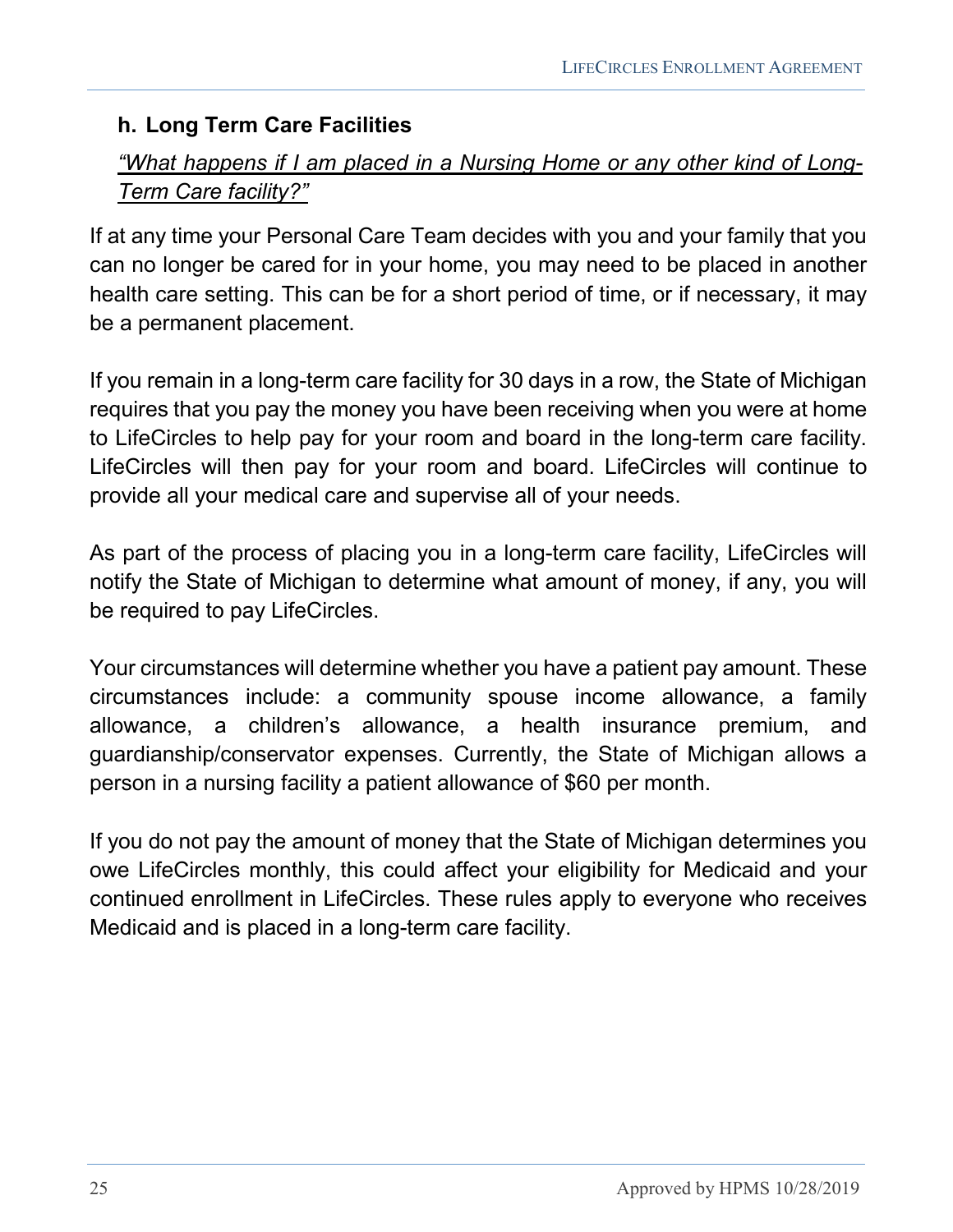#### <span id="page-25-0"></span>9. **Emergency and Urgent Care**

*"What about urgent or emergency care services?"*

### **IN AN EMERGENCY, CALL 911**

#### <span id="page-25-1"></span>**a. Getting Emergency Services**

An emergency is an injury or sudden illness that a prudent layperson would believe requires immediate medical attention. In an emergency, you can reasonably expect that if you do not get immediate medical attention, you may seriously jeopardize your health, risk serious damage to organs or impairment to bodily functions.

Prior authorization for treatment of an emergency medical condition is **not** required. LifeCircles will always pay for emergency services whether you are in or out of the service area. If in doubt about whether a problem is an emergency please call the LifeCircles PACE Center at **(231) 733-8686, (616) 582-3100 or Toll Free 1-888-204-8626**.

### <span id="page-25-2"></span>**b. After Getting Emergency Services**

Whether you are in or out of the service area, **please call** LifeCircles as soon as possible after receiving emergency services at an emergency room so that your Personal Care Team can manage your follow-up care. If you are out of the area and a physician certifies that you may travel safely, your Personal Care Team may ask that you come back to the service area to receive follow-up care.

### <span id="page-25-3"></span>**c. Getting Urgent Care**

If you feel that you need health services quickly, but it is not an emergency, LifeCircles will arrange for these urgently needed services.

Urgent care is care provided to you when you are out of the PACE service area and if you believe your illness or injury is too severe to postpone treatment until you return to the service area, but your life or function is not in severe jeopardy.

If you are in or out of the service area and need urgent care, please call LifeCircles at (231) 733-8686, (616) 582-3100 or Toll Free 1-888-204-8626.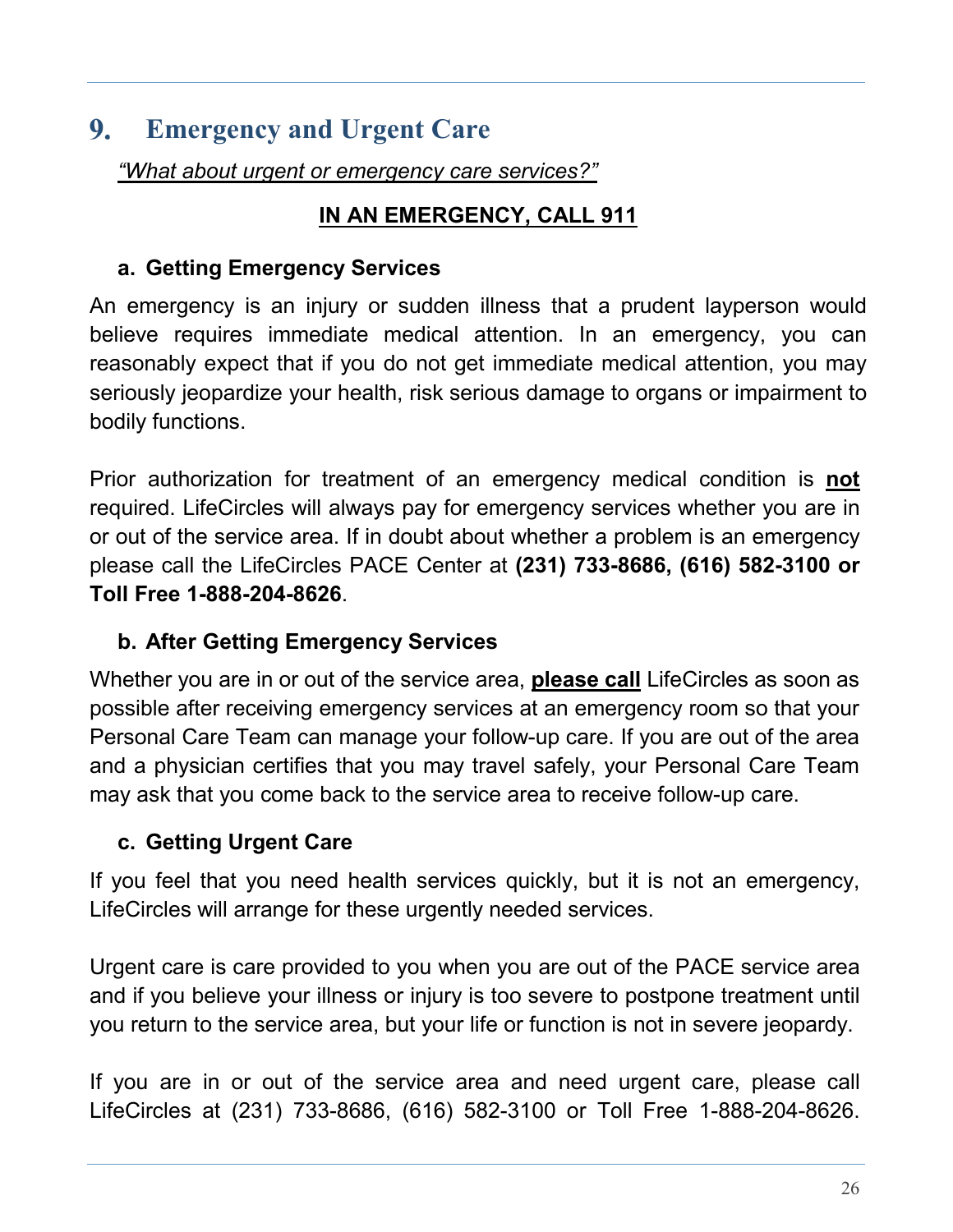Approval for urgent care services will be given within one (1) hour after LifeCircles is notified. If we have not taken action after one (1) hour, then approval is given by default.

If you call after PACE Center hours, the LifeCircles answering service will immediately contact the LifeCircles on-call team member who will tell you what to do and help you get the care you need. A medical provider is available 24 hours a day, 365 days a year.

If you receive urgent care out of the service area, please contact LifeCircles as soon as possible at (231) 733-8686, (616) 582-3100 or Toll Free (888) 204-8626.

#### <span id="page-26-0"></span>**d. If You Receive a Bill**

If you receive a bill or pay for any Emergency Services, Urgent Care, Out-of-Area Services, or prior authorized services, submit the bill or receipt to LifeCircles for payment consideration. Receipts should be submitted to your Personal Care Team.

If you have questions about any bills, contact your Personal Care Team at (231) 733-8686, (616) 582-3100 or Toll Free 1-888-204-8626 anytime during business hours Monday-Friday 8:00 a.m. – 4:30 p.m.

# <span id="page-26-1"></span>**Accidental Injury**

#### *"What happens if I am hurt as a result of someone else's actions?"*

If you are injured by someone else's actions, such as being involved in an automobile accident, and you require additional medical care, LifeCircles will provide that additional care. However, if you recover any money from the party who injured you or someone paying on behalf of that person, such as an insurance company, LifeCircles has a claim upon that recovery in the amount of the costs LifeCircles had to spend to provide you with the additional medical care you received because you were hurt. These rules and regulations would apply under your usual Medicare and/or Medicaid benefits. Remember, you **must** notify LifeCircles if you are involved in an accident.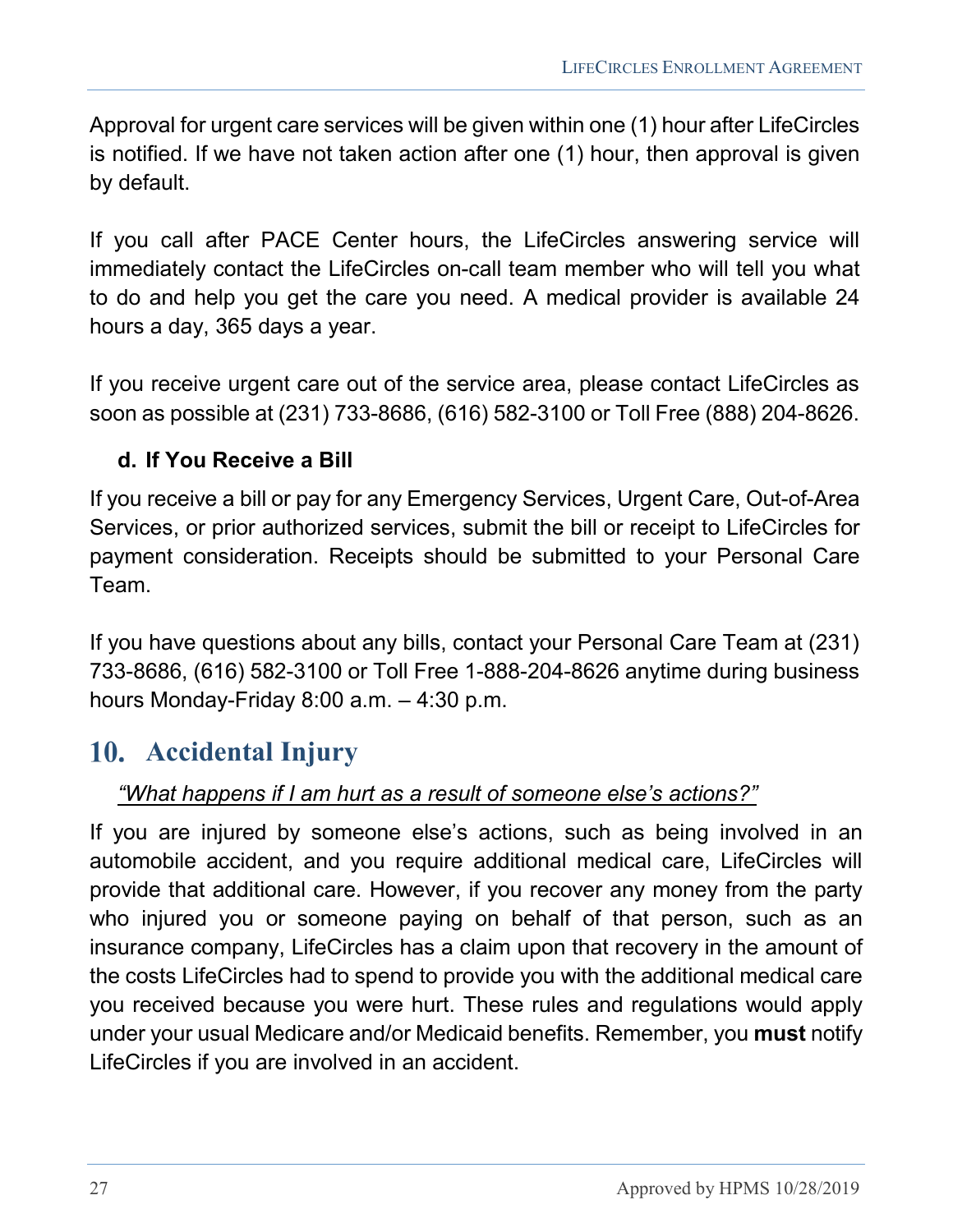# <span id="page-27-0"></span>**Participant Rights**

At LifeCircles we are dedicated to providing you with quality health care services so you may remain as independent as possible. Our staff is committed to treating each and every participant with dignity and respect and ensuring that all participants are involved in planning for their care and treatment.

As a LifeCircles participant, you have the following rights:

#### **YOU HAVE THE RIGHT TO BE TREATED WITH RESPECT**

You have the right to be treated with dignity and respect at all times, have all of your medical information kept private, and be provided compassionate, considerate care. You also have the right to:

- Receive all of your health care in an accessible manner and in a safe, clean environment.
- Be free from harm, including physical or mental abuse, neglect, corporal punishment, excessive medications, physical punishment or being placed by yourself against your will.
- Be free from any physical or chemical restraint used on you for discipline or for the convenience of LifeCircles staff that are not necessary to treat your medical symptoms or prevent injury.
- Be free from hazardous procedures.
- Receive treatment and rehabilitation services designed to promote your functional ability to the optimal level and encourage your independence.
- Receive care from professionally-trained staff that has the education and experience to deliver the services for which they are responsible.
- Be ensured of auditory and visual privacy during all health care examinations or treatments.
- Be encouraged and assisted to use your rights in LifeCircles.
- Get help, if you need it, using the Medicare and Medicaid appeal processes and your civil and legal rights.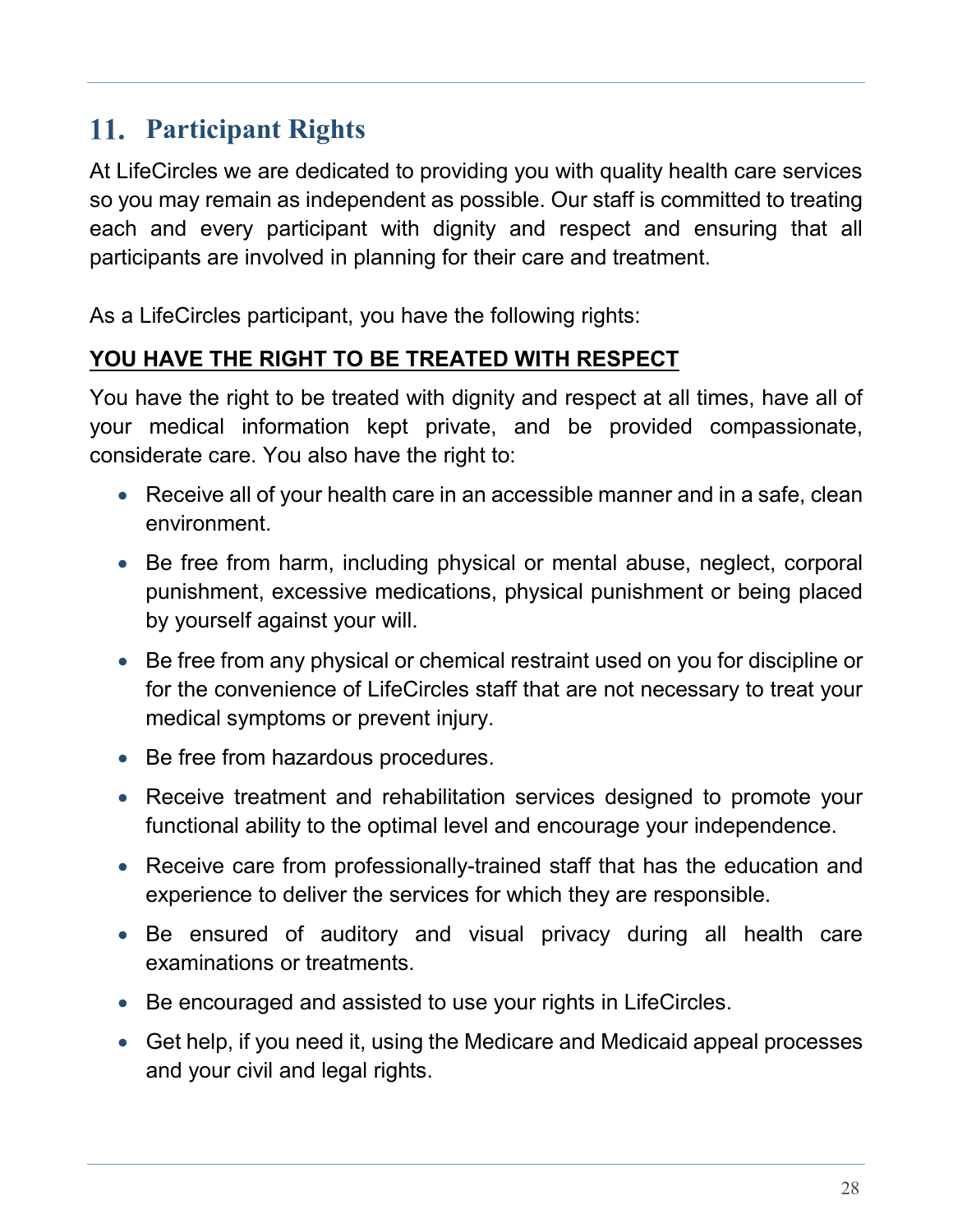- Be encouraged and assisted in talking to LifeCircles staff about changes in policy and services you think should be made.
- Use a telephone while at the PACE center, make and receive confidential calls, and/or have such calls made for you, if necessary.
- Not have to do work or perform services for LifeCircles.

#### **YOU HAVE A RIGHT TO PROTECTION AGAINST DISCRIMINATION**

Discrimination is against the law. Every company or agency that works with Medicare and Medicaid must obey the law. You cannot be discriminated against by LifeCircles or any of their contractors because of your:

- Race
- Ethnicity
- National origin
- Religion
- Sex
- Age
- Sexual orientation
- Mental or physical ability
- Source of payment for your health care (for example, Medicare or Medicaid)

If you think you have been discriminated against for any of these reasons, contact a staff member at LifeCircles to help you resolve your problem.

#### **If you have any questions, you can call or write to:**

Office for Civil Rights U.S. Department of Health and Human Services 233 N Michigan Ave Suite 240 Chicago, IL 60601 (800) 368-1019 (312) 886-2359 or (312) 353-5693 (TDD)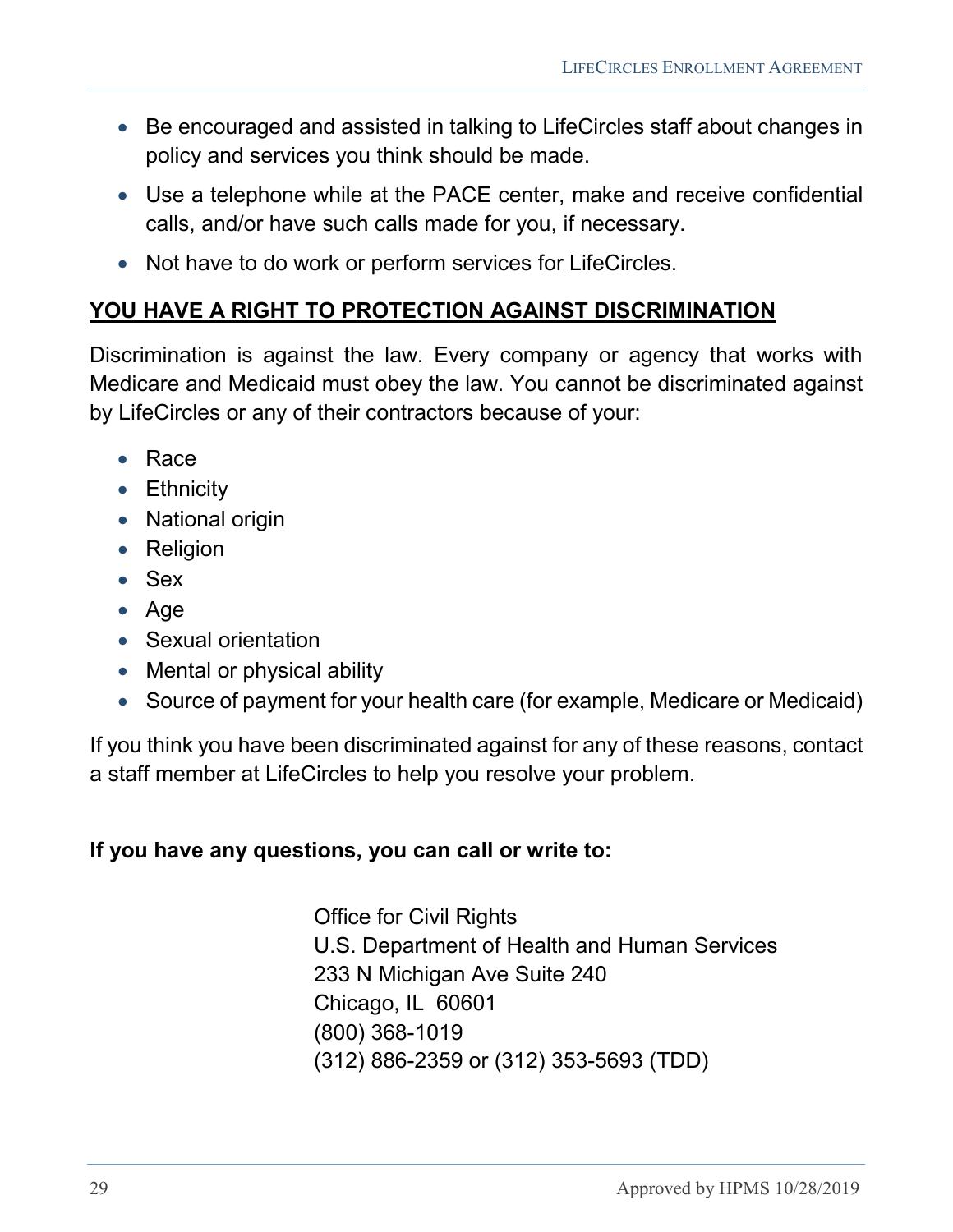Office of Recipient Rights Michigan Department of Health and Human Services Lewis Cass Building 320 South Walnut St Lansing, MI 48913 517-373-2319 or 1-800-854-9090

### **YOU HAVE A RIGHT TO INFORMATION AND ASSISTANCE**

You have the right to get accurate, easy to understand information and have someone help you make informed health care decisions. You also have the right to:

- Have someone help you if you have a language or communication barrier so you can understand all information given to you.
- Have someone interpret all information given to you into your preferred language in a culturally competent manner if your first language is not English or you cannot speak English well enough to understand the information being given to you.
- Have the Enrollment Agreement and your participant rights discussed fully and explained to you in a manner you understand.
- Receive marketing material in English and any other frequently used language in your community. You also can get these materials in Braille, if necessary.
- Get a written copy of your participant rights from LifeCircles. LifeCircles will also post these rights in a public place in the PACE Center where it is easy to see them.
- Be fully informed, in writing, of the services offered by LifeCircles. This includes telling you which services are provided by contractors instead of the PACE staff. You will be given this information before you join LifeCircles, at the time you join and when there is a change in services.
- Review the results of the most recent state and/or federal inspection of LifeCircles. Federal and state agencies review all PACE programs. You also have a right to review how LifeCircles plans to correct any problems that are found at inspection.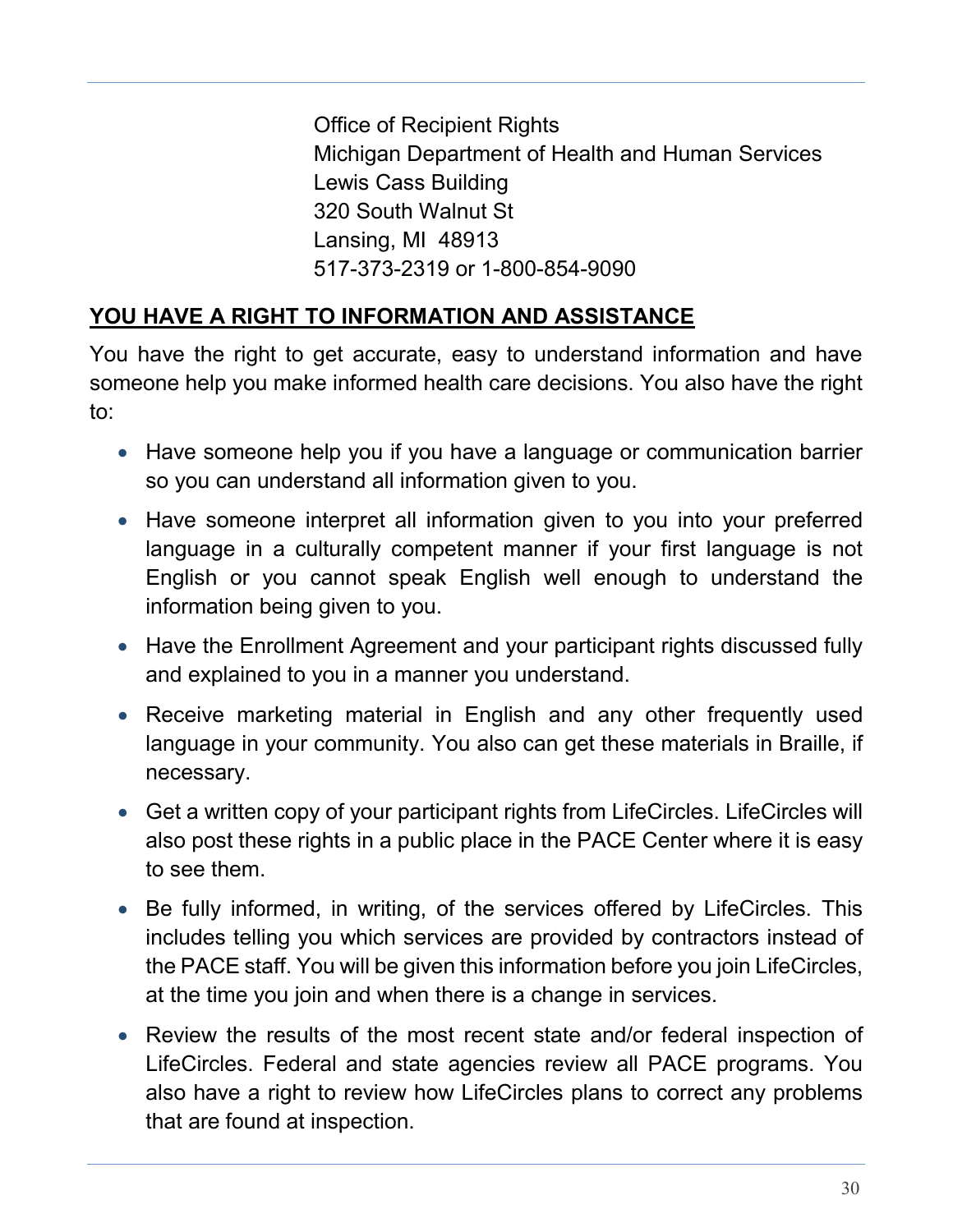#### **YOU HAVE A RIGHT TO A CHOICE OF PROVIDERS**

- You have the right to choose a health care provider within the LifeCircles network and to get quality health care.
- Women have the right to get services from a qualified women's health care specialist for routine or preventive women's health care services.

### **YOU HAVE A RIGHT TO ACCESS EMERGENCY SERVICES**

You have the right to access emergency services when and where you need them without LifeCircles approval. You have the right to access emergency health care services when and where the need arises without prior authorization from your interdisciplinary team or any LifeCircles staff member. You can get emergency care anywhere in the United States.

#### **YOU HAVE A RIGHT TO PARTICIPATE IN TREATMENT DECISIONS**

You have the right to fully participate in all decisions related to your health care. If you cannot fully participate in your treatment decisions or you want to have someone you trust help you, you have the right to choose that person to act on your behalf. You have the right to:

- Have all treatment options explained to you in a language you understand, be fully informed of your health status, and make health care decisions.
- Be informed of all treatment prescribed by the interdisciplinary team prior to being treated, when and how services will be provided, and the names and functions of people providing your care.
- Refuse treatment or medications. If you choose not to get treatment, you must be told how this will affect your health.
- Be assured that decisions regarding your care will be made in an ethical manner.
- Be assured that you and your family will be taught about an illness affecting you so that you can help yourself, and your family can understand your illness and help you.
- Receive information on advance directives and have LifeCircles help you create an advance directive. An advance directive is a written document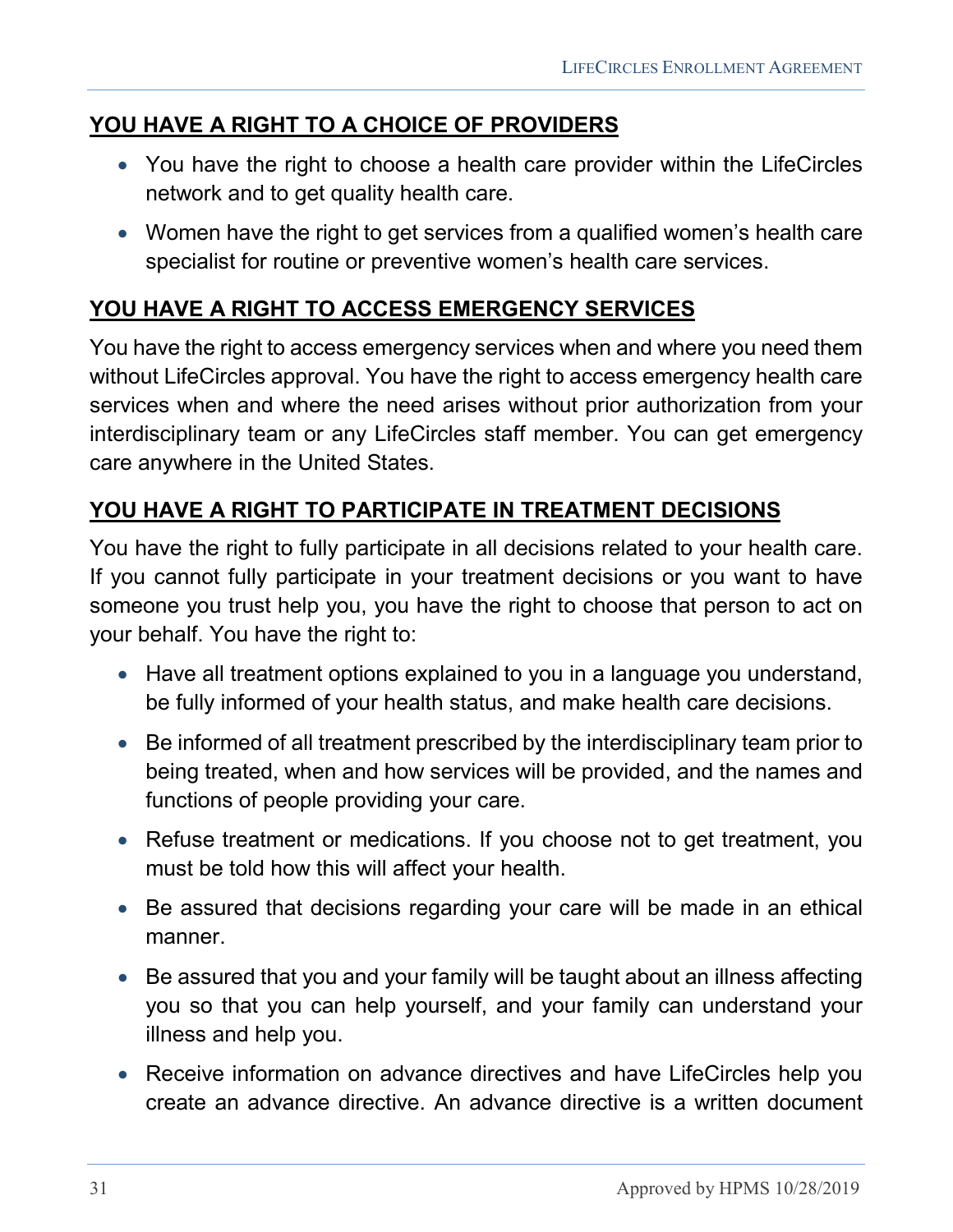that says how you want medical decisions to be made in case you cannot speak or act for yourself.

- Participate in making and carrying out your plan of care, which will be designed to promote your functional ability to the highest level and encourage your independence. You can ask for your plan of care to be reviewed at any time. You can also request a reassessment by the interdisciplinary team at any time.
- Be given advance notice, in writing, of any plan to move you to another treatment setting, and the reason you are being moved.

#### **YOU HAVE A RIGHT TO HAVE YOUR HEALTH INFORMATION KEPT PRIVATE**

There is a new patient privacy rule that gives you more access to your own medical records and more control over how your personal health information is used. If you have any questions about this privacy rule you may call the Office for Civil Rights toll-free at 1-800-368-1019. TTY users should call Michigan Relay 711 or 1-800-649-3777.

You have the right to:

- Talk with health care providers in private and have your personal health care information kept private as protected under state and federal laws.
- Be assured that your written consent will be obtained for the release of information to persons not otherwise authorized under law to receive your information.
- Review and receive copies of your medical records and request amendments to those records.
- Be assured that all information contained in your health record will be held in confidence, including information contained in any automated data bank. LifeCircles will require your written consent for the release of information to persons not otherwise authorized under law to receive it. You may provide written consent, which limits the degree of information and the persons to whom information may be given.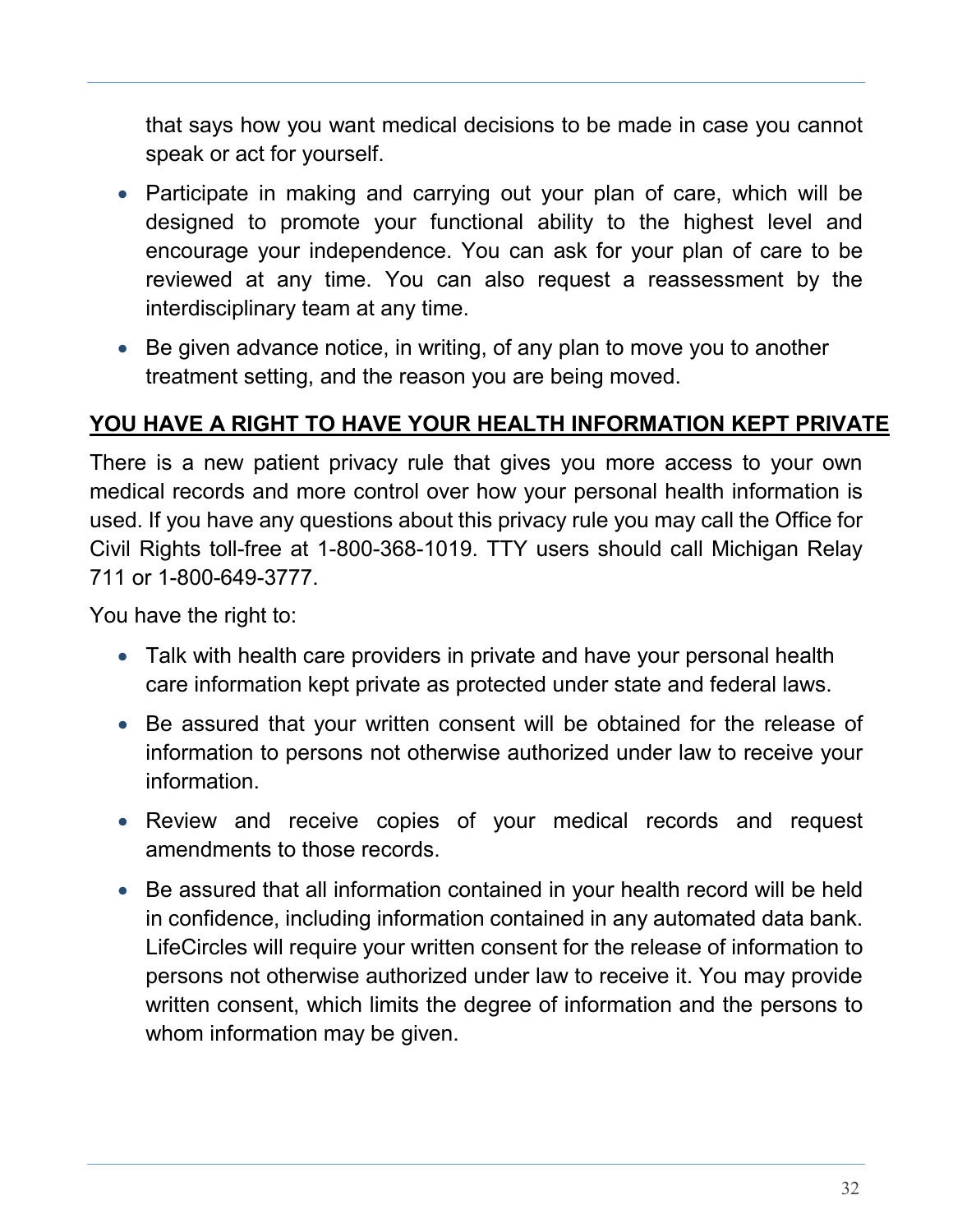#### **YOU HAVE A RIGHT TO FILE A COMPLAINT**

You have a right to complain about the services you receive, or that you need and do not receive, about the quality of care, or any other concerns or problems you have with LifeCircles. You have the right to a fair and timely process for resolving concerns with LifeCircles. You have the right to:

- A full explanation of the grievance and appeals process.
- Be encouraged and helped to freely explain your complaints to PACE staff and outside representatives of your choice. You must not be harmed in any way for telling someone your concerns. This includes being punished, threatened or discriminated against.
- Appeal any treatment decision by LifeCircles, staff, or contractors.

### **YOU HAVE A RIGHT TO LEAVE THE PROGRAM**

You have the right to leave the program (dis-enroll) at any time for any reason. Please notify any LifeCircles staff member if you wish to dis-enroll from LifeCircles.

If you feel any of your rights have been violated, please report them immediately to your social worker or call our office during regular business hours at (**231)733- 8686, (616) 582-3100 or Toll Free 1-888-204-8626.**

If you want to talk with someone outside of LifeCircles about your concerns, you may call:

1-800-MEDICARE (1-800-633-4227), or

#### The **State of Michigan** at 1-517-241-4293

# <span id="page-32-0"></span>**12. Non-Discrimination Notice**

LifeCircles complies with applicable Federal civil rights laws and does not discriminate on the basis of race, ethnicity, national origin, religion, age, sex, mental or physical disability, sexual orientation, or source of payment for your health care. LifeCircles does not exclude people or treat them differently because of race, ethnicity, national origin, religion, age, sex, mental or physical disability, sexual orientation, or source of payment.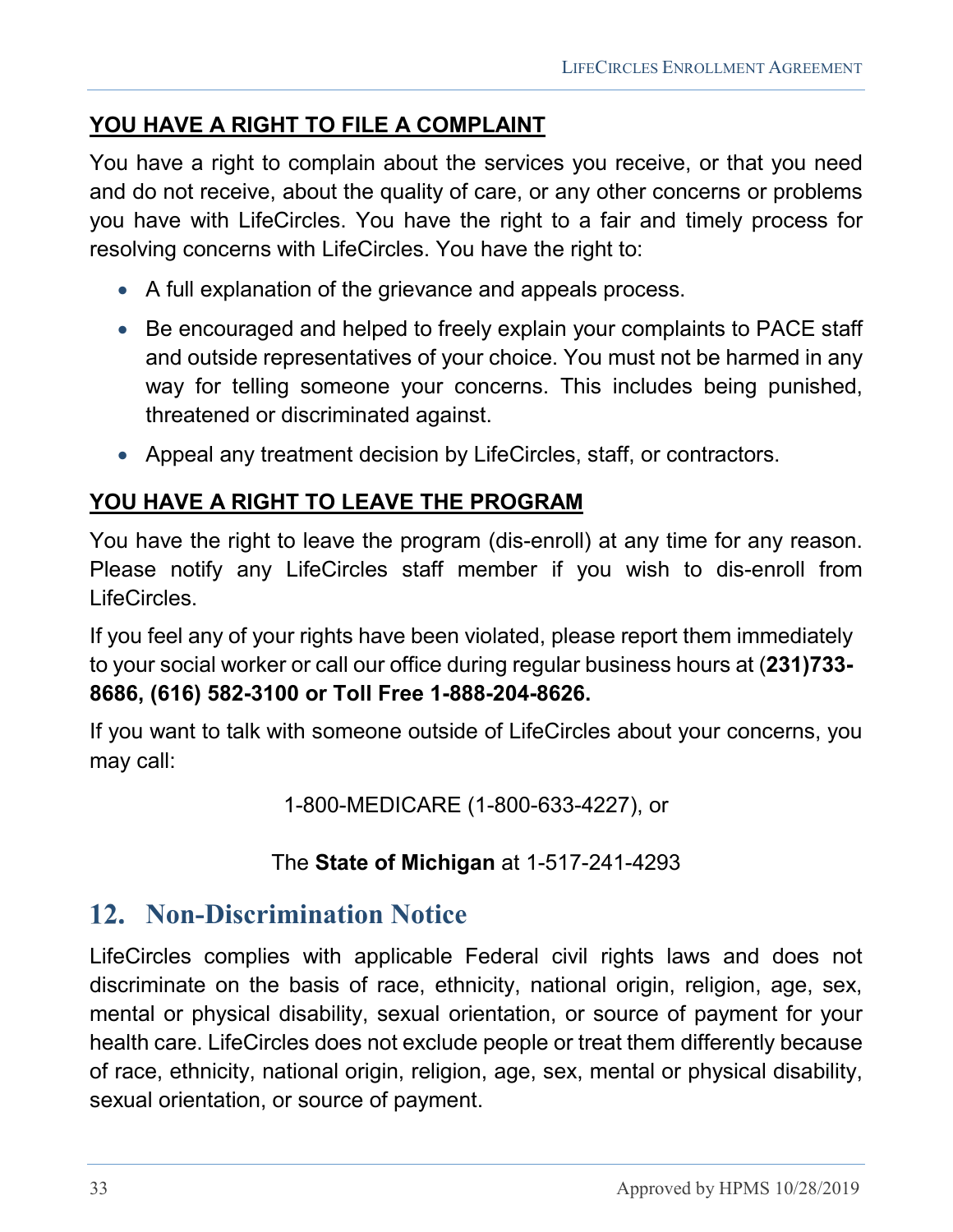LifeCircles:

- Provides free aids and services to people with disabilities to communicate effectively with LifeCircles, such as:
	- Qualified sign language interpreters
	- Written information in other formats (large print, audio, accessible electronic formats, other formats)
- Provides free language services to people whose primary language is not English, such as:
	- Qualified interpreters
	- Information written in other languages

If you need these services, contact Erin Whitney, Privacy Officer.

If you believe that LifeCircles has failed to provide these services or discriminated in another way on the basis of race, ethnicity, national origin, religion, age, sex, mental or physical disability, sexual orientation or source of payment, you can file a grievance with: Erin Whitney, Privacy Officer, 12330 James St. H-10, Holland, MI 49424, 1-616-582-3115, TTY: 1-800-649-3777, Fax: [1-616-582-3149, Email:](file://lcdc02/home$/nblake/Forms/eobbink@lifecircles-pace.org) ewhitney@lifecircles-pace.org. You can file a grievance in person or by mail, fax, or email. If you need help filing a grievance, Erin Whitney, Privacy Officer, is available to help you.

You can also file a civil rights complaint with the U.S. Department of Health and Human Services, Office for Civil Rights, electronically through the Office for Civil Rights Complaint Portal, available at [https://ocrportal.hhs.gov/ocr/portal/lobby.jsf,](https://ocrportal.hhs.gov/ocr/portal/lobby.jsf)  or by mail or phone at:

> US Department of Health and Human Services 200 Independence Ave SW Room 509F HHH Bldg Washington DC 20201 1-800-368-1019, 800-537-7697 (TDD)

Complaint forms are available at [http://www.hhs.gov/ocr/office/file/index.html.](http://www.hhs.gov/ocr/office/file/index.html)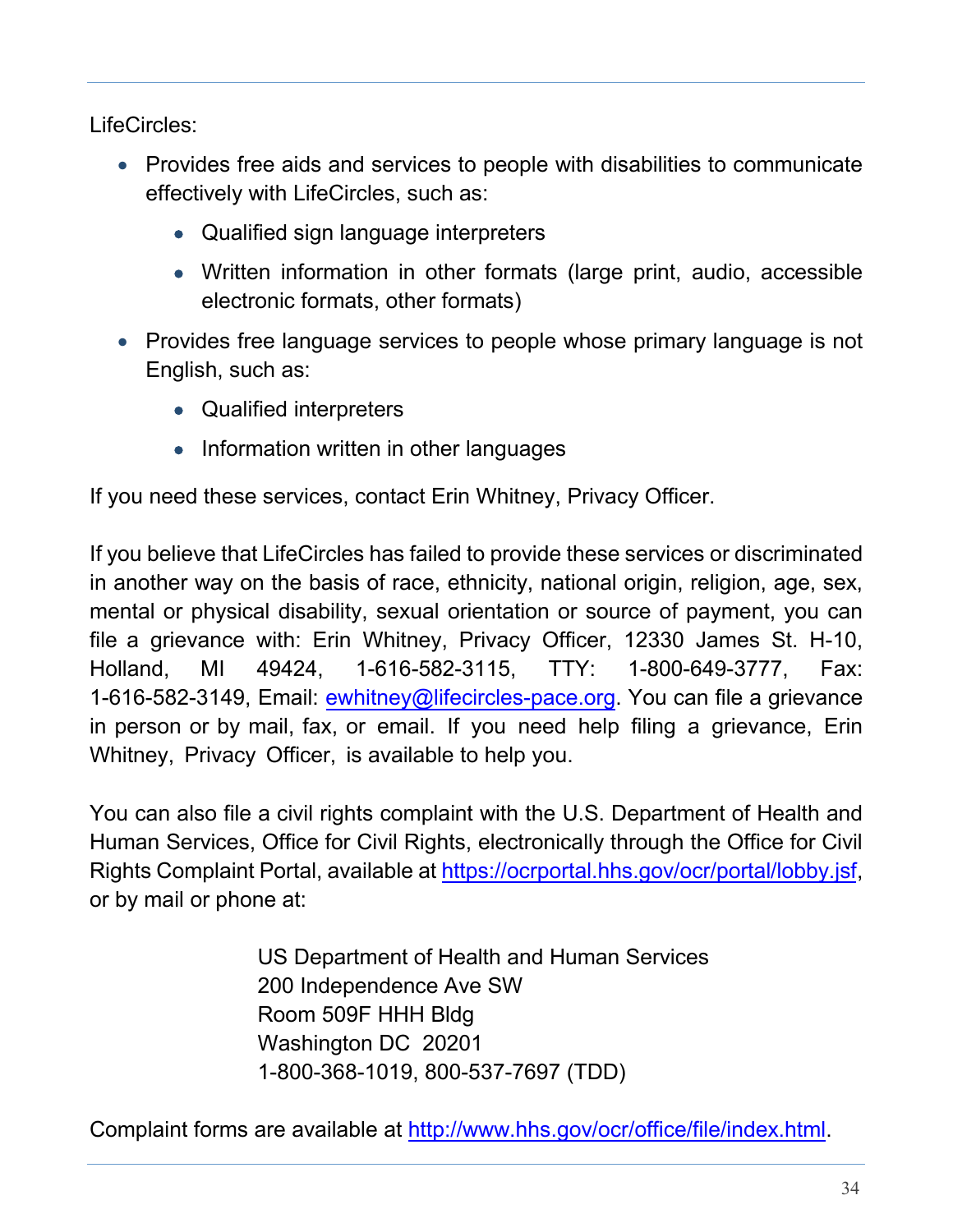If you speak any language other than English, language assistance services, free of charge, are available to you. Call 1-888-204-8626 (TTY: 1-800-649-3777).

#### **Spanish:**

ATENCIÓN: si habla español, tiene a su disposición servicios gratuitos de asistencia lingüística. Llame al 1-888-204-8626 (TTY: 1-800-649-3777).

#### **Arabic:**

ملحوظة: إذا كنت تتحدث اذكر اللغة، فإن خدمات المساعدة اللغوية تتوافر لك بالمجان. اتصل برقم 1-888-8626-204 (رقم ھاتف الصم والبكم: 1- 3777-649-800).

#### **Chinese:**

注意:如果您使用繁體中文,您可以免費獲得語言援助服務。請致電 1-888-204- 8626 (TTY: 1-800-649-3777)。

#### **Assyrian:**

خة ښې ܐ ܝܘܬܘܢ ܟܘ ډܐ ܗܡܢܡܝܬܘܢ ܠܫ̈ܐ ܐشمَه تحي ܢܬܘܢ ܕתִۤڪﻠِܝܬܘܢ سلجرهِ ܐ ܕܘ̈ܝܪܬܐ ܕܘ̈ܝܪܬܐ ܕܘ̈ܝܪܬܐ ׇܿ֘֒ ܵܵܵ ܿܿܿܵܿ ديغته مجحّكه بله. عنه حد حتمته (1-837-649-3777) 1-888-204-8626 . ܵܵ

#### **Vietnamese:**

CHÚ Ý: Nếu bạn nói Tiếng Việt, có các dịch vụ hỗ trợ ngôn ngữ miễn phí dành cho bạn. Gọi số 1-888-204-8626 (TTY: 1-800-649-3777).

#### **Albanian:**

KUJDES: Nëse flitni shqip, për ju ka në dispozicion shërbime të asistencës gjuhësore, pa pagesë. Telefononi në 1-888-204-8626 (TTY: 1-800-649-3777).

#### **Korean:**

주의: 한국어를 사용하시는 경우, 언어 지원 서비스를 무료로 이용하실 수 있습니다. 1-888-204-8626 (TTY: 1-800-649-3777) 번으로 전화해 주십시오.

#### **Bengali:**

লক্ষ্য করুনঃ যদি আপনি বাংলা, কথা বলতে পারেন, তাহলে নিঃখরচায় ভাষা সহায়তা পিরেষবা উপল� আেছ। েফান ক�ন 1-888-204-8626 (TTY: 1-800-649-3777)।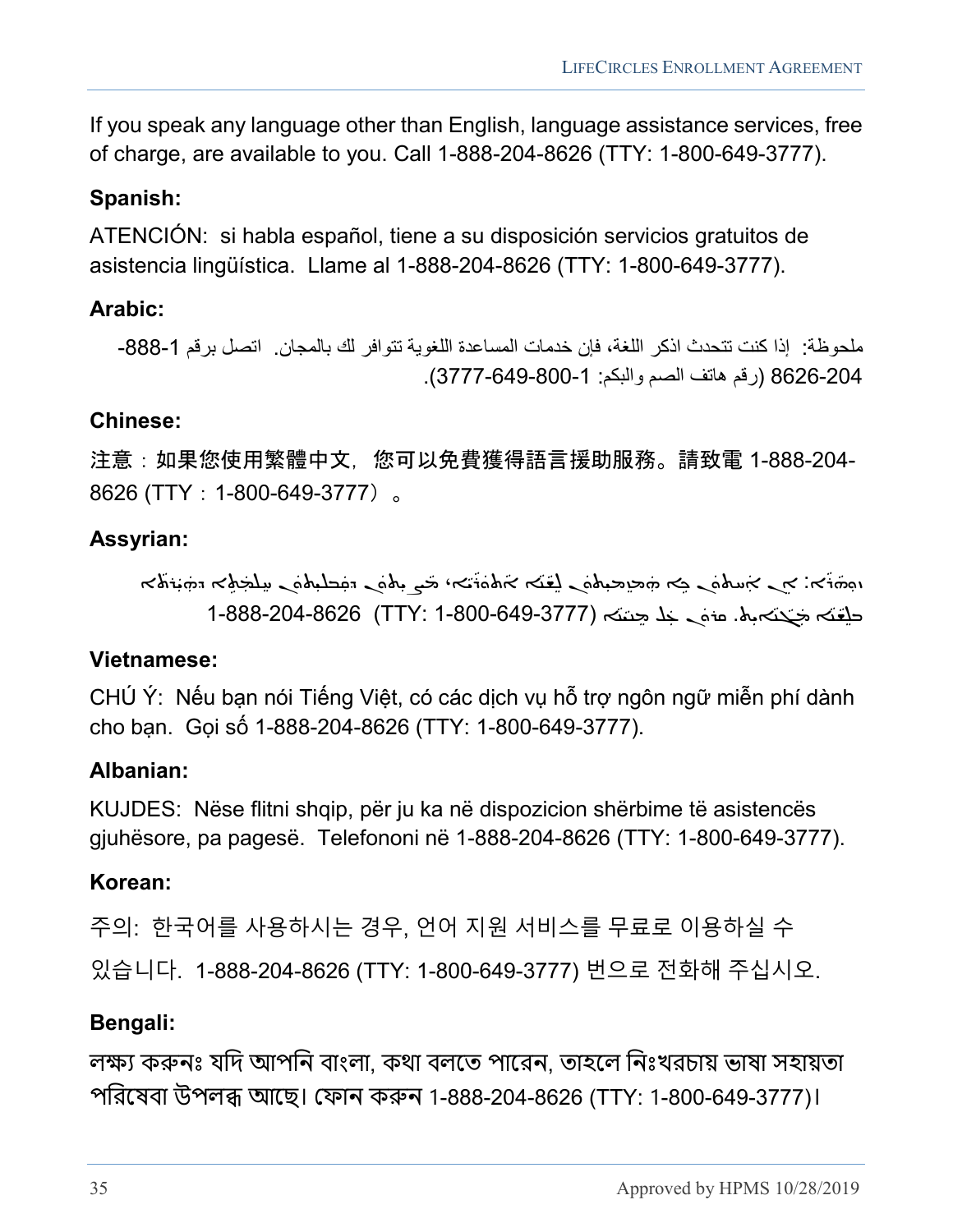#### **Polish:**

UWAGA: Jeżeli mówisz po polsku, możesz skorzystać z bezpłatnej pomocy językowej. Zadzwoń pod numer 1-888-204-8626 (TTY: 1-800-649-3777).

#### **German:**

ACHTUNG: Wenn Sie Deutsch sprechen, stehen Ihnen kostenlos sprachliche Hilfsdienstleistungen zur Verfügung. Rufnummer: 1-888-204-8626 (TTY: 1-800- 649-3777).

#### **Italian:**

ATTENZIONE: In caso la lingua parlata sia l'italiano, sono disponibili servizi di assistenza linguistica gratuiti. Chiamare il numero 1-888-204-8626 (TTY: 1- 800-649-3777).

#### **Japanese:**

注意事項:日本語を話される場合、無料の言語支援をご利用いただけます。1- 888-204-8626 (TTY:1-800-649-3777)まで、お電話にてご連絡ください。

#### **Russian:**

ВНИМАНИЕ: Если вы говорите на русском языке, то вам доступны бесплатные услуги перевода. Звоните 1-888-204-8626 (телетайп: 1-800- 649-3777).

#### **Serbo-Croatian:**

OBAVJEŠTENJE: Ako govorite srpsko-hrvatski, usluge jezičke pomoći dostupne su vam besplatno. Nazovite 1-888-204-8626 (TTY- Telefon za osobe sa oštećenim govorom ili sluhom: 1-800-649-3777).

#### **Tagalog:**

PAUNAWA: Kung nagsasalita ka ng Tagalog, maaari kang gumamit ng mga serbisyo ng tulong sa wika nang walang bayad. Tumawag sa 1-888-204-8626 (TTY: 1-800-649-3777).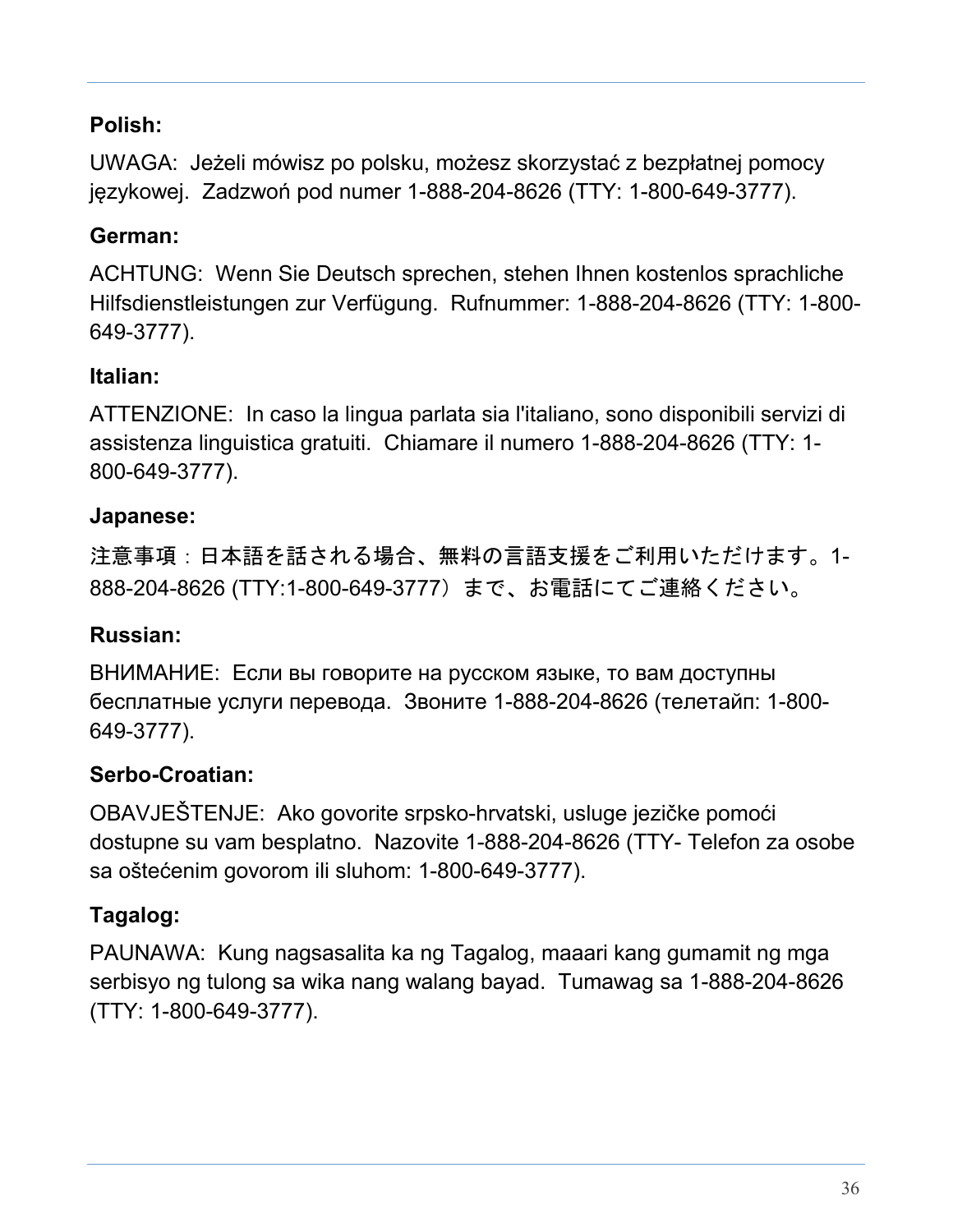# <span id="page-36-0"></span>**Participant and Caregiver Responsibilities**

#### *"What does LifeCircles expect from me?"*

The services of LifeCircles depend upon the partnership with you and/or your caregivers. Along with the rights you have when you enroll in LifeCircles, you also have some responsibilities, which include the following:

- To become familiar with the information in this Enrollment Agreement and the rules you must follow when enrolled in LifeCircles.
- To be involved in planning your care.
- To talk with your team if you have any questions, and to give your team information they need to care for you.
- To follow treatment plan instructions and care that is agreed upon by you and your team.
- To act in a way that supports the care given to other patients and helps the smooth running of the LifeCircles Center, other locations where you receive services.
- To take care of any durable medical equipment, such as dentures, eyeglasses, and hearing aids, provided to you by LifeCircles.
- To pay any monthly costs on time.
- To let LifeCircles know as soon as possible when you have questions, suggestions or problems with your care or payment for your care.
- To use LifeCircles contracted hospitals and services, except for emergency care.

# <span id="page-36-1"></span>**Consumer Support and Advocacy**

#### *"How do I get involved?"*

At LifeCircles, we value your suggestions and opinions. There is an opportunity for you to get involved. It is called the Participant Advisory Committee (PAC). This committee consists of participants, caregivers, and community representatives. The main function of the LifeCircles Participant Advisory Committee is to provide advice to the governing body on matters of concern to participants.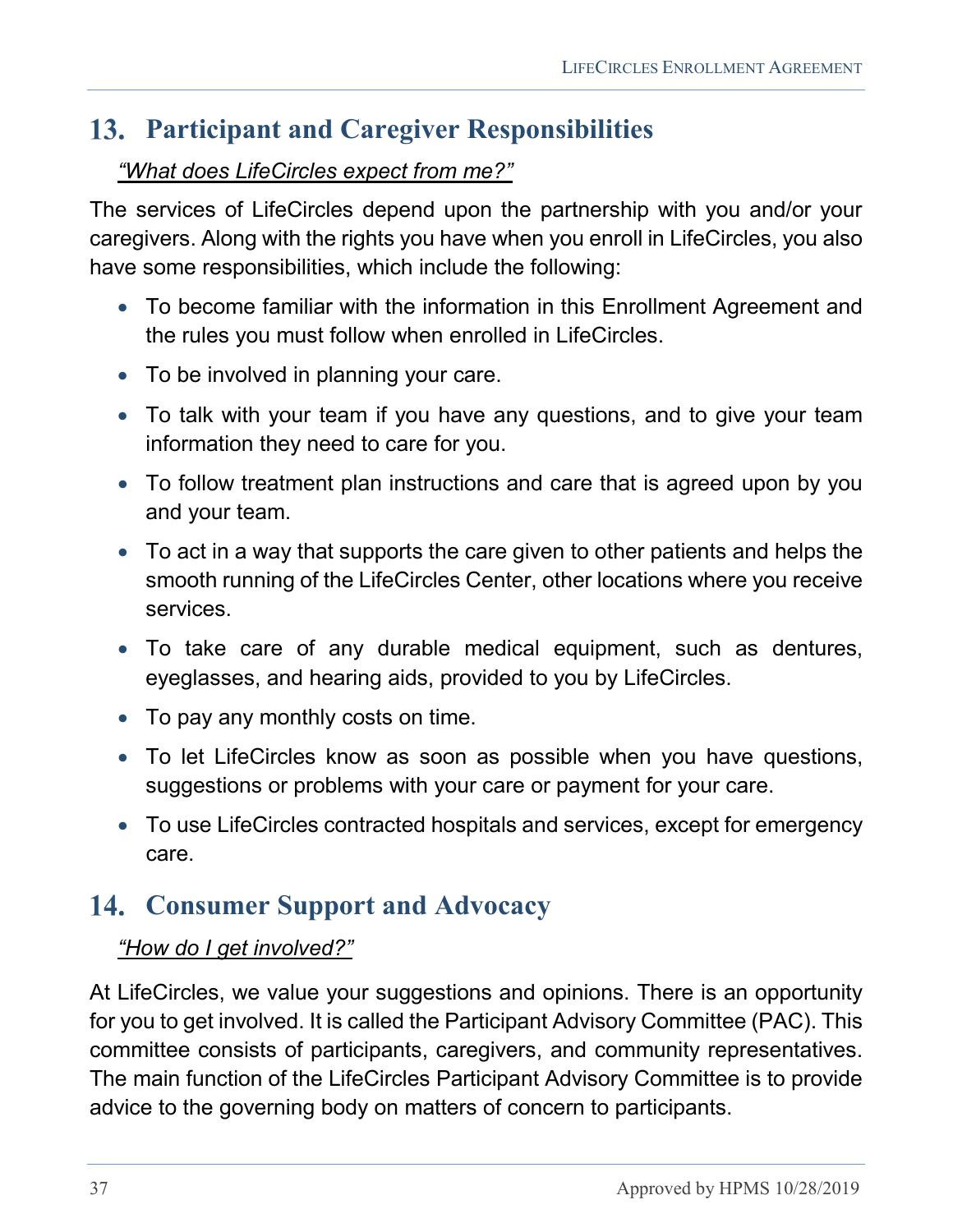The purpose of the PAC is to provide a mechanism for participant feedback and recommendations within the Quality Improvement structure.

The goals are as follows:

- **1.** To improve service delivery within LifeCircles through increased participant feedback.
- **2.** To make recommendations to LifeCircles administration regarding program policies.
- **3.** To enhance the participant and caregiver perspective within the participant plan of care.
- **4.** To receive information regarding any changes in the LifeCircles organizational structure that has been approved by the Centers for Medicare and Medicaid Services and the State of Michigan.

Meetings will be held quarterly at a date and time to be determined that is convenient for the members. The LifeCircles Center Manager or other designee will serve as staff liaison and facilitator.

Factors for committee membership include availability, interest, and willingness to participate, and ability to participate in the committee's discussions. If a member experiences a significant change in condition, they are invited to continue as a committee member as long as they feel they are able. Caregiver members are invited to stay on the committee after the person they are caring for has passed away. Meeting minutes are forwarded to the Board of Directors, the Quality Assurance Committee, the Center Manager, and the Executive Director. Meeting minutes will also be kept on file.

If you are interested in participating in the Participant Advisory Committee, please notify a member of your Personal Care Team or call the Center at (**231) 733-8686, (616) 582-3100 or Toll Free 1-888-204-8626**.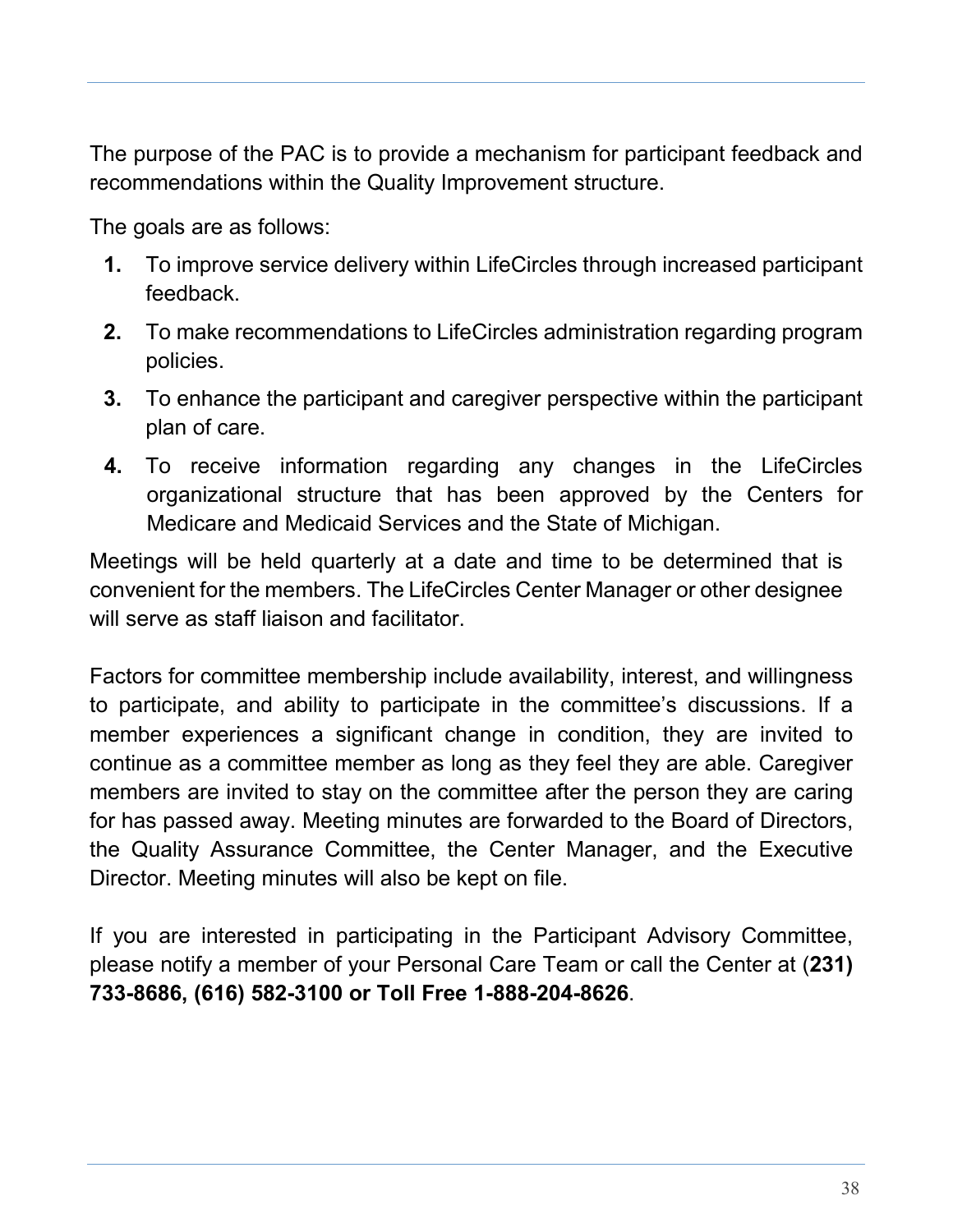# <span id="page-38-0"></span>**Your Satisfaction**

#### <span id="page-38-1"></span>**a. Participant Grievance Process**

#### **What is a Grievance?**

A grievance is defined as a complaint, either written or oral, expressing dissatisfaction with the services provided or the quality of your care that is provided by LifeCircles.

You have the right to file a grievance about anything. Examples are:

- The quality of services you receive in the home, at the LifeCircles PACE Center, or in any inpatient or housing facility (hospital, nursing home, or assisted living facility);
- Mistakes you feel have been made by LifeCircles;
- Waiting times on the phone or in the waiting/exam room;
- Behavior of any of your care providers or program staff;
- Adequacy of LifeCircles PACE Center facilities;
- Quality of food provided by LifeCircles; and
- Transportation provided by LifeCircles.

You may file a grievance with any LifeCircles staff member at any time, either verbally or in writing. If you have a grievance after hours, you may telephone the on-call team member at (231) 733-8686, (616) 582-3100 or Toll Free 1-888-204- 8626. Once you or your representative has filed a grievance, we will place your grievance in our grievance log at the LifeCircles PACE Center.

Our goal is to resolve participant grievances within one (1) day, however it may take longer. If we need more time to investigate your concerns, we will let you know how long we think it may take. It is the responsibility of our Center Manager to investigate and seek a resolution of the grievance as soon as possible but no later than thirty (30) business days from the date the grievance is received by LifeCircles. The grievance and the resolution to the grievance will be discussed with you and a final decision will be sent to you in writing.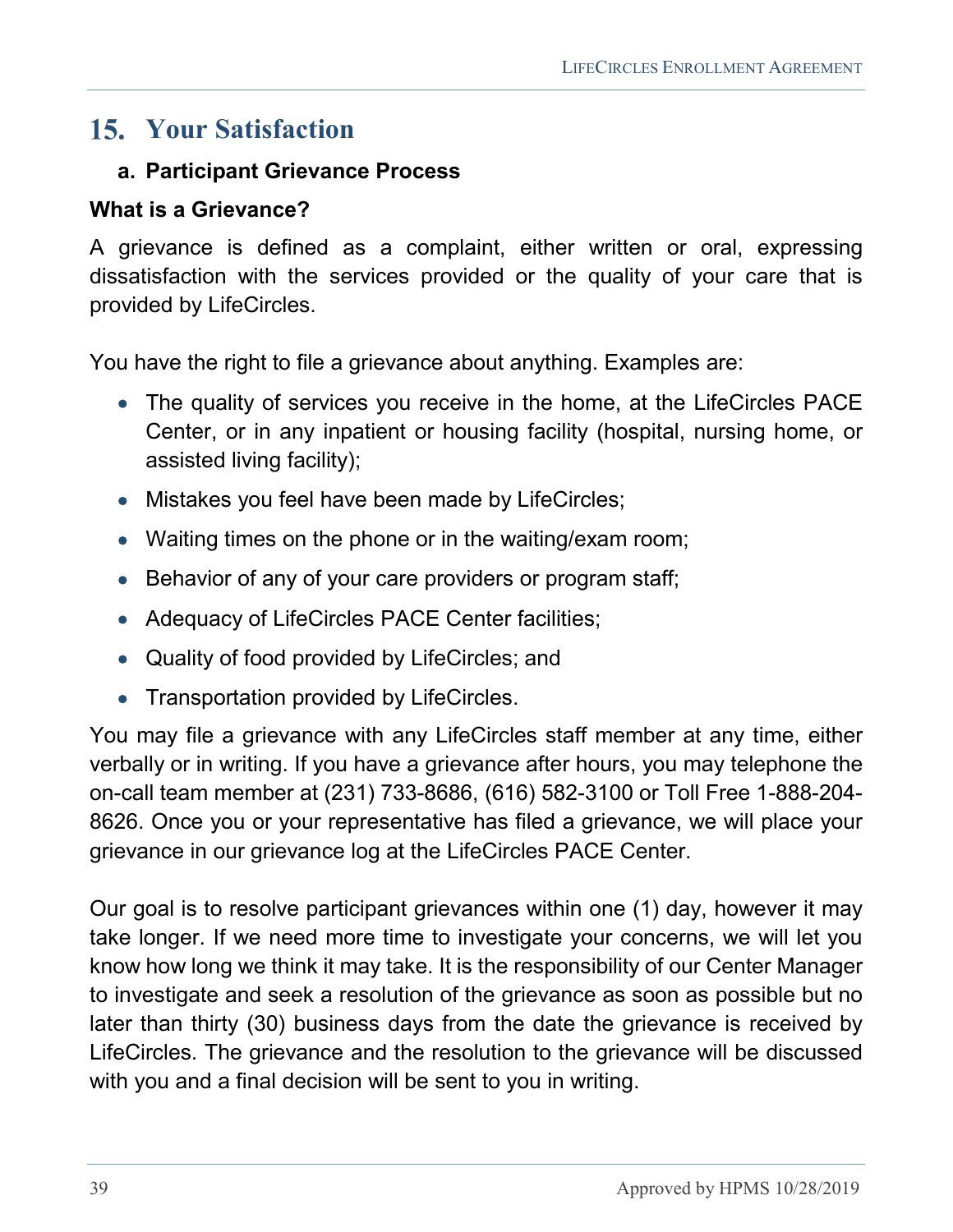During the grievance process we will continue to furnish you with PACE services at the frequency provided in your current plan of care. Your grievance will be kept confidential by all LifeCircles staff.

# <span id="page-39-0"></span>**b. Participant Appeal Process**

#### **What is an Appeal?**

If LifeCircles refuses to provide or pay for a service that you feel is necessary for your health, you or your representative have the right to request an appeal of LifeCircles decision. If your Personal Care Team denies a request for services or payment or reduces your services, your team will provide you written information about the denial and about how to file an appeal.

You may request an appeal if LifeCircles:

- Denies a Service: refuses to provide a service you have requested
- Reduces a Service: reduces a previously approved service you are presently receiving
- Denies Payment for a Service: refuses to pay for a service you have already received
- Does Not Act Promptly: fails to respond in the required time to a request for services or payment
- Disenroll you on an involuntary basis
- Refuses to enroll you in the program

There are two types of appeal systems available to you:

- **1.** The LifeCircles Internal Appeal process
- **2.** The external Medicare or Medicaid Appeals process

#### **ALL APPEALS ARE KEPT CONFIDENTIAL**

When an appeal is filed, LifeCircles staff will keep the matter private and only involve those persons directly responsible for resolving the appeal.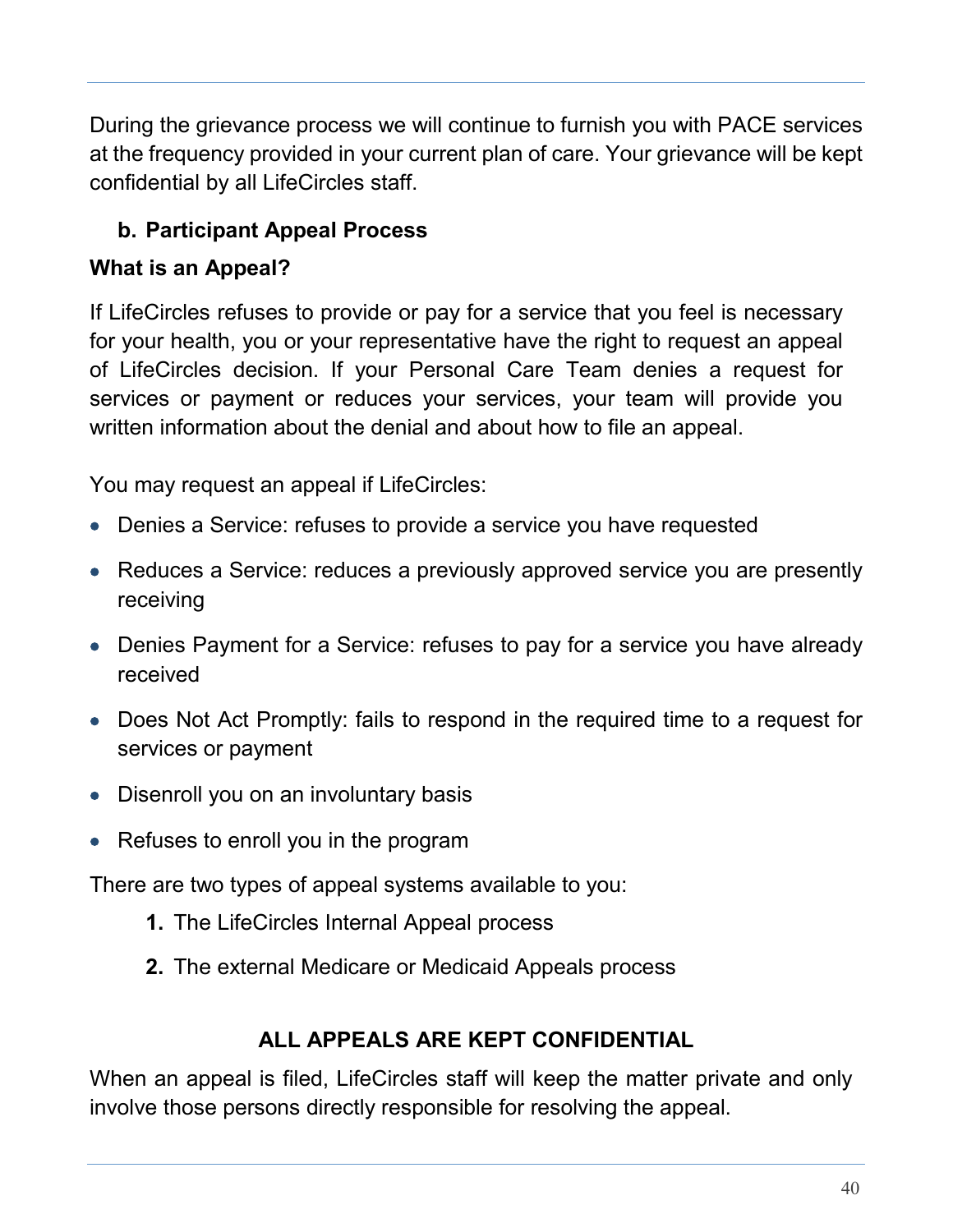#### **i. Internal Appeal Process with LifeCircles**

<span id="page-40-0"></span>If LifeCircles denies a request for a service or payment for a service, you have the right to file an internal appeal either verbally or in writing to LifeCircles. You may request this type of an appeal within 30 days of the day LifeCircles notifies you that your request for service(s) has been discontinued, reduced, or denied. A person not involved in the Personal Care Teams initial decision to discontinue, reduce, or deny any service(s) in question will evaluate the appeal. You or your authorized representative may present or submit relevant facts and/or evidence for review to LifeCircles.

Until you receive notice of a final decision, you may choose to continue to receive any service(s) in question. You may have to pay for these services if the final decision is not in your favor. You also have a right to file an appeal with the State of Michigan at the same time you have filed an appeal with LifeCircles.

LifeCircles will make a decision on the appeal as promptly as your health condition requires but no later than thirty (30) calendar days after receiving the request for an appeal.

#### <span id="page-40-1"></span>**ii. Requesting an Expedited Appeal**

If you feel a discontinued, reduced, or denied service is urgently needed in order to avoid serious harm to your health, you may request an expedited appeal. You may submit the appeal yourself or ask for assistance from any member of your Personal Care Team.

By requesting this type of appeal, LifeCircles will automatically expedite its review of your appeal. LifeCircles must give you a decision on your appeal as quickly as your health condition requires but no later than 72 hours after your request for an expedited appeal.

#### <span id="page-40-2"></span>**iii. Extending the Expedited Review Time Period**

The 72-hour timeframe in an expedited appeals review may be extended up to 14 calendar days for either of the following reasons:

• if you or your caregiver requests the extension, or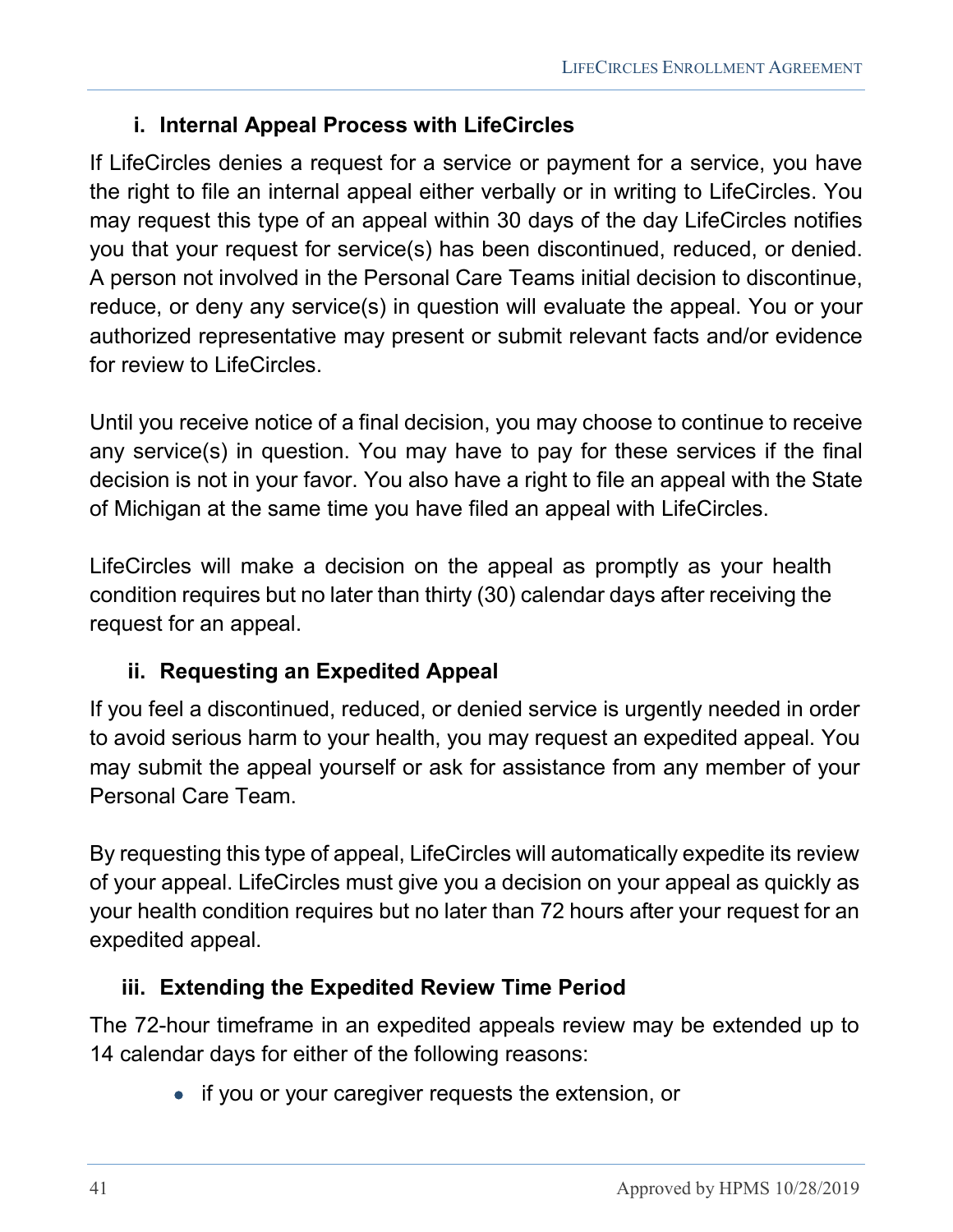• if LifeCircles justifies to the State of Michigan the need for additional information and the delay is in your interest.

#### <span id="page-41-0"></span>**iv. External Appeal Process with Medicare and/or Medicaid**

If LifeCircles discontinues, reduces, or denies your request for a service or payment of a service, you may choose to file an external appeal. The external appeals process provides a review through either the Medicare or Medicaid program. Until you receive notice of a final decision, you may choose to continue to receive the service(s) in question. **PLEASE NOTE:** You may have to pay for these services if the final decision is NOT in your favor.

You may choose to file an external appeal to either Medicare or Medicaid (but not both) depending on your eligibility. Please talk with a Personal Care Team member or call LifeCircles at (231) 733-8686, (616) 582-3100 or Toll Free 1-888- 204-8626. (TTY/TDD users: Call Michigan Relay 711 or 800-649-3777), if you would like help in filing an external appeal. LifeCircles will assist you in choosing either the Medicare or Medicaid external appeal process and will forward information accordingly.

# **a) Medicaid External Appeals Process**

<span id="page-41-1"></span>If you are eligible for Medicaid, you may choose to use the Medicaid external appeal process. Even if you begin with the LifeCircles appeal process, you have the right at any time to go directly to the State of Michigan.

For assistance in completing this process, you may contact any of the following resources:

• **LifeCircles:** LifeCircles can help you complete this process. You may request help from any LifeCircles staff member or you may contact LifeCircles directly at:

> **LifeCircles** 560 Seminole Rd Muskegon, MI 49444 (231) 733-8686, (616) 582-3100 Toll Free: 1-888-204-8626 TTY/TDD: Call Michigan Relay 711 or 1-800-649-3777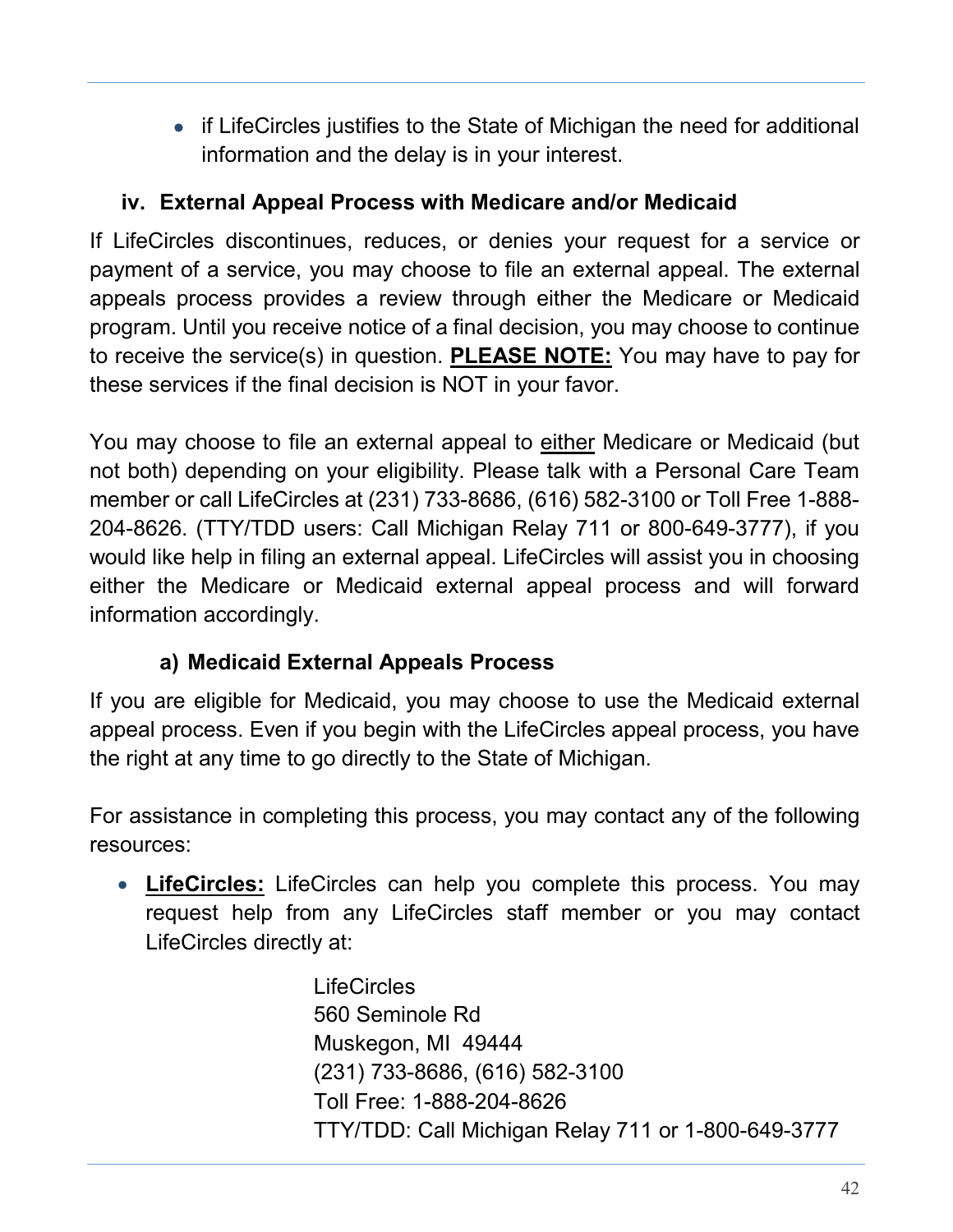• **State of Michigan:** You may contact the State of Michigan and request an external appeal within ninety (90) days of LifeCircles decision. To request an external appeal, please contact the State of Michigan in writing at:

> Michigan Administrative Hearing System Department of Community Health Administrative Tribunal PO Box 30763 Lansing, MI 48909 (877) 833-0870

#### **Important Note**

LifeCircles will continue to provide the service(s) in question until a final decision on the appeal has been made. You might have to pay for the services if the appeal decision is not in your favor. LifeCircles or its contracted provider can bill you for the costs of the appealed services, but only if you signed a form in advance saying that you understand you may have to pay for the services. LifeCircles will continue to provide you with all of the other services that have been authorized by your Personal Care Team.

#### **b) Medicare External Appeals Process**

<span id="page-42-0"></span>If you are eligible for Medicare and wish to use the Medicare appeal process, you must go through the LifeCircles appeal process **before** your appeal can go to an outside appeals organization.

Medicare contracts with an independent review entity to review appeals for PACE programs like LifeCircles. The independent review entity will contact LifeCircles with the results of their review.

# <span id="page-42-1"></span>**Termination of Benefits**

#### *"Why would my LifeCircles benefits be stopped?"*

Whether your disenrollment is voluntary or involuntary, LifeCircles will make sure you receive care for services in other Medicare and Medicaid programs that you are eligible for. We will work with the Medicare and Medicaid agencies by making your medical records available to your new health care providers in a timely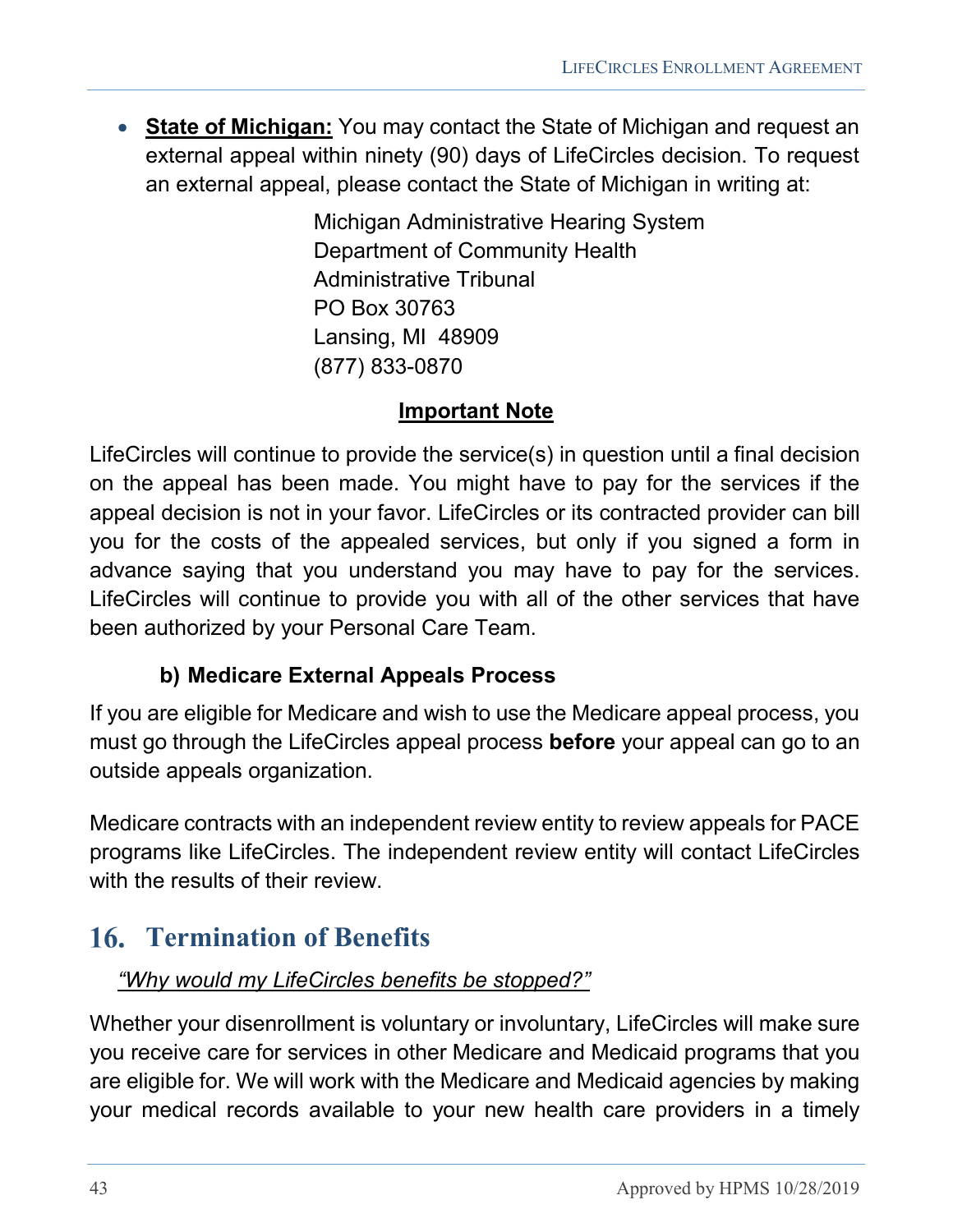manner.

If you had additional health care coverage through a Medi-gap policy, you may be eligible to reapply for that policy if you are dis-enrolled from LifeCircles. LifeCircles will help you with this process.

If you have Medicaid when you enroll in LifeCircles and later become eligible for Medicare, but do not select PACE Medicare, then you will be disenrolled from LifeCircles.

#### **Important Note**

If you enroll in any other Medicare or Medicaid prepaid plan or optional benefit, including a Medicaid HMO, Hospice, Medicare Prescription Drug Plan, or Home and Community-Based services while you are a LifeCircles participant, this will be considered your voluntary disenrollment from our program. If you enroll in any of these plans, you will lose all services and benefits provided by LifeCircles. You will receive notification from LifeCircles of this termination of your enrollment. Your disenrollment will be effective as described under "Voluntary Disenrollment" below.

#### <span id="page-43-0"></span>**a. Voluntary Disenrollment**

You may choose to disenroll from LifeCircles at any time for any reason. If you want to disenroll, please let a LifeCircles staff member know. **Please note: you cannot disenroll from LifeCircles at a Social Security office.** Should you provide notice to voluntarily disenroll, the disenrollment will be effective on the first day of the month after LifeCircles receives the notice. PACE services will continue until the effective date of disenrollment. You may discuss the timing of your disenrollment with your Personal Care Team to ensure that your coverage is not interrupted. If you are eligible for Medicare and/or Medicaid at disenrollment, you may go back to other Medicare and/or Medicaid providers in the community.

Even though you have requested disenrollment, you must still get all routine services from LifeCircles medical providers until the effective date of your disenrollment. LifeCircles will send you a letter that confirms when your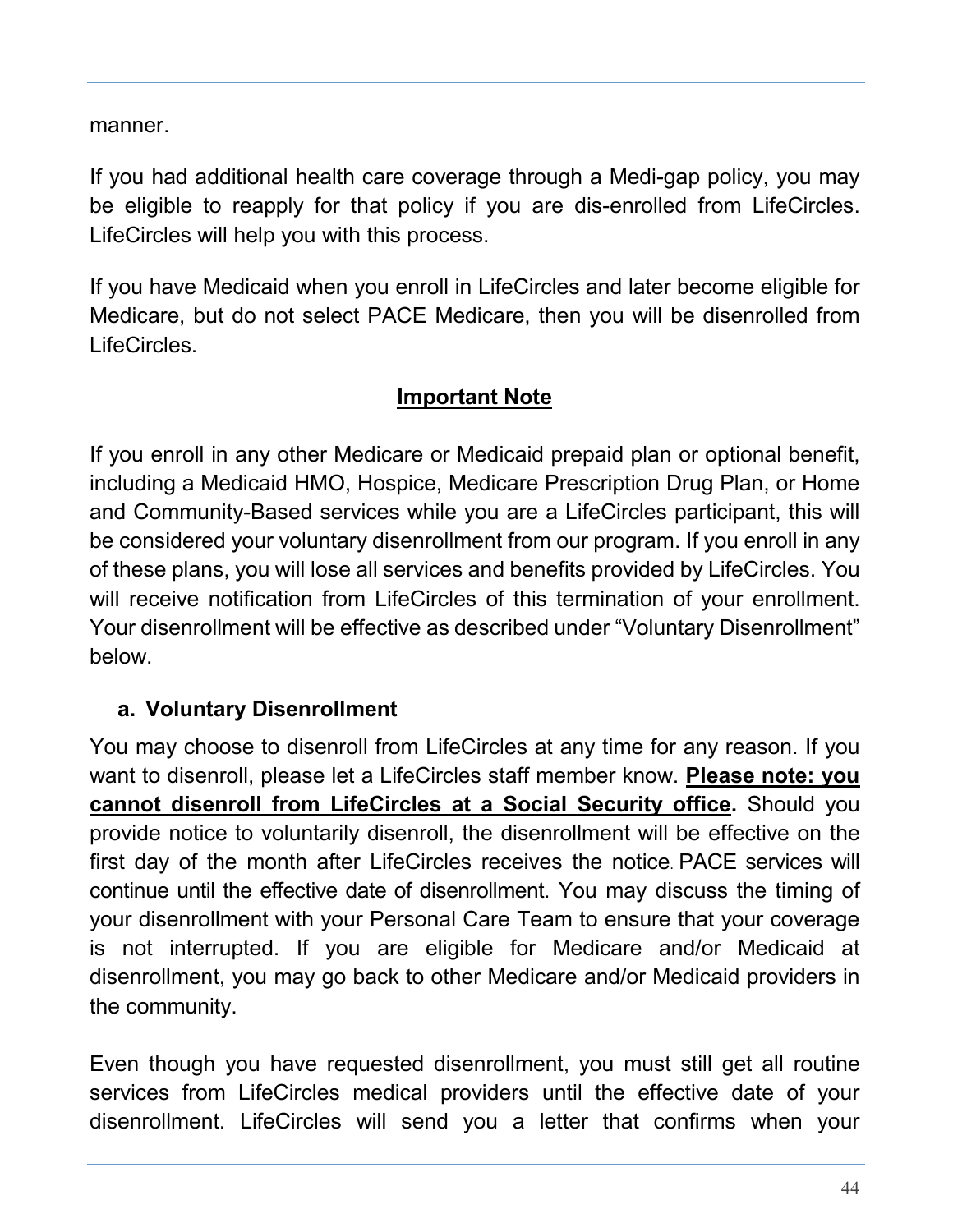disenrollment is effective.

#### <span id="page-44-0"></span>**b. A Move from or Extended Absences from the LifeCircles Service Area**

Please discuss any planned absence from the service area with your Personal Care Team.

If you will be out of the service area for more than 30 consecutive days you will no longer be eligible for participation in LifeCircles unless you have made arrangements with your Personal Care Team. If you have not made arrangements, we may disenroll you from LifeCircles.

#### <span id="page-44-1"></span>**c. Involuntary Disenrollment**

LifeCircles can stop your benefits for the following reasons:

- The participant fails to pay, or make satisfactory arrangements to pay, any premium or patient pay (share of cost) amount due to LifeCircles after a 30 day grace period.
- The participant moves out of the LifeCircles service area or is out of the service area for more than 30 consecutive days, unless LifeCircles agrees to a longer absence.
- The participant is determined to no longer meet the State of Michigan Nursing Facility Level of Care criteria and is not deemed eligible.
- The LifeCircles PACE agreement with CMS and the State of Michigan is not renewed or is terminated.
- LifeCircles is unable to offer health care services due to the loss of state licenses or contracts with outside providers.
- A participant with decision-making capacity who consistently refuses to comply with his or her individual plan of care or the terms of the Enrollment Agreement, making it medically unfeasible for the attending physician or other health care professionals to safely or prudently render covered services to the participant.
- A participant or family member or caregiver who engages in disruptive or threatening behavior. A participant whose behavior jeopardizes his or her health or safety, or the safety of others.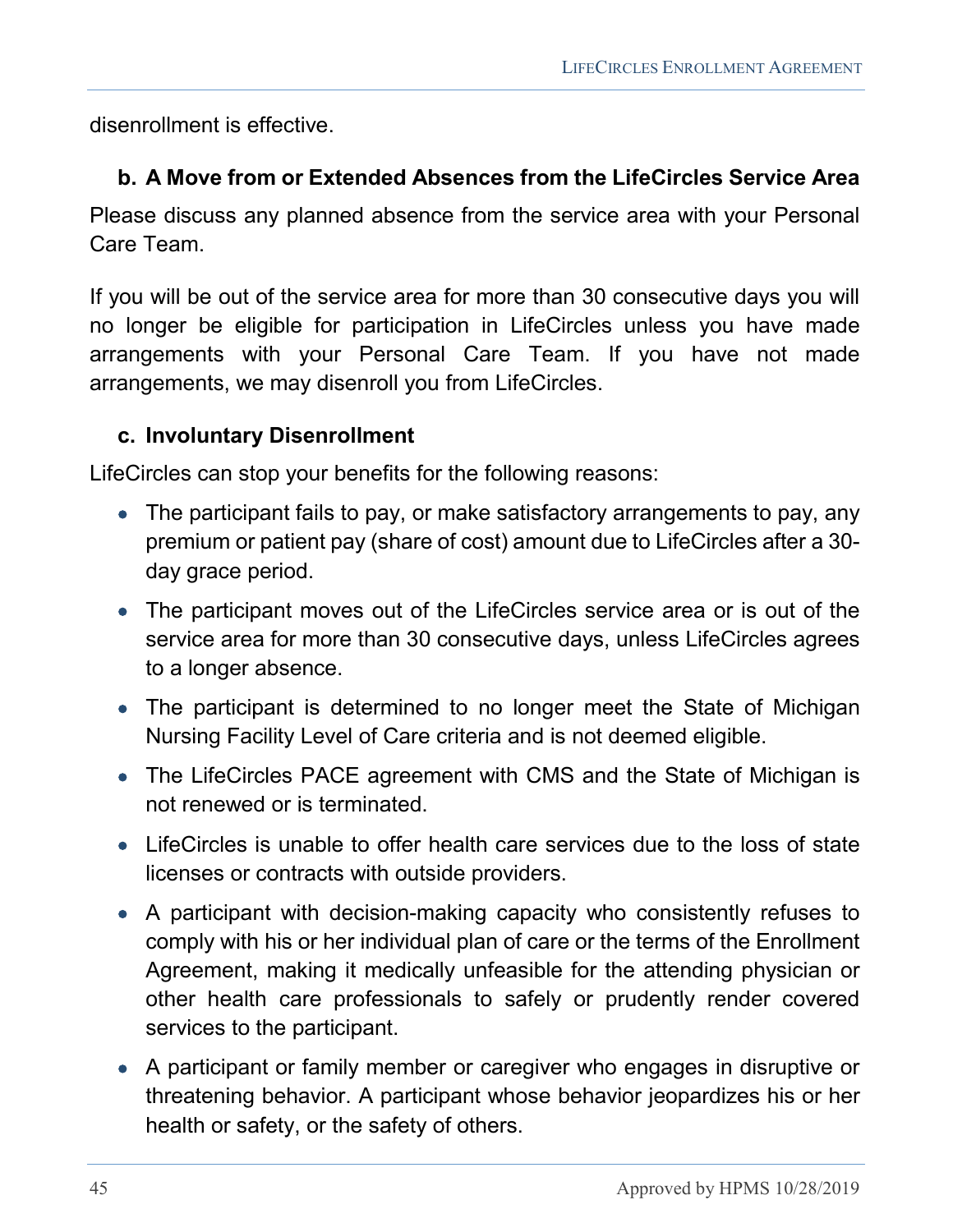If you are eligible for Medicare and/or Medicaid at disenrollment, you may go back to other Medicare and/or Medicaid providers in the community.

Involuntary disenrollment will:

- Occur after LifeCircles notifies MDHHS and MDHHS reviews the involuntary disenrollment and determines LifeCircles documented acceptable grounds for disenrollment
- Be effective on the first day of the next month that begins 30 days after the day LifeCircles sends notice of the disenrollment to you

# <span id="page-45-0"></span>**17. Renewal Provisions**

#### *"If I decide to leave LifeCircles, is there any way I can be a Participant again?"*

If you disenroll or are disenrolled from LifeCircles, you may re-enroll if you meet the eligibility requirements. You will have to complete the application process each time you enroll in LifeCircles. There is no limit to the amount of times you may enroll in LifeCircles.

If you are being disenrolled because you did not pay your monthly bill, you may stop the disenrollment by paying the bill. However, you must pay this bill before the end of the last month you receive services from LifeCircles or you may have to begin the application process over again.

# <span id="page-45-1"></span>**Confidentiality Statement**

Information from your medical records and from providers or hospitals will be kept private and confidential. It will not be shared with anyone without your written consent, except as required by Federal and State law.

Any personal information held by LifeCircles and its network providers is also protected and will remain confidential. LifeCircles will not allow unauthorized people to see your medical records.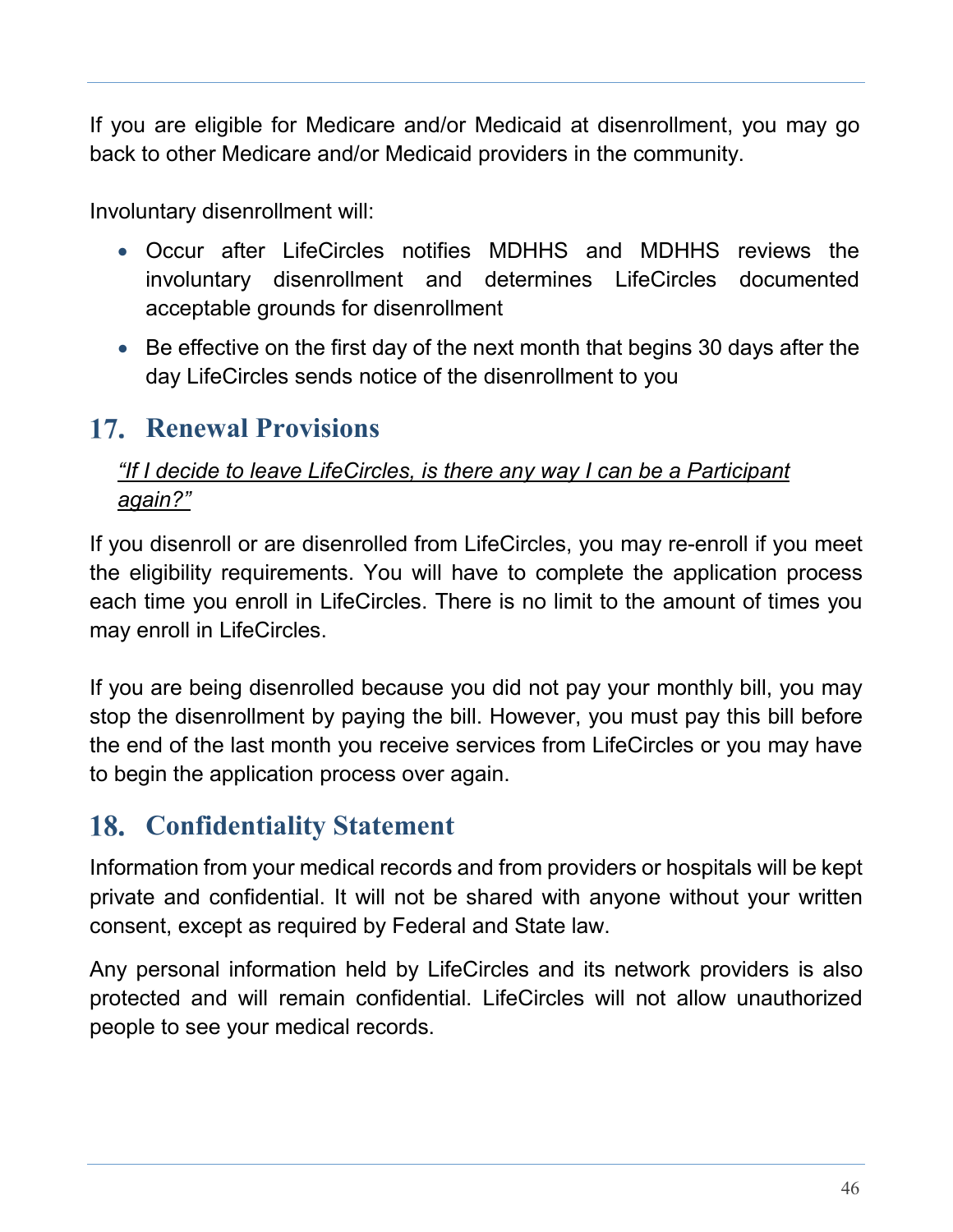# <span id="page-46-0"></span>**Medicare Part D**

#### **Medicare Prescription Drug Coverage**

LifeCircles provides prescription drug coverage for prescription drugs to all participants. You don't need to join a Medicare prescription drug plan because you will get Medicare prescription drug coverage through LifeCircles. If you join a separate Medicare prescription drug plan, you will be disenrolled from LifeCircles. LifeCircles provides not only your prescription drug coverage, but all of your health care services. Therefore, if you dis-enroll from LifeCircles by joining a separate Medicare prescription drug plan, you will no longer receive other health care benefits from LifeCircles.

#### **Participants with both Medicare and Medicaid coverage**

As a LifeCircles participant, you will automatically receive all prescription drug and healthcare benefits from LifeCircles. LifeCircles has a contract with Medicare to provide you with prescription drug coverage at no cost to you.

If you have questions about this or other information you receive regarding the Medicare prescription drug plans or Medicare prescription drug coverage, we encourage you to talk to your social worker or any other staff person at LifeCircles.

#### **Participants with Medicare, but not Medicaid coverage**

If you do not have Medicaid coverage, you will be required to pay a separate monthly premium for your prescription drug coverage. You will receive all prescription drug and health care benefits from LifeCircles.

You may have received a letter from the Social Security Administration (SSA) that you may qualify for extra help in paying your Medicare prescription drug costs. This notification should include an *Application for Help with Medicare Prescription Drug Plan Costs* (Form SSA-1020). **It is very important that you fill out this application and return it to SSA.** If you haven't received an application in the mail and would like to receive one, call SSA at 1-800-772-1213. TTY users should call Michigan Relay 711 or 1-800-649-3777. You can also visit **[www.socialsecurity.gov](http://www.ssa.gov/)** on the web. SSA's application process provides you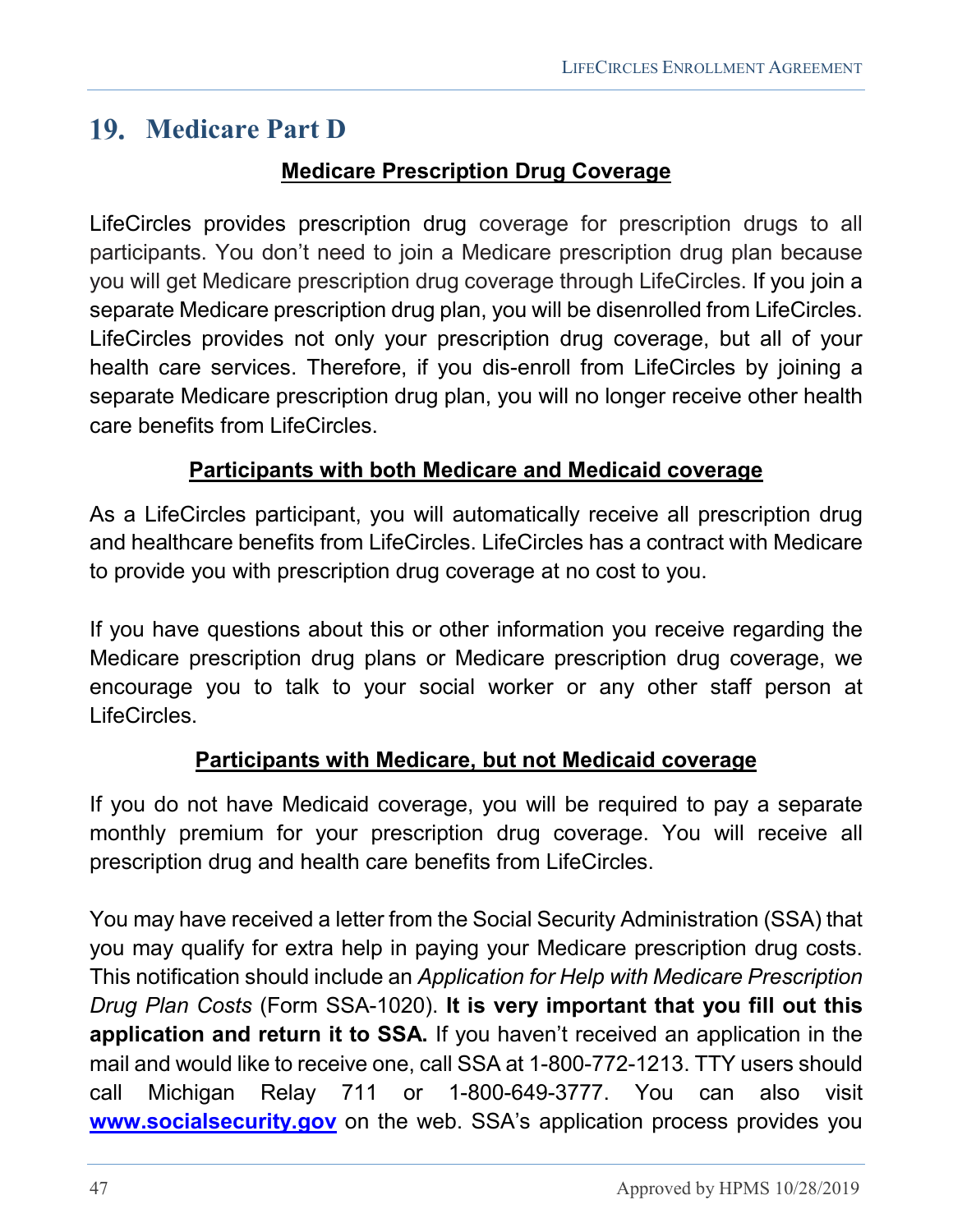with the quickest decision. You can also go to a local Medicaid office and apply. LifeCircles will be glad to assist you to find out if you qualify for extra help with costs related to Medicare prescription drug coverage.

### **Prescription Drug Coverage Late Enrollment Penalty**

Please be aware that if you are eligible for Medicare prescription drug coverage and are enrolling in LifeCircles after going without Medicare prescription drug coverage or coverage that was at least as good as Medicare drug coverage for 63 or more consecutive days, you may have to pay a higher monthly amount for Medicare prescription drug coverage. You can contact your LifeCircles social worker for more information about whether this applies to you.

# <span id="page-47-0"></span>**Definitions**

**Appeal** – An *Appeal* is a formal complaint process involving the Participant's health care services including denial of services or non-payment of services.

**Benefits and Coverage** – *Benefits and Coverage* is the health and healthrelated services we provide after you sign the enrollment agreement. You must sign this agreement to be a LifeCircles participant. These services take the place of the care and medicine you would usually get through Medicare and/or Medicaid. This is done through a special arrangement between LifeCircles, Medicare (Centers for Medicare and Medicaid Services), and Medicaid (State of Michigan). This enrollment agreement to participate in LifeCircles gives you the same benefits you would get under Medicare/Medicaid, plus other benefits. To get any benefits from LifeCircles, you must meet the conditions that are in the Participant Enrollment Agreement.

**Emergency Medical Condition** – An *Emergency Medical Condition* is defined as: a medical condition manifesting itself by acute conditions of sufficient severity (including severe pain) such that a prudent layperson, with an average knowledge of health and medicine, could reasonably expect the absence of medical attention to result in the following:

- serious jeopardy to your health; or
- serious impairment to bodily function; or
- serious dysfunction of any bodily organ or part.

**Enrollment Agreement** – The *Enrollment Agreement* is the document you are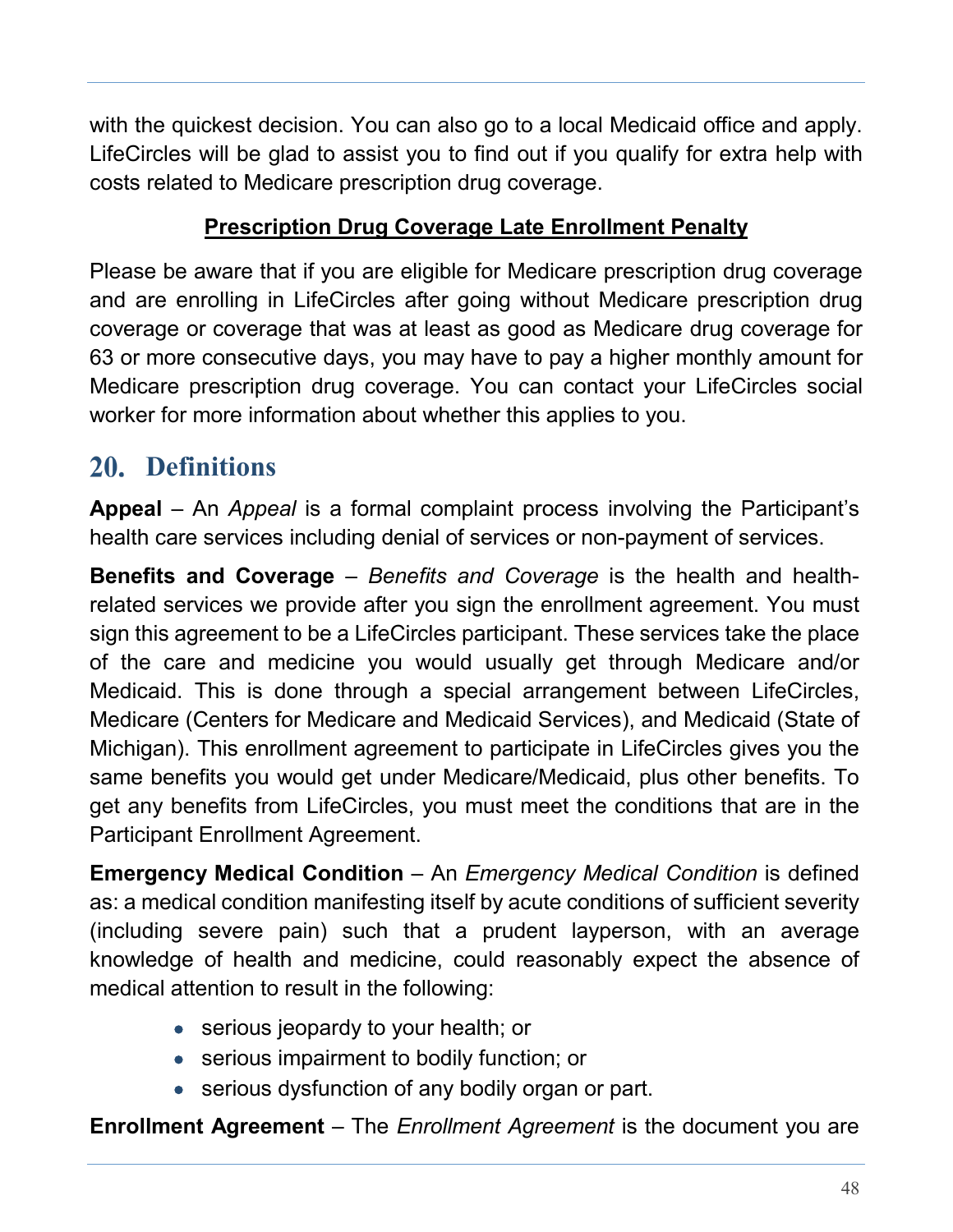currently reading, a booklet that tells you about LifeCircles, who is eligible to be a participant, how to enroll and how to cancel enrollment, what kind of care you will receive, what your rights are, and all other rules and requirements of LifeCircles.

**Enrollment Agreement Signature Sheet** – The *Signature Sheet* is the form inside the Enrollment Agreement you must sign before you can be a LifeCircles participant. After you sign this agreement, you will get LifeCircles services until you voluntarily or involuntarily end your enrollment and participation.

**Grievance** – A *Grievance* is a formal complaint process, written or verbal, about the kind of care or quality of care that the participant has received.

**Health Care Services** – *Health Care Services* are services such as medical care, diagnostic tests, medical equipment, appliances, drugs, prosthetic and orthotic devices, nutritional counseling, nursing, social services, therapies, dentistry, optometry, podiatry, audiology, etc. Health care services may be provided in the LifeCircles Center or in your home. These services may also be provided in the offices of specially-trained people, in hospitals, or nursing homes that have agreements with LifeCircles to give health care services to LifeCircles participants.

**Lock-in Provision** – The *Lock-in Provision* means the source of non-emergency services are limited to LifeCircles, or to sources pre-approved by LifeCircles.

**Long-Term Care** – *Long-Term Care* is a variety of services that includes medical and non-medical care to people who have a chronic illness or disability. Longterm care helps meet health or personal needs. Most long-term care is to assist people with support services such as activities of daily living like dressing, bathing, and using the bathroom. Long-term care can be provided at home, in the community, in assisted living, or in nursing homes.

**Medicaid** – *Medicaid* is a joint Federal and State program that helps with medical costs for some people with low incomes and limited resources.

**Medicare** – *Medicare* is a Federal program of health care insurance for persons who are 65 years or older, for some persons with disabilities under age 65, and for people with End-Stage Renal Disease (permanent kidney failure requiring dialysis or a transplant).

**Medicare Part A** – part of Medicare health insurance that covers